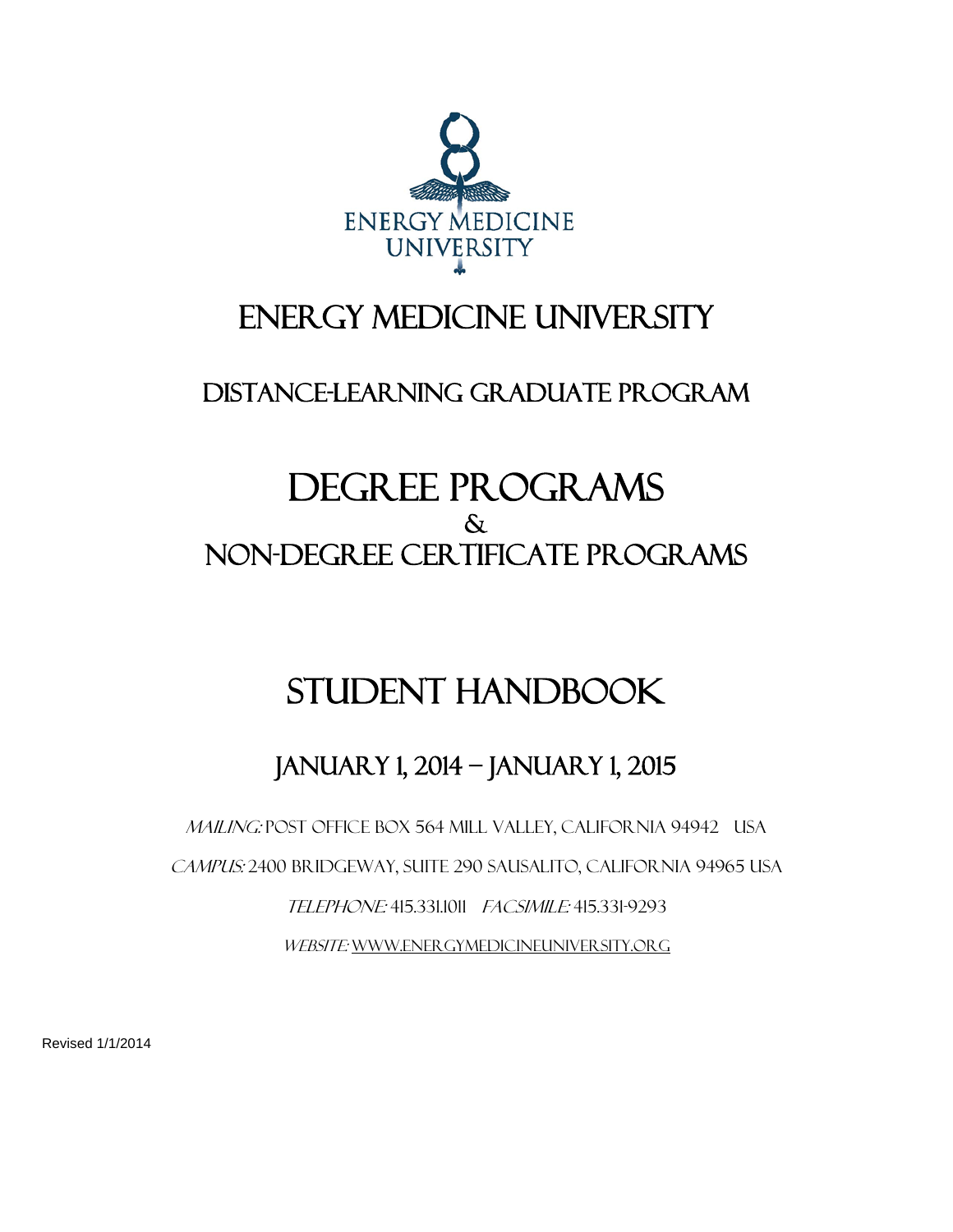#### **STUDENT HANDBOOK TABLE OF CONTENTS**

#### Page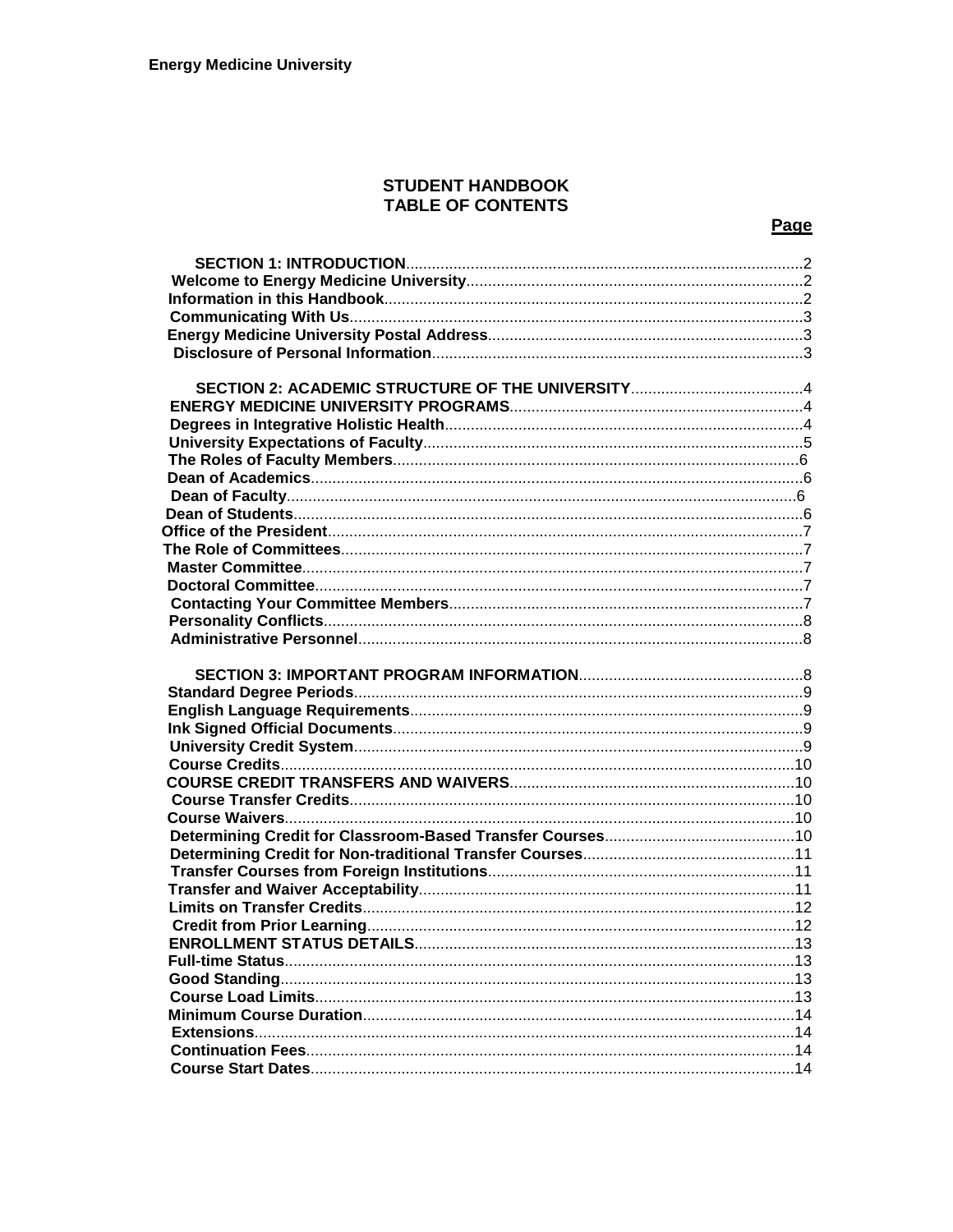| Page |
|------|
|      |
|      |
|      |
|      |
|      |
|      |
|      |
|      |
|      |
|      |
|      |
|      |
|      |
|      |
|      |
|      |
|      |
|      |
|      |
|      |
|      |
|      |
|      |
|      |
|      |
|      |
|      |
|      |
|      |
|      |
|      |
|      |
|      |
|      |
|      |
|      |
|      |
|      |
|      |
|      |
|      |
|      |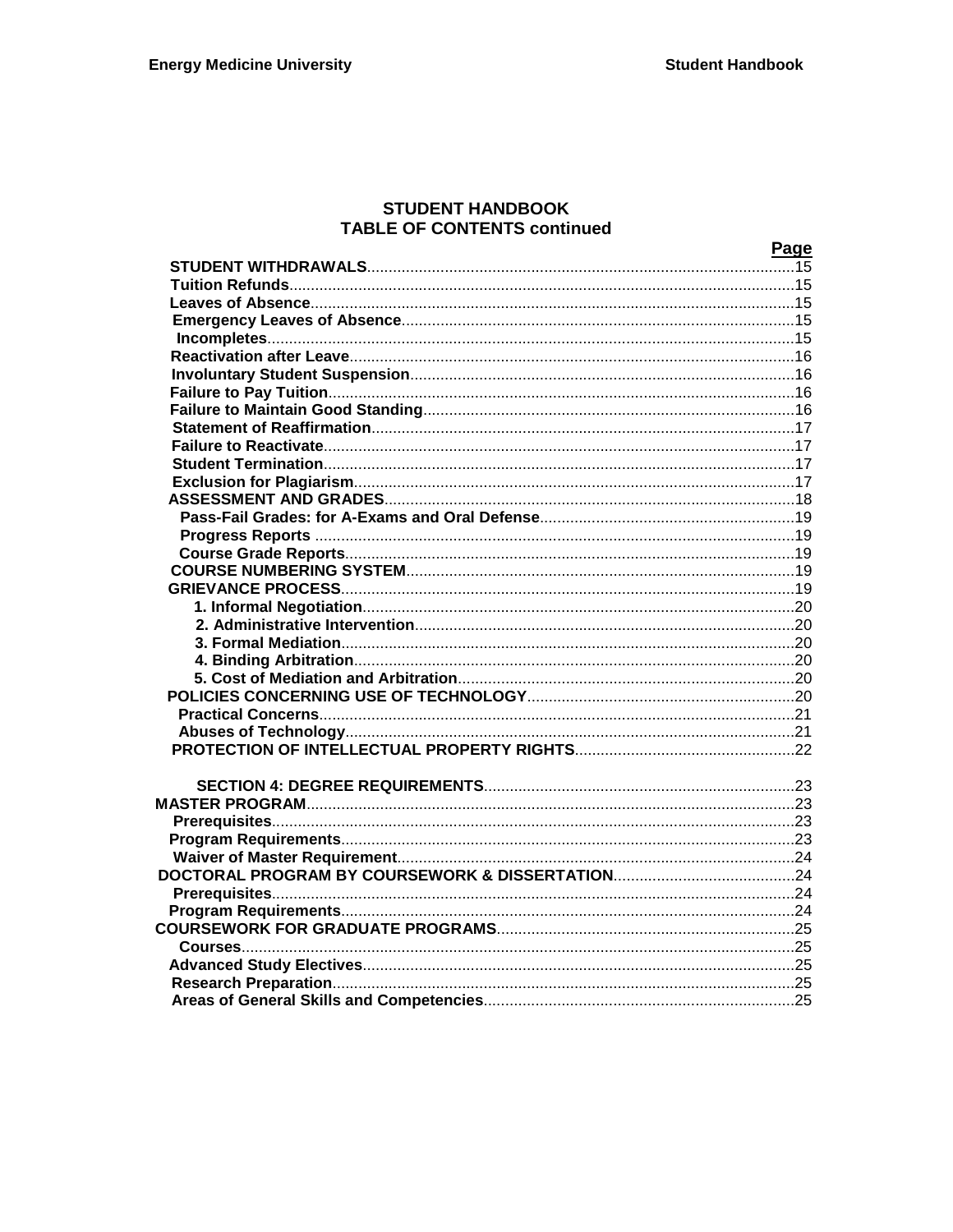| Page |
|------|
|      |
|      |
|      |
|      |
|      |
|      |
|      |
|      |
|      |
|      |
|      |
|      |
|      |
|      |
|      |
|      |
|      |
|      |
|      |
|      |
|      |
|      |
|      |
|      |
|      |
|      |
|      |
|      |
|      |
|      |
|      |
|      |
|      |
|      |
|      |
|      |
|      |
|      |
|      |
|      |
|      |
|      |
|      |
|      |
|      |
|      |
|      |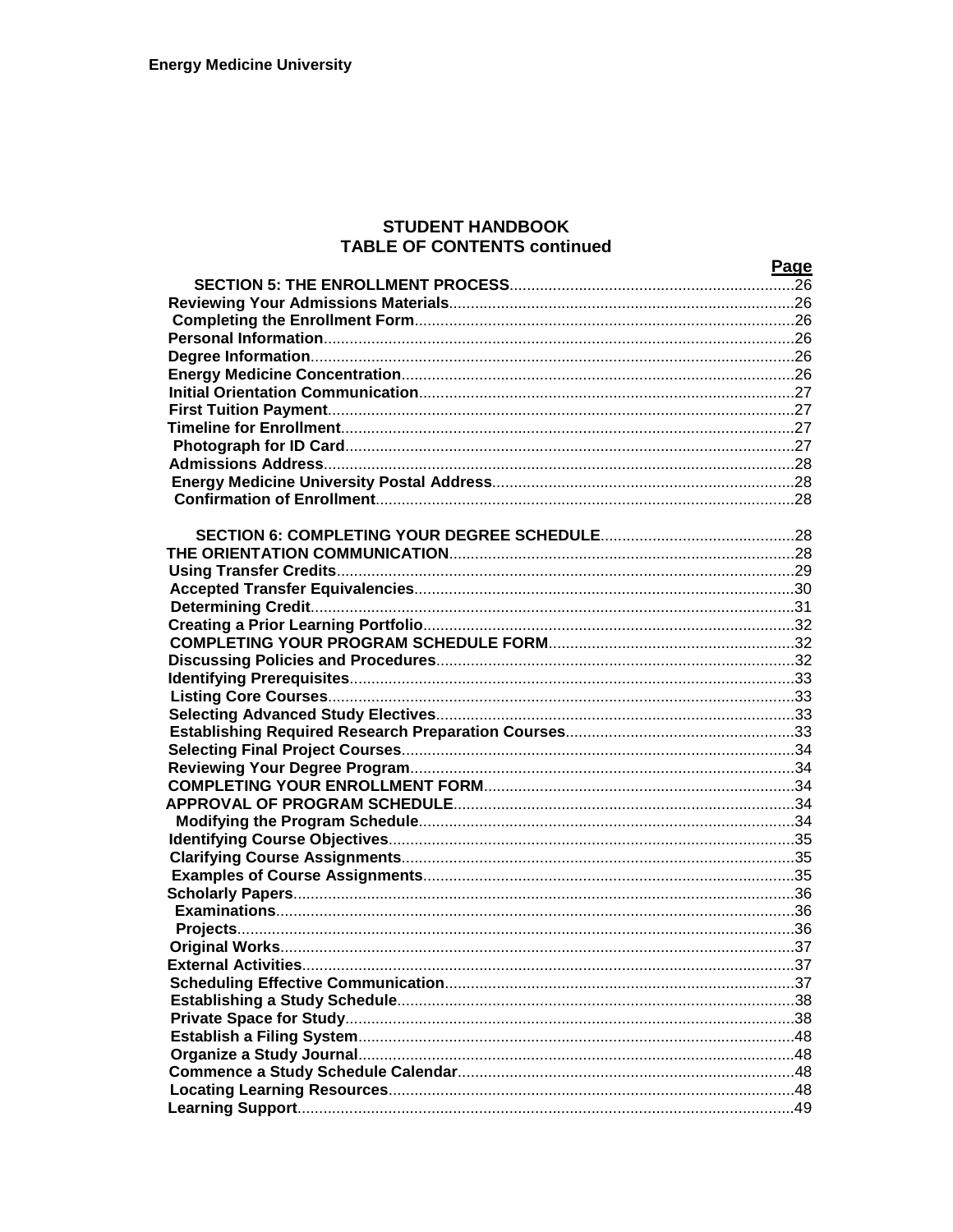| Page |
|------|
|      |
|      |
|      |
|      |
|      |
|      |
|      |
|      |
|      |
|      |
|      |
|      |
|      |
|      |
|      |
|      |
|      |
|      |
|      |
|      |
|      |
|      |
|      |
|      |
|      |
|      |
|      |
|      |
|      |
|      |
|      |
|      |
|      |
|      |
|      |
|      |
|      |
|      |
|      |
|      |
|      |
|      |
|      |
|      |
|      |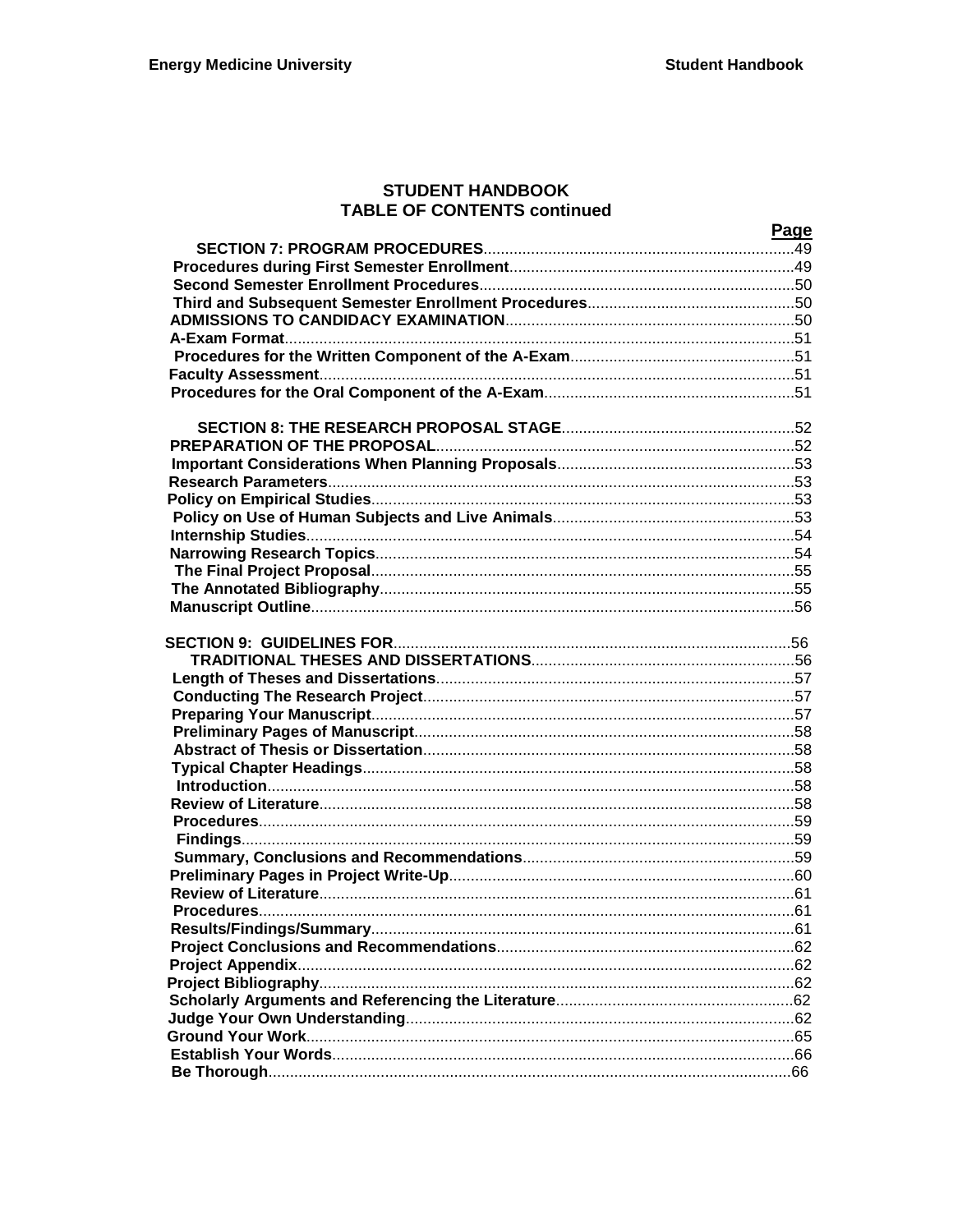#### Page

| <b>SECTION 11 - THE DOCTORAL PROGRAM</b>      |  |
|-----------------------------------------------|--|
| <b>INTRODUCTION</b>                           |  |
| <b>COMPONENTS OF THE DISSERTATION PROCESS</b> |  |
| <b>Selecting a Topic</b>                      |  |
| <b>The Problem Statement</b>                  |  |
| <b>The Proposal</b>                           |  |
| <b>Selecting your Committee Members</b>       |  |
| HOW TO START THE DOCTORAL PROGRAM             |  |
|                                               |  |
|                                               |  |
|                                               |  |
|                                               |  |
|                                               |  |
|                                               |  |
|                                               |  |
|                                               |  |
|                                               |  |
|                                               |  |
|                                               |  |
|                                               |  |
|                                               |  |
|                                               |  |
|                                               |  |
|                                               |  |
|                                               |  |
|                                               |  |
|                                               |  |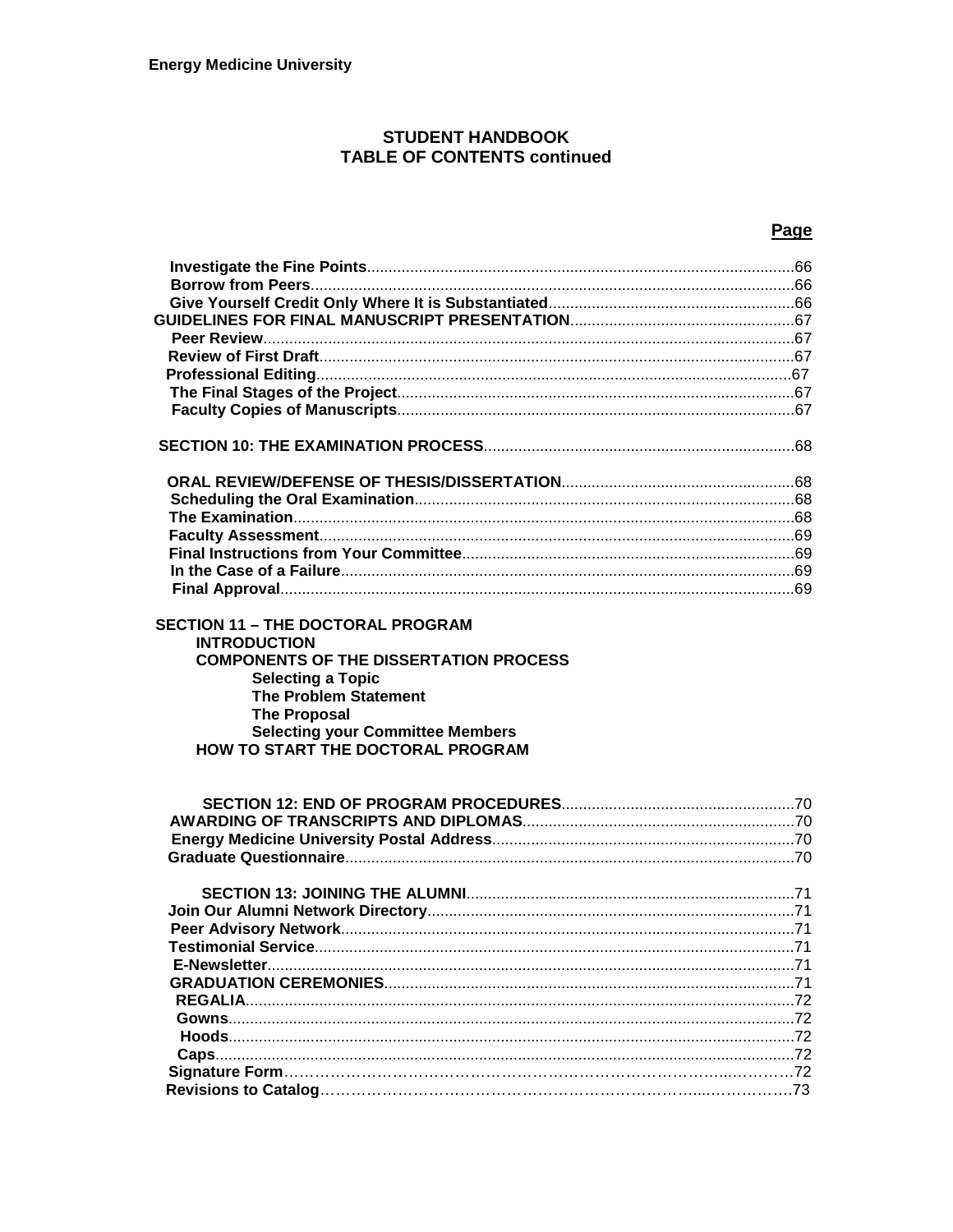#### **SECTION 1: INTRODUCTION**

#### **Welcome to Energy Medicine University**

We hope that pursuing your degree at Energy Medicine University will be one of the most rewarding, interesting and worthwhile projects that you undertake. We are delighted that you have chosen to study with us and we will do all we can to make the experience enriching and enjoyable.

Many distance education programs designed for mass audiences, by their very nature, present a narrow educational focus, lose the ability to personalize a student's program and have inadequate feedback mechanisms to answer student questions on important issues. However, at Energy Medicine University we offer you the unique opportunity to propose elements of your program, to participate in the planning and organization of your courses and to address your specific career goals and interests within the overall focus of your program. Many of our courses will permit, if not require, that assignments be individualized to enable students to address the subject matter first-hand through observation and external investigation.

In addition, highly qualified academic mentors working specifically with you will offer timely, effective communication and support. Our administration provides prompt assistance from a staff of professionals who are always available to answer questions throughout your program. We offer maximum flexibility in scheduling the completion of academic work around personal and professional obligations in recognition of the busy lives of adult learners.

Energy Medicine University self-paced, student-centered programs present opportunities for you to integrate your daily experiences and achievements throughout your study. You will be encouraged to enhance your personal and professional lives by applying your new knowledge from the commencement of your degree program. We encourage you to utilize home, community and work sites as learning laboratories and to draw upon the human resources available within your own personal environments.

#### **Information in this Handbook**

This handbook contains the guidelines governing your degree requirements and the conduct of your program. We hope you will find this handbook useful. If you require further information, please contact us.

Your handbook explains the enrollment process and introduces you to the way the Energy Medicine University model of education works. We give you an overview of our academic structure, the roles of your faculty instructors and the policies that will relate to your degree program. Information is presented on how your degree will be planned and the procedures that will guide you throughout your program. The examination process is explained, followed by the steps you will undertake to graduate. Upon graduation an invitation is extended to you join our Alumni Peer Advisory Network and Alumni Directory.

You will remain under the authority of this handbook for the duration of your program, so long as you remain in good standing. If the University makes modifications to any policies during the term of your degree, you will receive the modification notice via your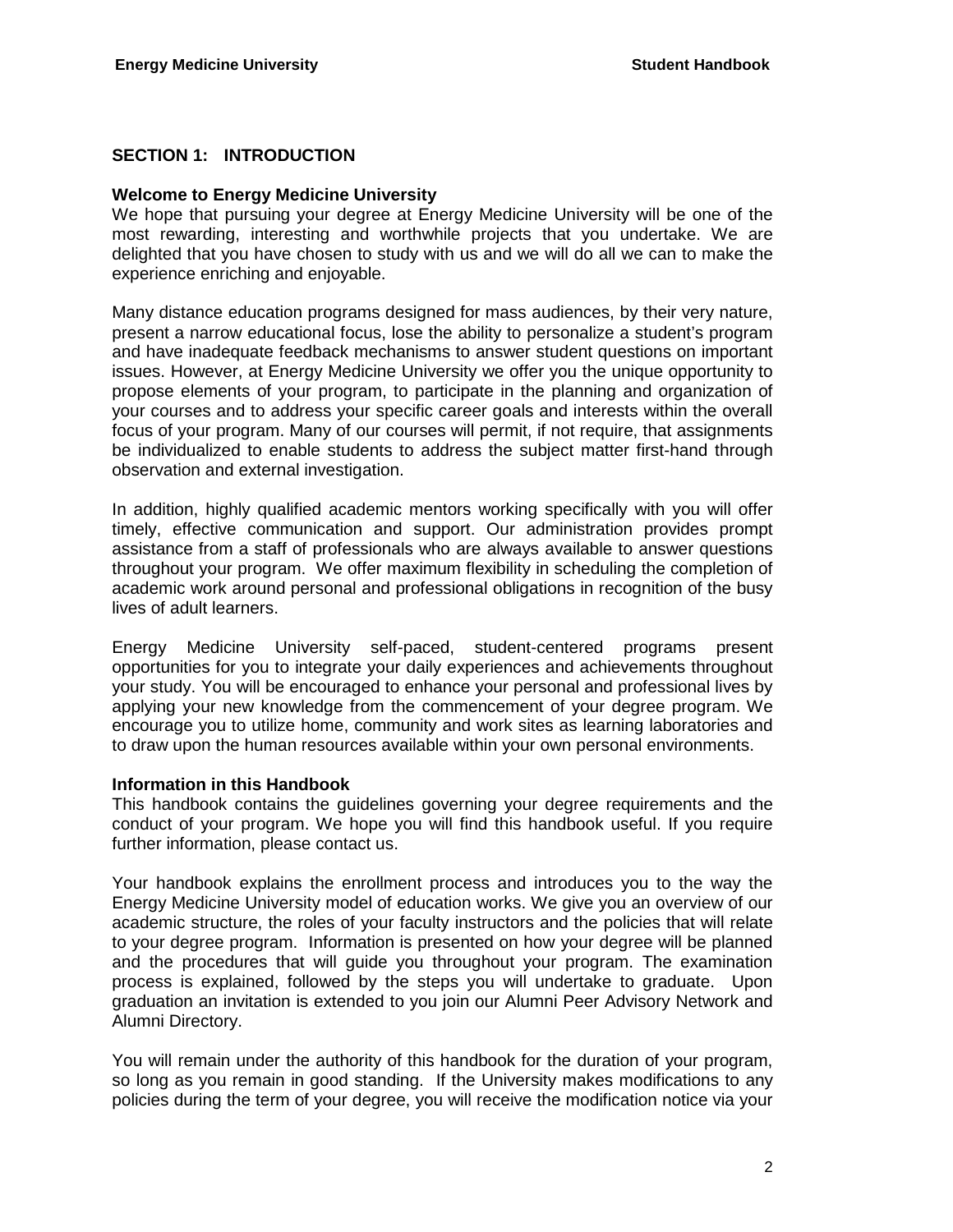access to this handbook on the Student Only private page and the changes will apply to you, unless you and the Administration agree not to change them, whereupon this agreement must be delivered to the University administration office in writing.

Please refer to the revision date of your handbook, found on the first and last page of this handbook, when questions arise about your program requirements, as it is this particular version that sets out the information necessary for the completion of your degree.

#### **Communicating With Us**

We are here to assist you every step of the way. Our administration endeavors to be helpful, friendly, prompt, professional and efficient. You can contact us anytime and be assured of help, guidance, and information. We work consistently to improve our service to our students and to our faculty. If you have news, questions, problems or matters you wish to discuss, please do not hesitate to contact the University Administration.

Energy Medicine University is located in California, in the United States of America. Our administrative office and local campus is housed in Sausalito, California. The city of Sausalito is located at the North end of the San Francisco Bay, Golden Gate Bridge and is a picturesque Pacific Ocean town. The office is open from Monday to Friday between 9:00 am and 5:00 pm local time. Our fax number is available 24 hours a day. We can also be reached via email 24 hours a day, every day. Please, contact us anytime you have a question or comment concerning your program.

#### **Energy Medicine University Postal Address**

To ensure the safe arrival of your documents and communications, *please use only our post office box*:

PO Box 564 Mill Valley, California 94942 USA

#### **Disclosure of Personal Information**

Your privacy is very important to us. As we have students, graduates and faculty in many countries, it is impossible to keep up to date with the various privacy laws. Unless we have written instructions in our files directing us to do otherwise, the University will not release information about applicants, students, graduates, and our administration or faculty. This policy insures that Energy Medicine University remains within legal limits on disclosure and protects the privacy of our applicants, students and graduates.

When we receive requests for information about a member of the Energy Medicine University community, we refer the inquiry to the relevant person to follow up with the inquirer.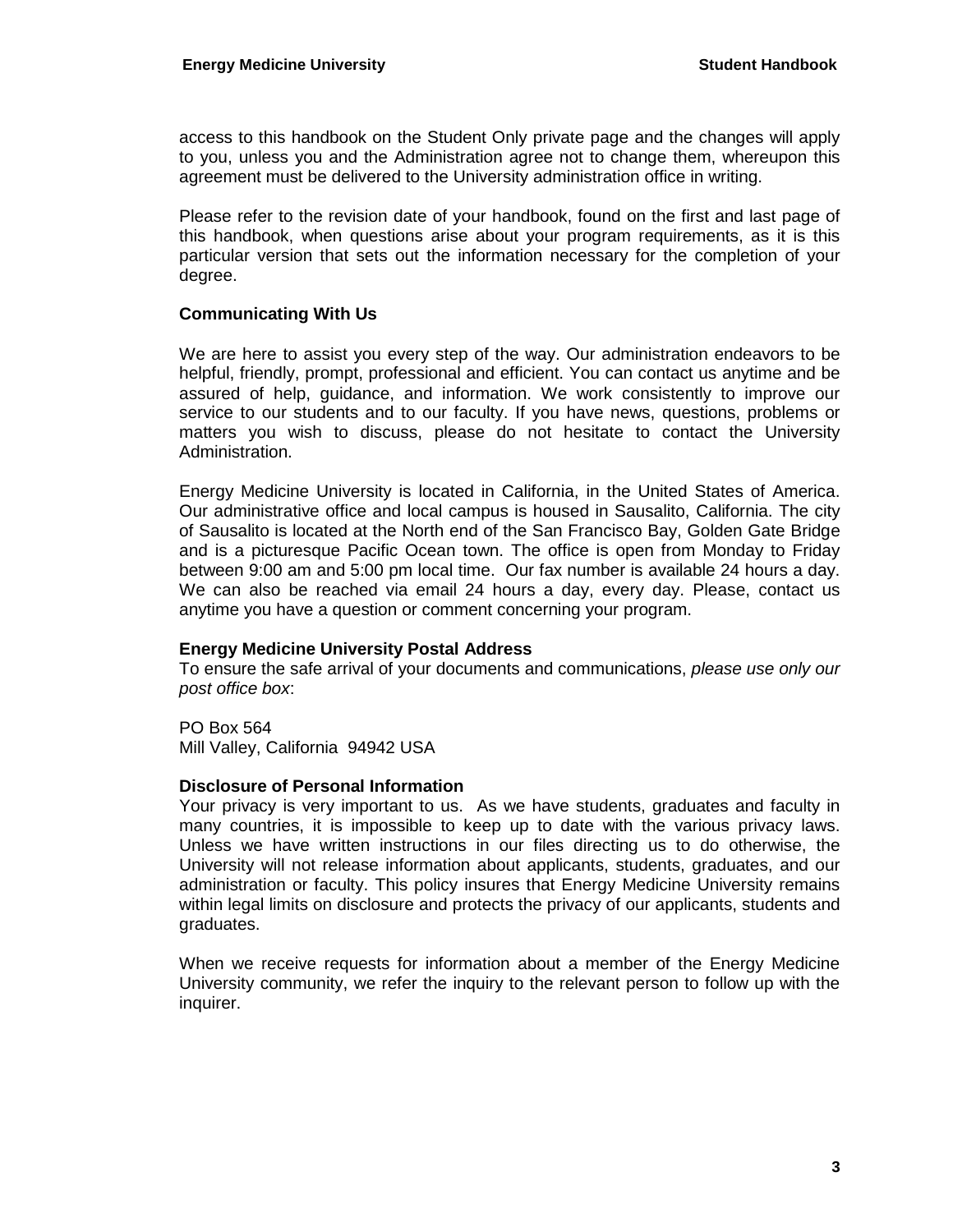#### **SECTION 2: ACADEMIC STRUCTURE OF THE UNIVERSITY**

This section describes the academic structure of Energy Medicine University, the programs, the roles of our faculty members and how they will interact with you during your degree program.

#### **ENERGY MEDICINE UNIVERSITY PROGRAMS**

The academic programs of the University are coordinated by the Office of the Academic Dean and the Office of the President.

Energy Medicine University is made up of one specialized College which awards degrees in Integrative Holistic Health as well as Concentration Certificates for nondegree and Post-Doctoral students.

#### **Degrees in Energy Medicine**

The College of Energy Medicine offers Master in Science and Doctor of Philosophy degree programs in Integrative Holistic Health. Our program is offered to health professionals and interested individuals who wish to increase the depths of their understanding of the emerging contemporary fields of Holistic Health and Energy Medicine and all of the sub-set specialties therein, such as, spiritual healing, transpersonal medicine, electromagnetic practices, indigenous and traditional practices, intuitive studies and so forth. See a more thorough specialties list in the University School Catalog.

We believe that Energy Medicine University is one of only a few Accredited or State Approved institutions in the world offering higher education degrees in Holistic Health. [If you know of another institution which offers a specialized degree in Holistic Health or Energy Medicine we would like to be informed so that we may amend this statement.]

#### **Energy Medicine University Faculty**

Energy Medicine University professors must meet rigorous requirements in order to be admitted to the faculty. All members of the Energy Medicine University faculty have earned an accredited doctoral or master and have many years of experience in their specialized area of Holistic Health and Energy Medicine. Our faculty members are required to uphold the highest of standards in teaching, scholarship and research and maintain current knowledge in their discipline. In all associations with students, they must strive to foster high aspirations, communicate effectively and instruct the subject matter diligently. During your program they will promote autonomous learning, establish a participatory educational environment, recommend the most appropriate learning resources and guide you in developing a wider network of professional colleagues and advisors.

Our faculty approach their relationship with their students in a co-operative and creative manner. You will find they exhibit sensitivity to and an understanding of the diverse academic, socio-economic, cultural, national, religious, spiritual, ethnic and geographic backgrounds of an international student body. They strive to foster a sense of integrity, responsibility and citizenship within a diverse international community.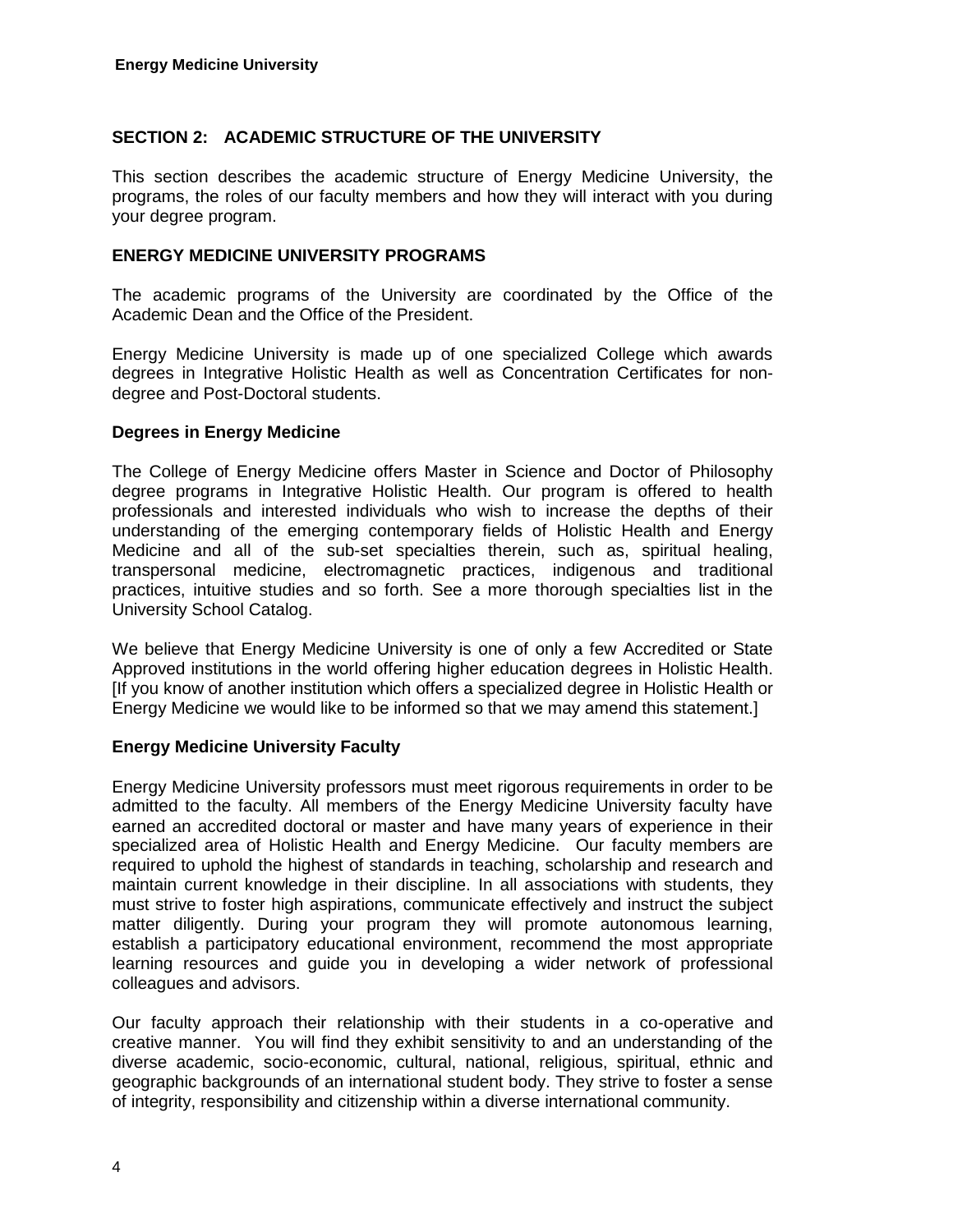#### **Energy Medicine University Expectations of Faculty**

The University recognizes that the integrity of any degree is clearly governed by the quality of its academic content and the dedication of the program faculty and administration. In the initial planning of the program as well as the delivery of a course, faculty members are expected to provide an effective introduction and student orientation, conduct a thorough academic assessment of the student's preparation and abilities, and guide the student effectively in the selection of a program of study as well as appropriate course learning. An aspect of the University's educational model includes that the course instructor establish an essential plan of action for each course before permitting any coursework to begin. Faculty members also guide the student sufficiently in the development of a comprehensive learning environment, define course assignments in a complete and appropriate manner, and handle the student's administrative paperwork efficiently.

In conducting a degree program or delivering a course, faculty members are expected to maintain appropriate supervision and direction over the progress of their students, to encourage and support their ideas and to motivate and facilitate them to high levels of achievement. They should provide necessary direction in finding learning resources and direct students in a thorough review of the academic literature relative to the program.

Clarification of course assignments, the provision of information and guidance are important roles of faculty members. They are expected to provide clear instructions concerning how students are to begin and carry out their assignments for the duration of the courses. Faculty should clarify the first assignments as early in the courses as possible. When assigning course papers based upon research of the literature, they should provide written instructions within the syllabus concerning due dates, topics and length and format for papers. If courses are evaluated by assessment of student portfolios, faculty should provide written requests for the documentation, affidavits, references and narrative statements needed for assessment. If course challenge examinations are provided, faculty should give written directions and explain the examination processes to be followed.

In like manner, faculty must ensure that, at all phases of the program, their students are under assignment and are clear as to what they should be undertaking at all times. Faculty should clarify when students are to communicate concerning the subject matter and course assignment completion dates. Faculty are requested to review the assignments, examinations, papers, portfolios and challenge examinations as soon as possible after their submission and notify their students of the outcome in a timely and meaningful manner. During the conduct of a course, faculty may be asked to provide the University Administration with samples of student written work as a representation of the quality of their scholarship.

They should maintain good mutual exchange and interaction with their students and with the University. Administration should be informed immediately if students fall behind or experience difficulties, which could affect the outcome of their studies. Faculty members must submit formal mid-term progress reports and the final evaluations of their students.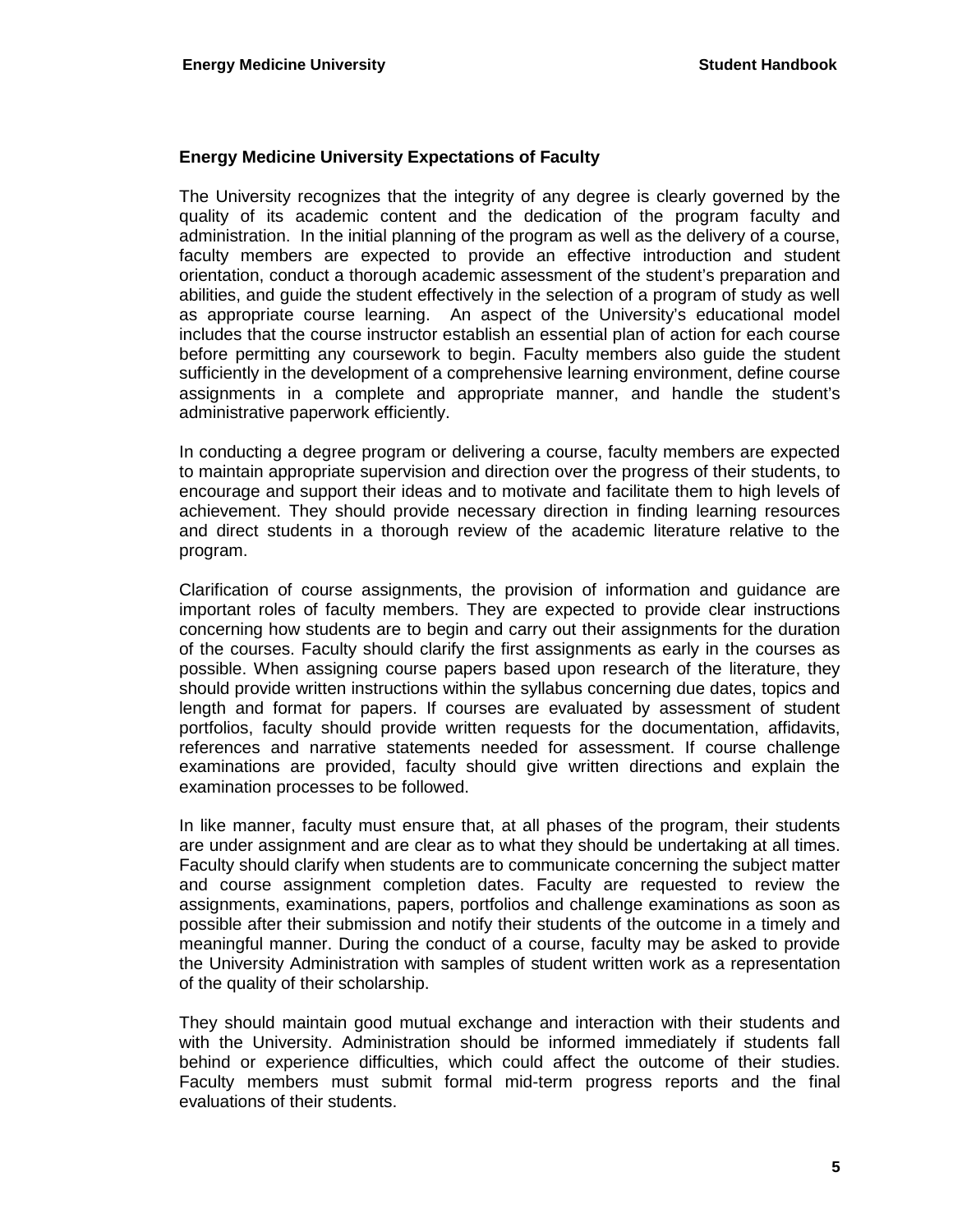Throughout their programs, faculty members must demonstrate mastery of their academic discipline, knowledge of University policies and procedures and maintain enthusiasm and a positive attitude for leadership, mentoring and instruction of students.

#### **The Roles of Faculty Members**

The specific duties of individual faculty members in relation to your program will be found in the chapters relating to the organizational aspects of your program and in the instructions you receive from your own faculty instructors. The following descriptions are for your general information, as they will give you a comprehensive overview of the academic administration of the University.

#### **FACULTY ROLE DESCRIPTIONS**

#### **Procedures for Ensuring Academic Responsibility**

The hierarchical structure facilitates the planning, implementation, coordination, delivery and assessment of policies and procedures throughout the University.

#### **Office of the Registrar**

This office facilitates essential aspects of the operation of academic programs in cooperation and in coordination with the Office of the President and Academic Council.

General responsibilities include the organization and maintenance of current faculty database and documentation, and reviewing inquiries and applications for faculty positions.

Assists and advises the President in relation to affiliations with other institutions.

Coordinates the proposal stage of new program curricula and oversees curriculum records and the provision of related academic support services.

Oversees student timelines and continuity of program delivery, monitors compliance with academic policies and procedures, and oversees the gathering of outcome statistics.

Works with relevant personnel with regard to interpretation of new academic policies and procedures.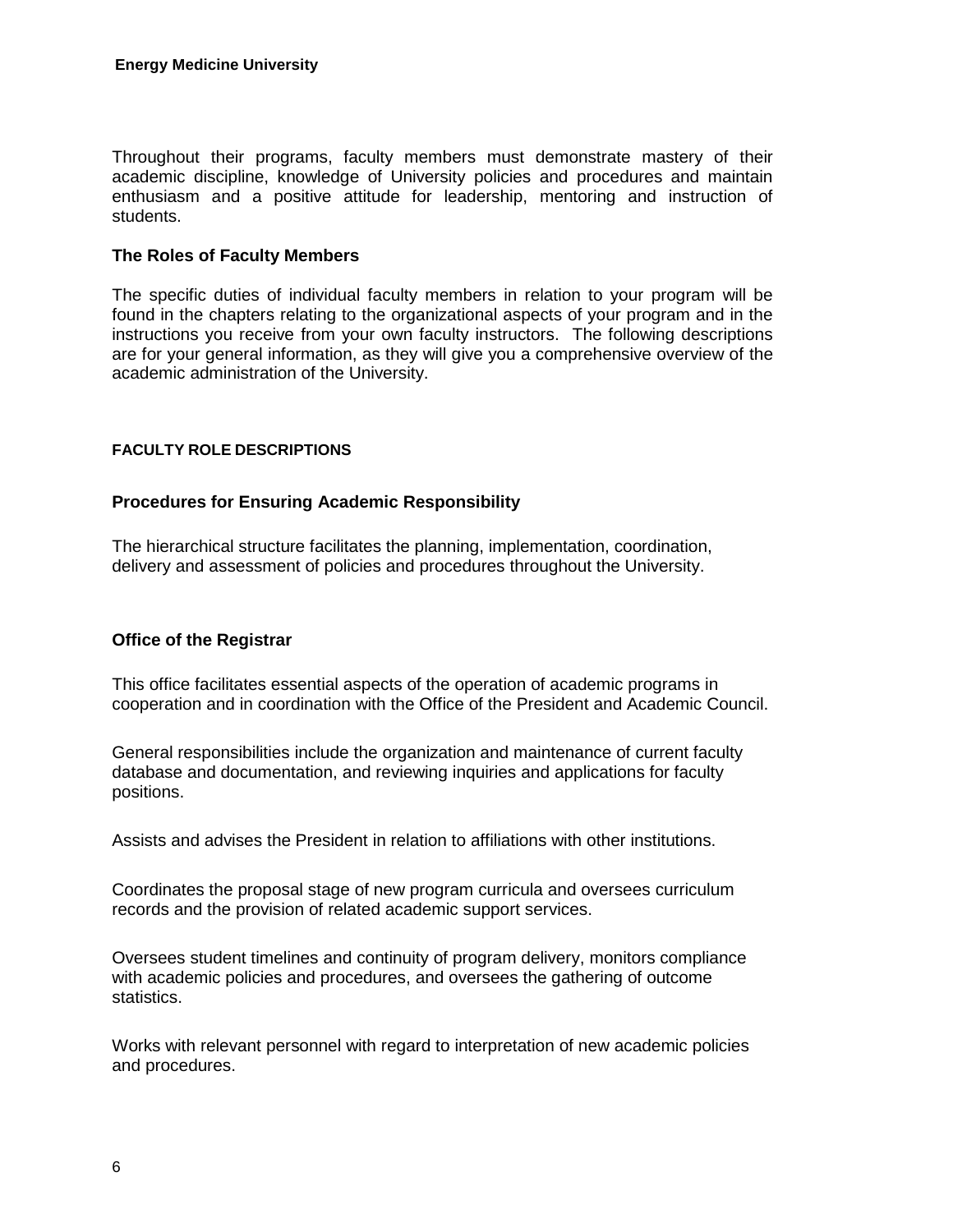Organizes and participates in academic team meetings and participates in special projects.

Serves as a member of the Admissions Committee, liaises with the Registrar in relation to enrollment, student progress matters and outreach.

Maintains the official permanent records and minutes of the meetings of the Academic Council and the University Council and distributes information, as required.

Participates as a full member of the Academic Council, the Academic Oversight Committee for Curriculum and Instruction and for Research.

#### **Office of Student Services**

This office coordinates essential aspects of the operation of the fiscal databases in cooperation and in coordination with the Office of the President and Registrar.

General responsibilities of the Student Services Coordinator include the organization and maintenance of current faculty database and documentation. Including operations such as, maintaining current database documentation of the fiscal reports such as, tuitions, profit and loss, expenses and end of year reporting documentations. The Student Services Coordinator supports the admission process by generating files and student records, maintaining and tracking related information and documents, and processing completed files for submission to the appropriate University department.

#### **Office of the Dean of Students**

Provide academic oversight for essential aspects of the operation of college level academic courses in support of senior administration.

General responsibilities include student support, and interviewing of new and potential students. This Dean is the instructor of the Program Planning course as the first required course in the EMU degree program. Maintaining current knowledge of the courses offered in the programs and various modes of delivery of courses to students. Contributing to the general curriculum and instruction, research, and academic support services.

Oversight responsibilities include support of student-faculty communications and coordination of the coursework planning with students.

Oversee the quality of program delivery to the students, evaluate learning outcome statistics, and propose upgrades of institutional policies and procedures in liaison with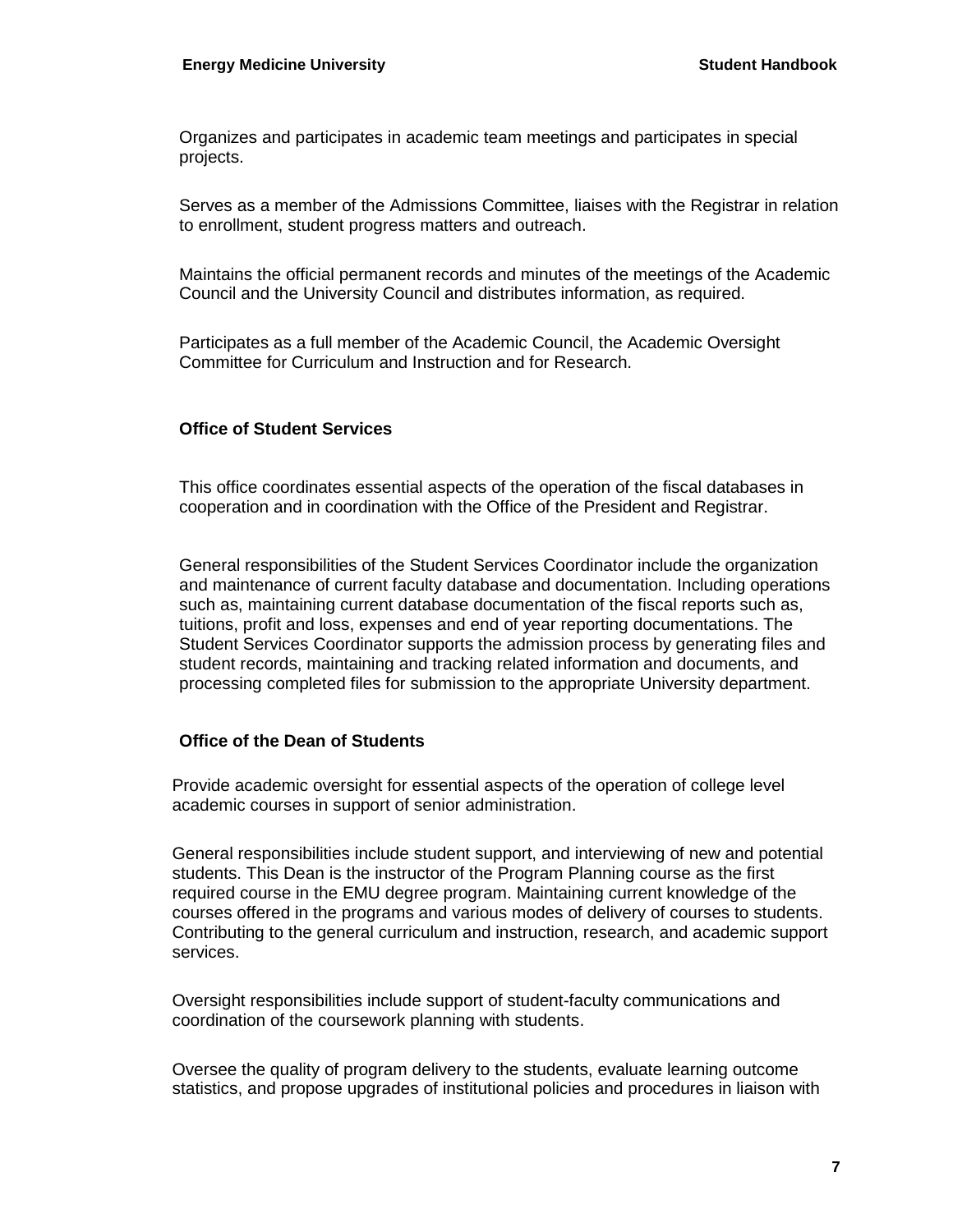the Office of the President. Participate with administrative staff in the conduct of effective outreach and recruitment efforts.

Participate as EMU faculty instructing courses within the program.

Review the assessment of faculty performance in regard to their support of student's learning.

Participate on the Academic Council and recommend representatives to the standing Academic Oversight Committees.

#### **Office of the Dean of Faculty**

Provide academic oversight for essential aspects of the operation of college level academic courses in support of senior administration.

General responsibilities include faculty support, oversight of conduct of delivery of academic programs to students, as well as, contributing to the general curriculum and instruction, research, and academic support services. Maintaining current knowledge of the various modes of delivery of academic programs.

Oversight responsibilities include support of the ongoing student-faculty communications and liaison between faculty and student if needed.

Oversee the quality of program delivery to the students, evaluate learning outcome statistics, and propose upgrades of institutional policies and procedures in liaison with the Office of the President. Participate with administrative staff in the conduct of effective outreach and recruitment efforts.

Participate as EMU faculty instructing courses within the program.

Review the assessment of faculty performance in regard to their teaching excellence and support of student's learning.

Participate on the Academic Council and recommend representatives to the standing Academic Oversight Committees.

#### **Office of the Academic Dean**

Provide academic oversight for essential aspects of the operation of college level academic courses in support of senior administration.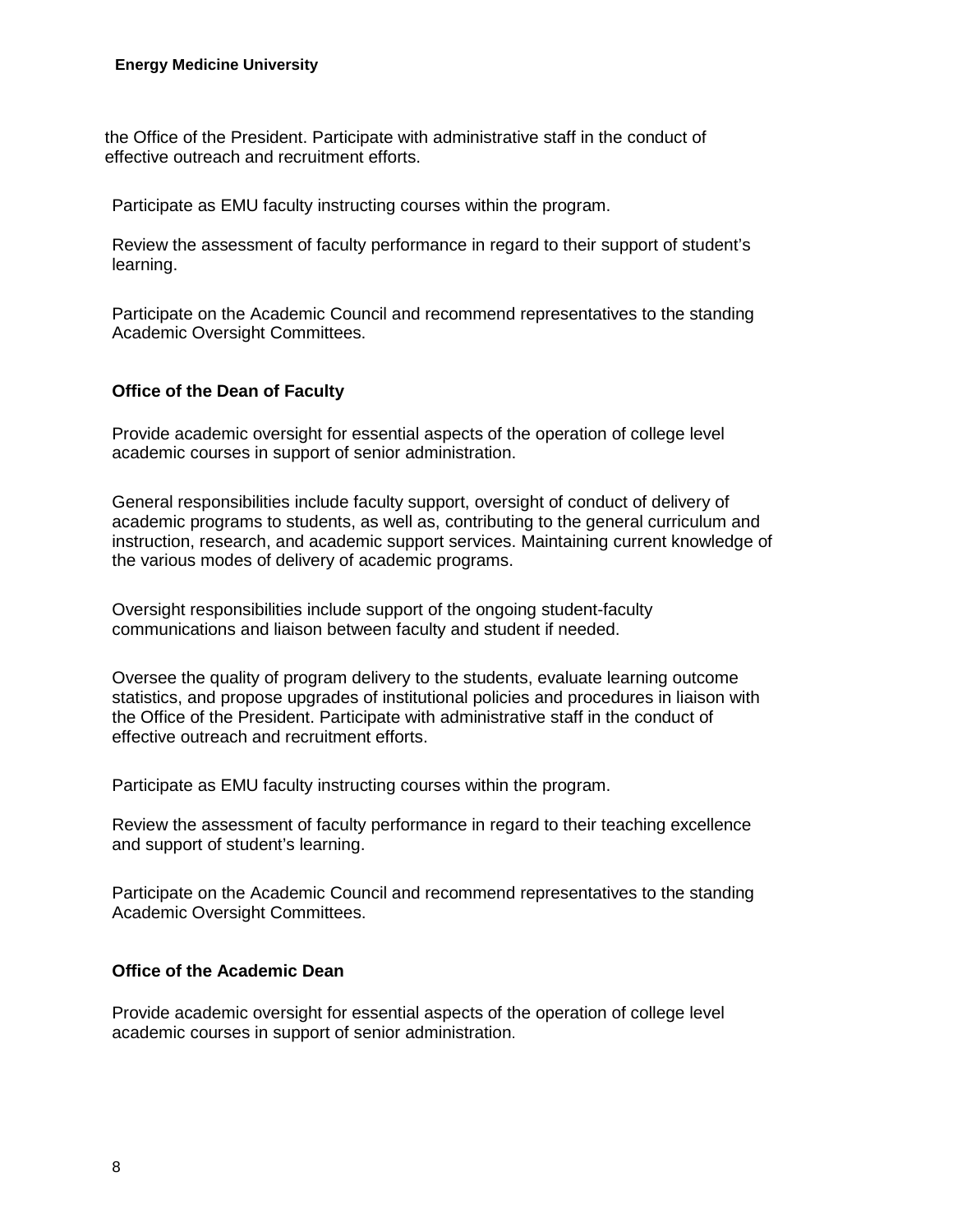Provides academic support and organizational assistance of the degree program. Is supported by Course Instructors and the Office of the President. This office operates in cooperation with the Office of the President and Registrar.

Participate as EMU faculty instructing courses within the program.

#### **Office of the Chief Operating Officer**

This office facilitates essential aspects of the operation of the University's interface with other institutions and in the creation of support systems within the University in coordination with the Office of the President and Registrar.

General responsibilities include the organization of communication to collegial organizations, inter-communication of administrative members, liaison between all the offices within the University. Oversight of the database and internet systems, including operations such as, maintaining current database equipment.

#### **Office of the President**

Provide academic oversight along with the Offices of the University Deans for essential aspects of the operation of school level academic courses and concentrations.

General responsibilities include supervision of conduct of academic programs including quality of curriculum and instruction, research, and academic support services. Expansion of programs, courses and concentrations.

Responsibilities include review and oversight of faculty and Deans within the school and coordination of the communications of the various personnel and offices.

In collaboration with the University Deans oversee the quality of program delivery, evaluate outcome statistics, and propose upgrades of institutional policies and procedures.

Responsibilities include oversight of faculty integrity of academic excellence. Conduct the assessment of faculty performance. Convene reviews of faculty as needed and recommend procedures for improvement. Assess faculty contract continuations and review and hire new faculty.

#### **Faculty Course Instructors**

Are supported by the Offices of the Deans in the instructional delivery of individual course elements of the academic program and the interface with individual students.

Assure compliance with the instructional plans as mandated by course syllabi.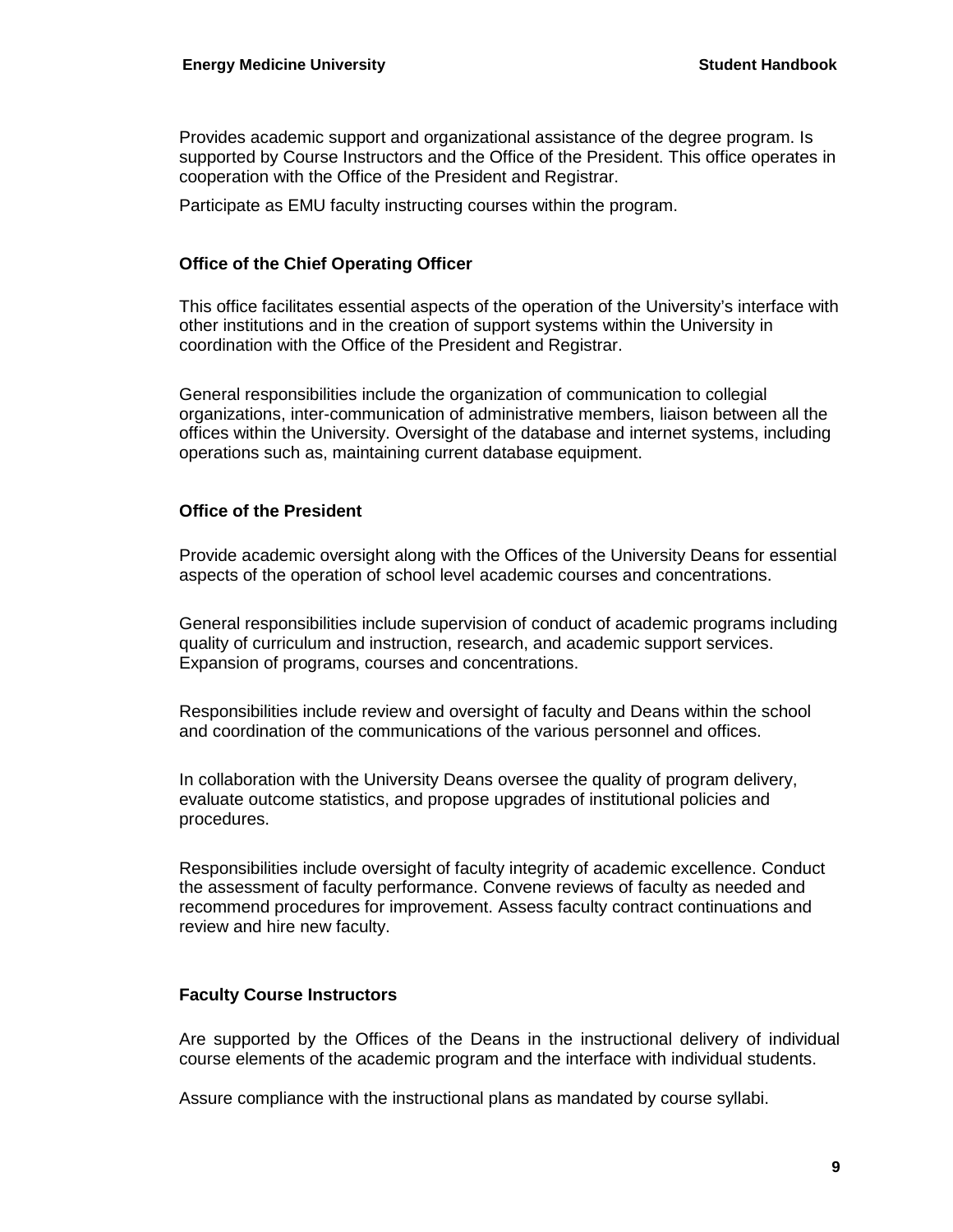Provide for the effectiveness of program delivery and compliance with academic policies and procedures.

Carry out the necessary tutoring and student instruction, guidance to learning resources, and assessment of student learning relative to the approved objectives for each course.

Provide records and reports, to the office of the Registrar as required.

Conduct the updating of course syllabi and selection of learning materials and submit revisions 60 days before semester start.

Cooperate with the Office of the President and Office of the Dean of Faculty in the assessment of the curriculum and course effectiveness, student assess to learning resources, and maintenance of academic quality standards.

#### **Thesis and Dissertation Program Chairs**

Thesis students choose their one Committee Chair and one committee member from the faculty of EMU. The Dean of Academics gives final approval for committee members.

Dissertation students choose their one Committee Chair and two members from the faculty of EMU. Student has the option to choose one of the two committee members from another university. Final acceptation of this member is upon approval from the Dean of Academics who gives final approval for all committee members.

This committee provides academic oversight for essential aspects of the operation of specific courses that pertain to the Thesis and Dissertation academic programs. Responsibilities include coordination and construction of Thesis and Dissertation course syllabi and assigning course instructors to deliver Thesis and Dissertation instruction in collaboration with the Office of the President. Follow the Thesis and Dissertation Timetable procedure managed by the Office of the Registrar and submit documentation in a timely manner to the Office of the Registrar.

General responsibilities include supervision of research, and provision of academic support services for students within the Thesis and Dissertation program. Instruct courses, as required.

Responsibilities include direction of program faculty within the Thesis and Dissertation courses and coordination of the work of Thesis and Dissertation Chairs and Graduate Committees. Assure the quality and completeness of program delivery and adherence to institutional policies and procedures.

Assist the Office of the President and CAO with the assessment of faculty performance in the Thesis and Dissertation courses. Make suggestions for academic excellence in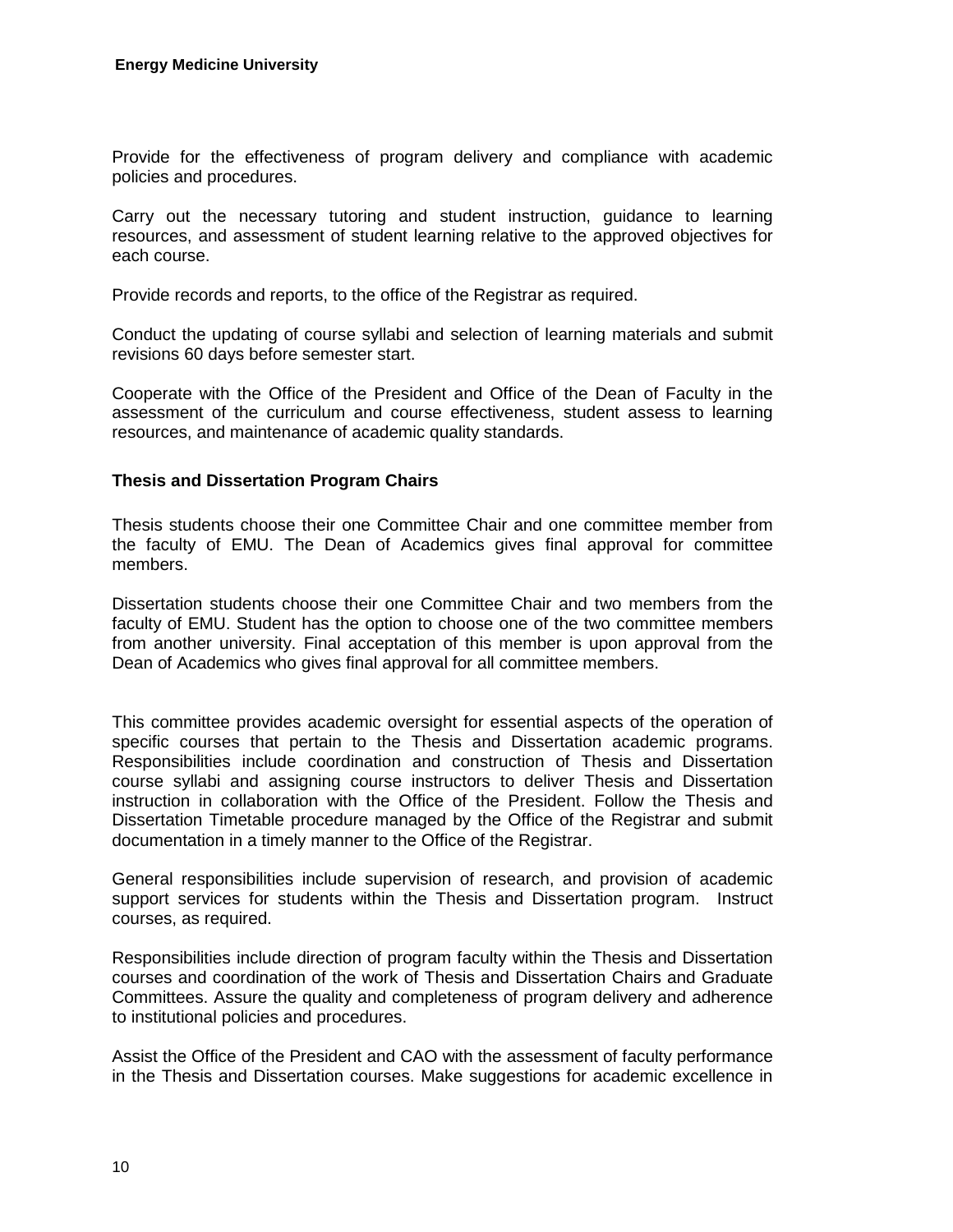Thesis and Dissertation committee member performance of instructional and support duties.

#### **The Role of Thesis and Dissertation Committees**

It is the primary role of the Thesis and Dissertation Committee to provide each student with the degree requirements and research parameters that set the minimum standards for each particular degree. The Committee approves the program schedule, supervises progress, conducts the Admissions to Candidacy Examination, oversees the conduct of the final project, reviews the project manuscript and conducts the final Oral Defense. This Committee formally recommends the awarding of the degree.

#### **Master Degree Committee**

Masters students have two faculty advisors on their Committee. This includes a Committee Chair and a qualified member of the EMU faculty approved by the Academic Dean.

#### **Doctoral Degree Committee**

Doctoral students have three advisors on their Committee. This would include the Committee Chair and qualified members of the faculty and possibly other academia chosen by the student in conference with the Academic Dean. The Chair of the Committee is a qualified member of the EMU faculty and 50% of all Committee members must be from EMU.

#### **Contacting Your Committee Members**

It is essential that you make contact with your Committee Members after the first month following approval of the committee membership.

#### **Personality Conflicts**

All of our faculty have sought participation in this model of distance education and are eager to help our students achieve their goals. Under unusual circumstances, though, you may find yourself unhappy with the way things are going with an instructor. In this instance, we ask that you try to resolve the situation directly with your instructor. If this is not successful, please write a letter to the University Registrar explaining the situation in detail and send a copy of that letter directly to the Dean of Faculty. You may telephone the University Administration for guidance before writing the letter, but the written statement is required for the permanent record before the Administration can attempt any formal intervention.

#### **Administrative Personnel**

The members of our administrative team facilitate essential aspects of the operation of all academic programs in co-operation and in co-ordination with the Office of the President. They organize and maintain the current faculty database and documentation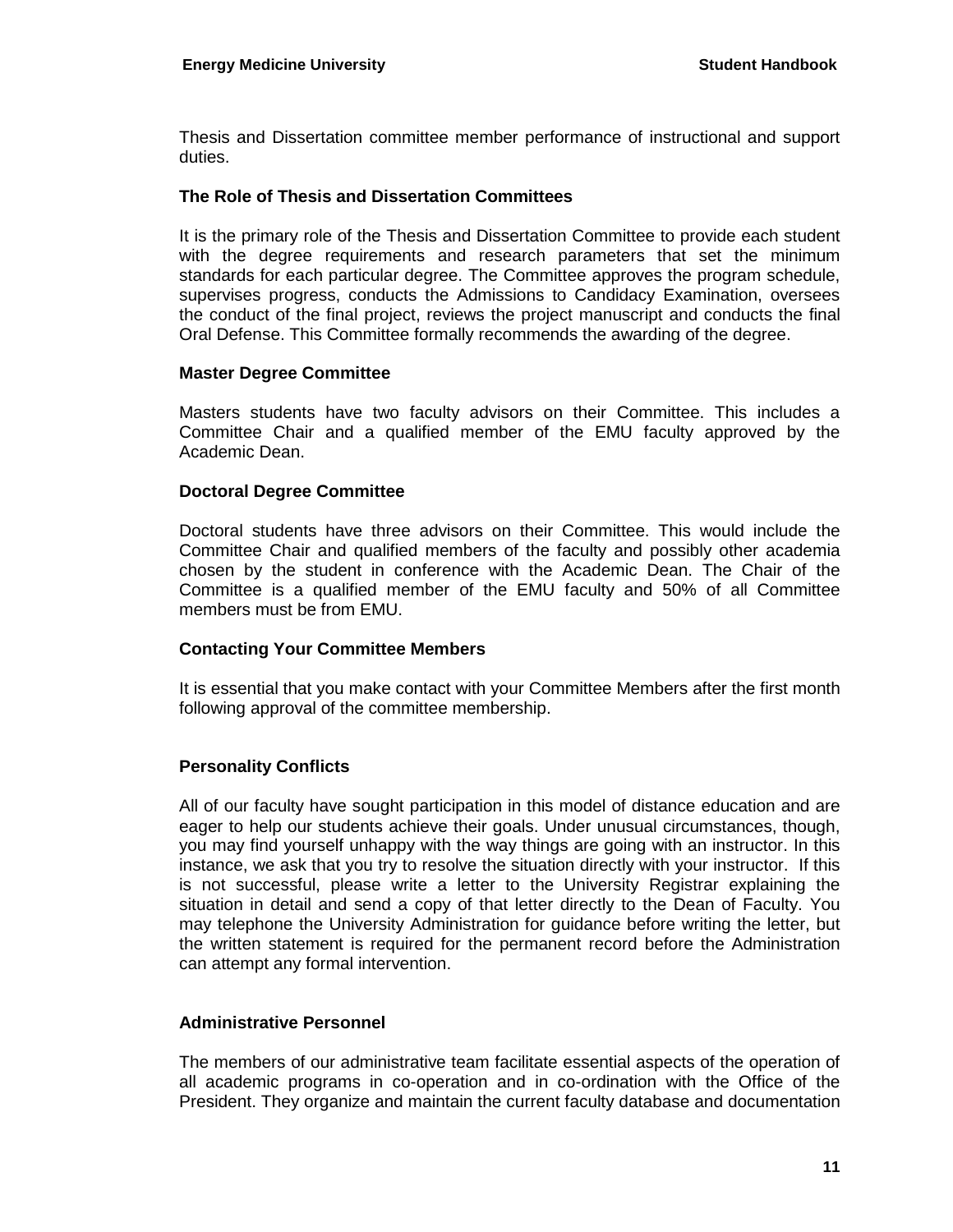relating to faculty and students, oversee student timelines and continuity of program delivery, and monitor compliance with academic policies and procedures.

If you wish to communicate with us or have any difficulty in obtaining program related information, you should contact our Administrative office for assistance. You are welcome to contact us by email or by telephone. If our offices are closed, a telephone answering machine will take a message and a member of our Administration will contact you as soon as the University re-opens. Messages may also be sent by fax, as the fax machines are on twenty-four hours per day, every day.

#### **SECTION 3: IMPORTANT PROGRAM INFORMATION**

Before you start planning the details of your program, we highly recommend you to study this section carefully, especially if you intend applying for transfer or prior learning credits. You may also have completed workshops and courses that could be applied to your program through Prior Learning Portfolios. This section contains information relating to enrollment details, credits and transfer credits, assessment and various details you may need during the planning or completion of your degree program and schedule.

#### **Standard Degree Periods**

Unless a student enters a program with advanced standing, the anticipated enrollment period would be three full-time years for a Doctoral and two full-time years for a Master degree. For Master degree level the minimum enrollment period is one year. For Doctoral degree level the minimum enrollment period is one and a half years. The maximum cumulative period of enrollment is four years for Masters and six years for Doctorals. If you require an extension beyond the maximum period of enrollment, you may petition the University Administration in writing for additional time.

| Degree Level | <b>Standard Period</b> | Minimum   | <b>CumulativeMaximum</b> |
|--------------|------------------------|-----------|--------------------------|
| Master       | 2 years                | 1 years   | 4 years                  |
| Doctoral     | 3 years                | 1.5 years | 6 years                  |

#### **English Language Requirements**

We request that all communications, papers, assignments, senior projects, theses or dissertations, written or verbal, from students to faculty or the University Administration be in either British or American Standard English and be of scholarly standard.

#### **Ink Signed Official Transcript Documents**

All official documents, which are to be maintained in the University's permanent records in support of your transcripts, must be originals and signed, or initialed in ink by the appropriate parties. They must be delivered directly from the originating institution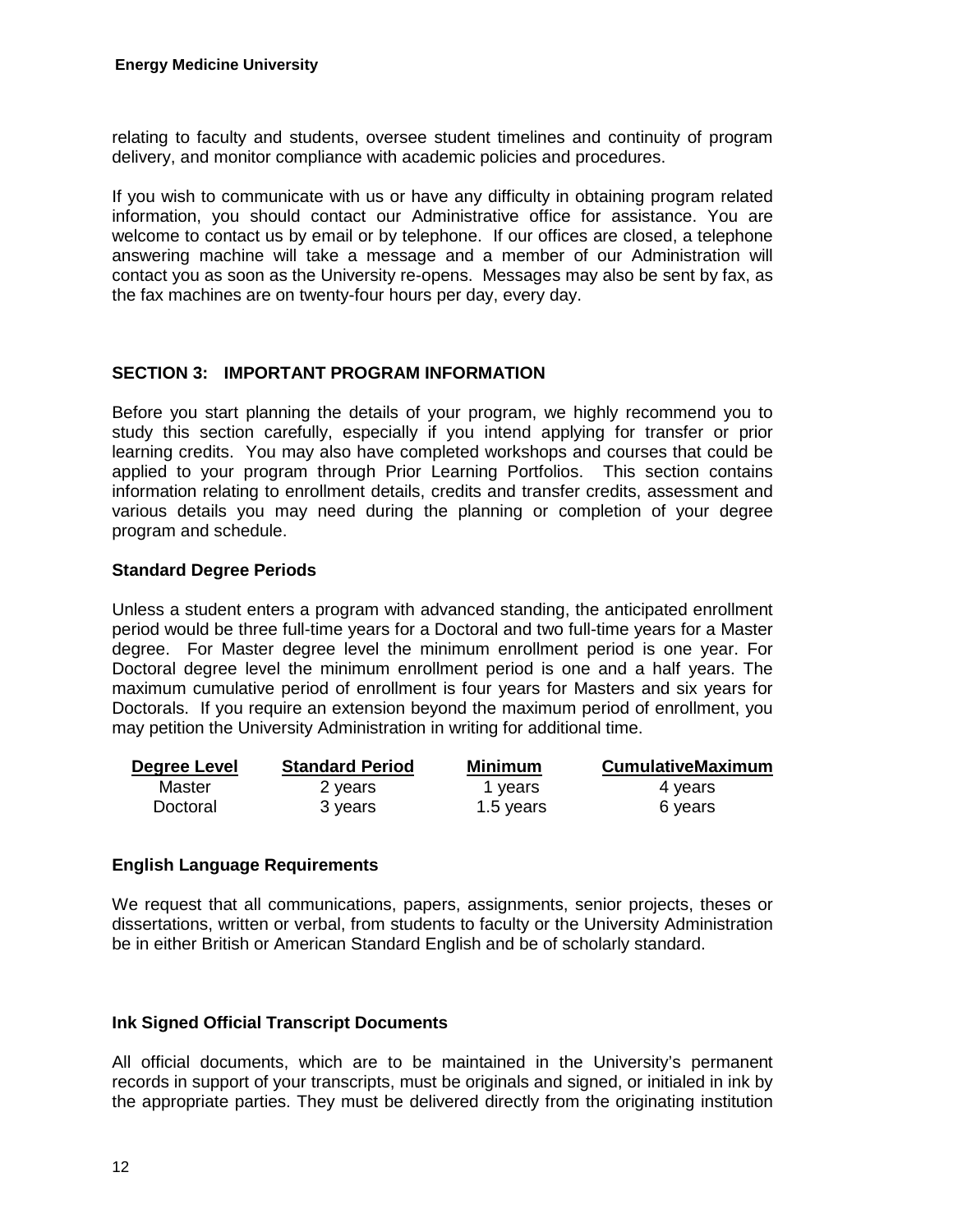directly to our University Administration. While you may use a fax copy in communication about your program and in interim discussions, ink signed copies of official documents are required as certification prior to final actions by the faculty or University Administration.

#### **University Credit System**

The University has based its standard credit system upon the universal Carnegie System. This allows students from Energy Medicine University to receive an internationally recognized credit transcript. Under the Carnegie System, colleges award one semester credit for each hour of class attendance per week over a 15 week semester. In addition to class attendance, the Carnegie System also dictates that two hours of outside study time is expected to follow each classroom hour. Consequently, a commitment of 45 hours of total time is expected for each semester credit awarded. Energy Medicine University has adopted that total time commitment as the standard for the award of one credit.

#### **Course Credits**

As a guideline for determining the credit allowance for courses, the University has derived a standard from the Carnegie System by adapting that total time commitment to our independent study model. It is expected that both the instructor and the student should maintain an accurate calculation or complete record of time spent in contact and on study.

Energy Medicine University courses are credited in credits and designed in such a way to permit them to be interchangeable with all other credit systems world-wide and to be easily translatable into other credit systems. Our system allows a semester credit award at Energy Medicine University to be equivalent to the same value semester credit award at any other college conforming to the Carnegie system.

Approximately one Energy Medicine University credit may be awarded for each 45 hours of total time in independent study, including time spent in library research, reading and reflection, construction of course papers or other written materials, completion of assignments, projects and field placement activities, research and other academic investigations, professional enhancement activities, attendance at lectures, classes, seminars and conferences, or any other form of study or investigation that is included as a planned, allowed or required element of the course.

#### **COURSE CREDIT TRANSFERS AND WAIVERS**

#### **Course Transfer Credits**

Energy Medicine University accepts academic credit earned at a recognized university or college if appropriate to the degree program and the specific course has an equivalency within our program, and providing the credits have not been applied to another degree. The course grades should be equal to those required of Energy Medicine University students. Students must submit certified transcripts at the time of enrollment or immediately upon the completion of external courses taken during an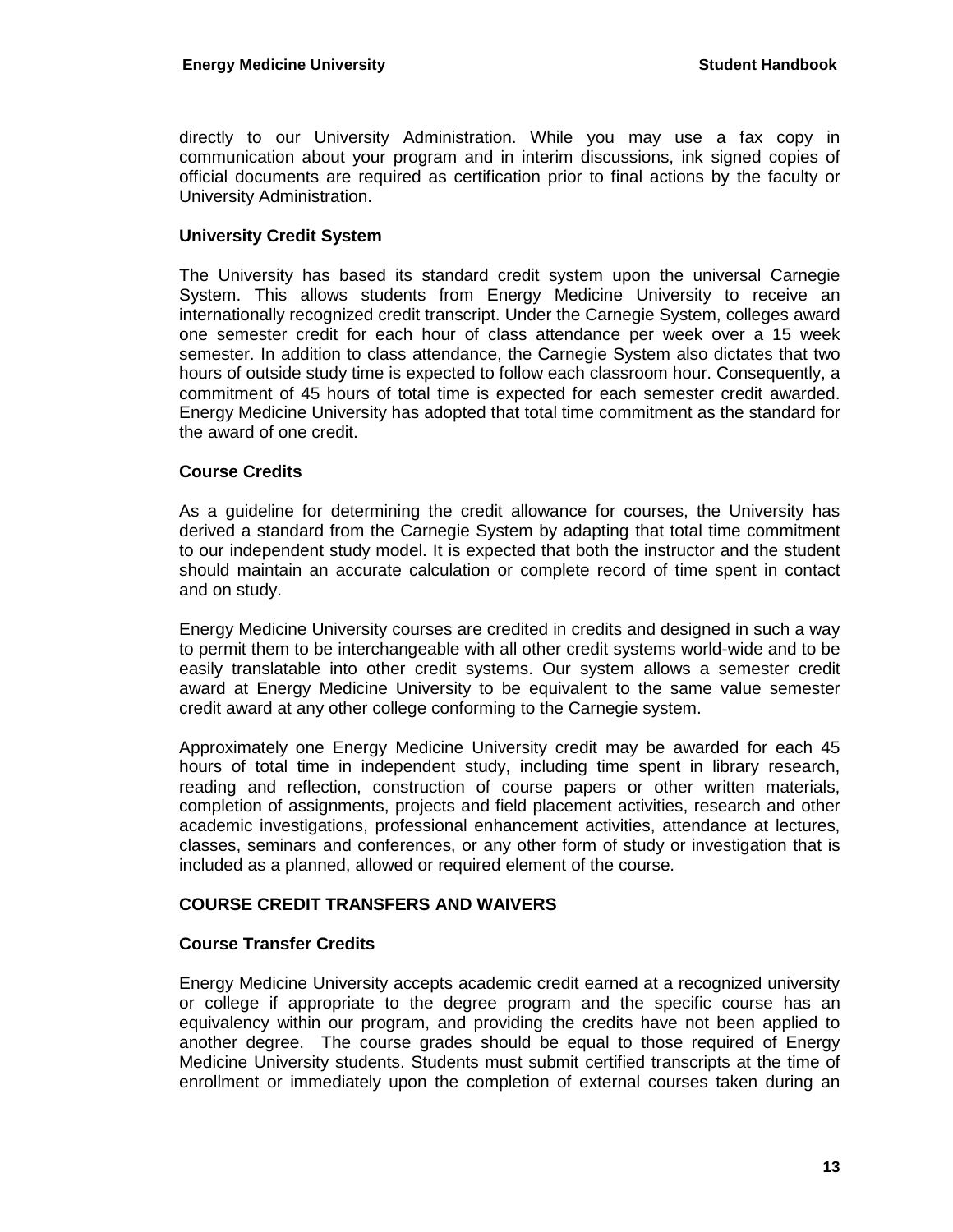Energy Medicine University program. All transcripts must be delivered directly from the originating institution directly to our University Administration.

#### **Course Waivers**

Courses taken and credited toward a completed prior degree used as the basis of enrollment are not normally acceptable as transfer courses between institutions of higher education. However, such courses may serve as the basis for a waiver of an Energy Medicine University course requirement. Course waivers do not show on the Energy Medicine University transcript and do not apply toward the minimum credits required for the Energy Medicine degree.

#### **Determining Credit for Classroom-Based Transfer Courses**

For transfer of credit from classroom-based colleges that follow the semester system, it is customary to transfer the courses credit-for-credit. However, since not all classroombased colleges have adopted the semester credit system, credit from other systems must be translated into semester credits. When determining credit allowance for trimester, quarterly or other systems, the total hours of classroom time must be calculated, taking into consideration the number of weeks of instruction and the length and frequency of classes. These figures are totaled and divided by fifteen. It is appropriate to round the credit award to the nearest tenth of a point. If the college transcript does not indicate the classroom contact expectations or length of term for the non-semester system, students must obtain this information in writing from the college issuing the transcript.

#### **Determining Credit for Non-traditional Transfer Courses**

For credit transferred from correspondence colleges, distance learning schools, independent study colleges and other self-paced external and non-traditional degree colleges, the translation of transfer credit is more complex. Following the Carnegie standard, approximately one Energy Medicine University credit may be awarded for each 45 hours of total time in independent study activities. If the transcript does not list minimum study time requirements or length of term, this information must be obtained from the college. If the transcript indicates that the college follows a standardized semester system, it is acceptable to transfer the courses credit-for-credit. For colleges that offer the same courses through both classroom-based and external study programs, it is appropriate to do the equivalency calculations using the parameters of their classroom-based program. Courses taken at colleges that are not yet fully accredited or state approved will be evaluated on an individual basis. In such instances, students should provide full course descriptions to clarify the academic material covered. For entry into a Doctoral program, it is our usual practice for our Dean of Academics to examine the thesis of any applicant who has an unaccredited Master degree. All final credit transference from correspondence colleges, distance learning schools, independent study colleges and other self-paced external and nontraditional degree colleges is dictated by review of the Offices of the Academic Dean and President.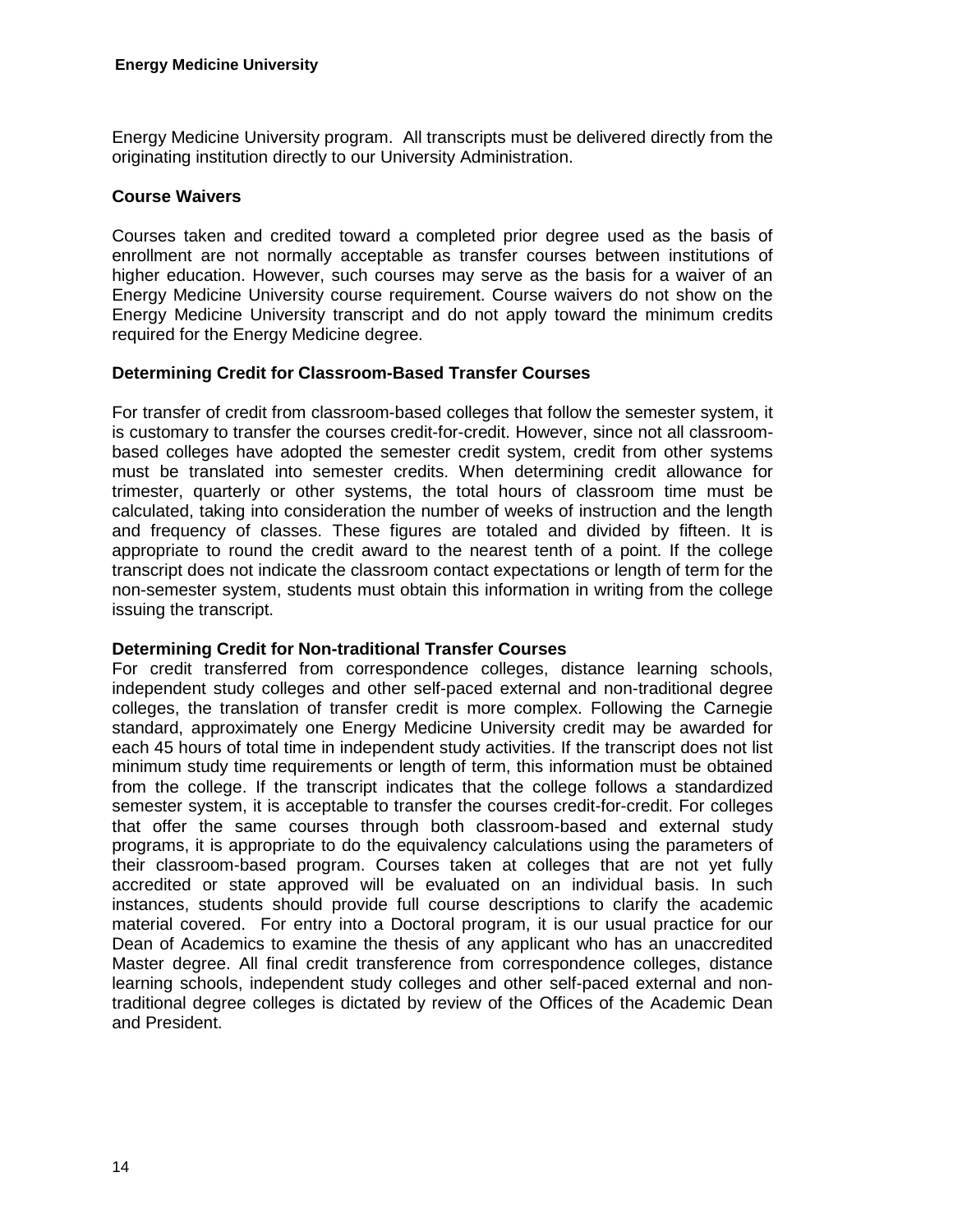#### **Transfer Courses from Foreign Institutions**

With regard to the transferability of college courses conducted in countries that do not have a comparable transcript system, students will be asked to submit an official educational credential evaluation document at the time of enrollment. All final credit transference is dictated by review of the Offices of the Dean of Students and President.

#### **Transfer and Waiver Acceptability**

The review and determination of the acceptability of transfer credits or the waiver of course requirements will take place during your initial Program Planning course, according to a very strict policy of assurances. If the course is substantially the same and covers the same, or similar, foundational subject matter as the Energy Medicine course, the transfer will be allowed, or the Energy Medicine course requirement waived, whichever is appropriate. However, if upon careful inspection, any proposed transfer course proves obviously insufficient to satisfy a required element of the Energy Medicine degree, the transfer would not be allowed as such. Please note that if a number of college courses taken together serve to fulfill the requirements of a required course at Energy Medicine University, the transfer or waiver would be permitted, upon recommendation of the Dean of Students.

#### **Limits on Transfer Credits**

It is essential is that our students are required to pursue studies with us for a sufficient length of time to allow adequate association between the student and faculty. Our faculty need time to observe our students in action, both in their interactions with faculty instructors and student members and through at least some minimum course requirements.

It is our responsibility as a degree-granting institution to do the essential assessments necessary to be secure in and of ourselves that the competencies of our students are sufficient to recommend the awarding of a degree. To accomplish this assessment, it is essential that students commit to completing at least one to one and a half calendar years of cumulative enrollment (15 - 21 credits) at Energy Medicine University. Consequently, regardless of what you have done through outside institutions, you would need some minimum course time with us.

#### **Credit from Prior Learning**

Prior Learning Portfolio Credits are limited to:

| Master level   | 6 credits |
|----------------|-----------|
| Doctoral level | 9 credits |

The University is very effective at assessing the value of our student's prior learning from employment and non-college training. This is done through focused reviews and evaluations initiated and controlled by University and Dean of Students. The portfolio prepared by the student is measured against the goals, requirements and outcomes of the courses for which exemptions are sought. The student may be granted credit entitlements with a grade, may be asked to complete a missing element of the course,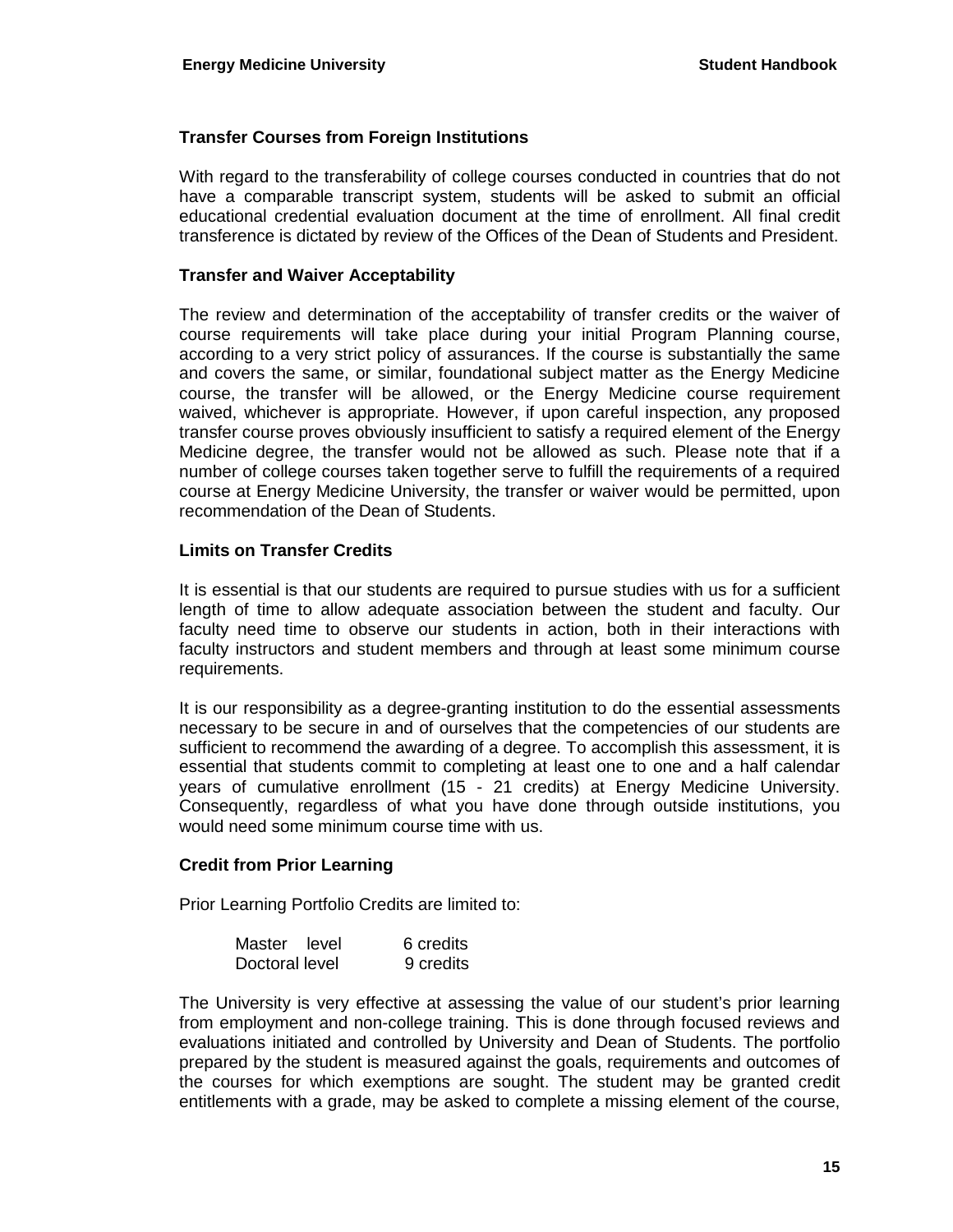or may be asked to enroll and complete the course. The 3 credit Prior Learning Portfolio courses are the venue through which this credit is established and verified.

#### **Maximum number of credits for prior learning:**

- Of the first 30 semester units awarded students in the graduate programs, no more than 6 semester units may be awarded for prior experiential learning.
- Of the second 30 semester units awarded students in the graduate programs, no more than 3 semester units may be awarded for prior experiential learning.
- No credit for experiential learning may be awarded after a student has obtained 60 semester units in a graduate program.

#### **Documents required in the verification process:**

The University will only grant prior experiential learning if all of the following apply:

- The prior learning experience demonstrates a balance between theory and practice.
- The learning experience demonstrates a balance between theory and practice.
- The credit awarded for the prior learning experience directly relates to the student's degree program and is applied in satisfaction of some of the degree requirements.
- Each learning experience for which credit is sought shall be documented by the student in writing.
- The documentation included should provide evidence of the learning in the form of certificates, reference letters, actual documents or products that the student created.

The Dean of Students, will be responsible for evaluating the prior learning and shall prepare a written report that includes all of the following:

- Documents in the student's record on which the determination of prior learning was made
- The basis for determining that the prior experience is equivalent to university level learning, and demonstrates a balance between theory and practice
- **•** The basis for determining the university level the experience is equivalent and the proper number of credits to be awarded toward the degree for that experience.

#### **ENROLLMENT STATUS DETAILS**

#### **Full-time Status**

Students are considered full-time if they maintain a course load of 12-15 credits per five months period. Less than 12 credits per five months period a student is considered part-time status.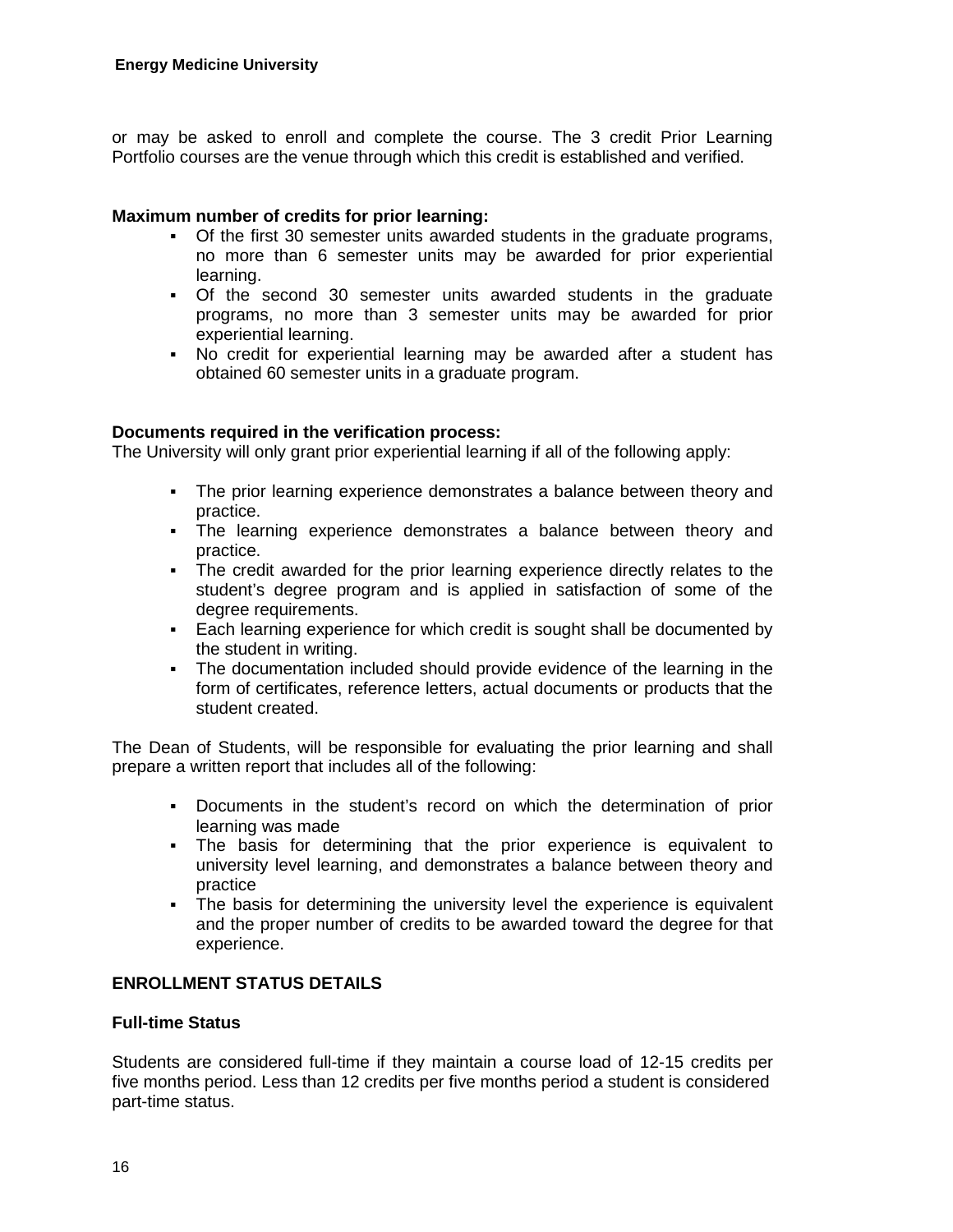#### **Good Standing**

Students at all degree levels must be enrolled for a minimum of three to six credits while doing coursework, and should maintain a "B" or better at our graduate levels. In addition, students are encouraged to complete 15 credits in a 5-24 months enrollment period. Throughout the program students are expected to maintain communications with the Dean of Students, faculty instructors and the University Administration as stated in university policy or as otherwise required. Students should progress at a rate that allows completion of the program within the lifestyle of an adult learner. Throughout your program, you are encouraged to maintain a positive relationship with the University community.

#### **Course Load Limits**

To insure that students are not overextended, the University asks that students make special requests in writing to the Dean of Students if they plan to enroll for course credits in excess of 15 credits during any single enrollment semester.

#### **Minimum Course Duration**

Students are not permitted to complete a course in less than 60 days. This policy allows for maximum effectiveness on the part of course instructors for reviewing lessons and providing effective feedback on assignment submissions. However, if a student has advanced standing entry, in very special circumstances, with written permission from the instructor, this minimum duration requirement may be waived.

#### **Course Grace Period Extensions**

If required, students may request a Grace Period in writing from the instructor 30 days before the end of the enrollment period. We ask that you inform the University and your instructor immediately if a grace period is required.

#### **Course Continuation Fees**

Continuation fees will be charged when a student fails to complete a minimum of 1 credit per month unless special leave has been granted. For example, if a student enrolls in an initial semester of 15 credits and has not completed those in 15 months time or if a student enrolls in a 6 credit semester and fails to complete the courses in 5 months time, a continuation fee becomes payable.

Continuation fees are charged as follows:

For 3 or more credits outstanding – 15% of course fees paid. For example, if 3 credits remain to be completed at the end of the period, a continuation fee of 15% of the 3 credits tuition in USD becomes payable (0.15x tuition fee x3). This will allow a further 3 months to complete the courses outstanding.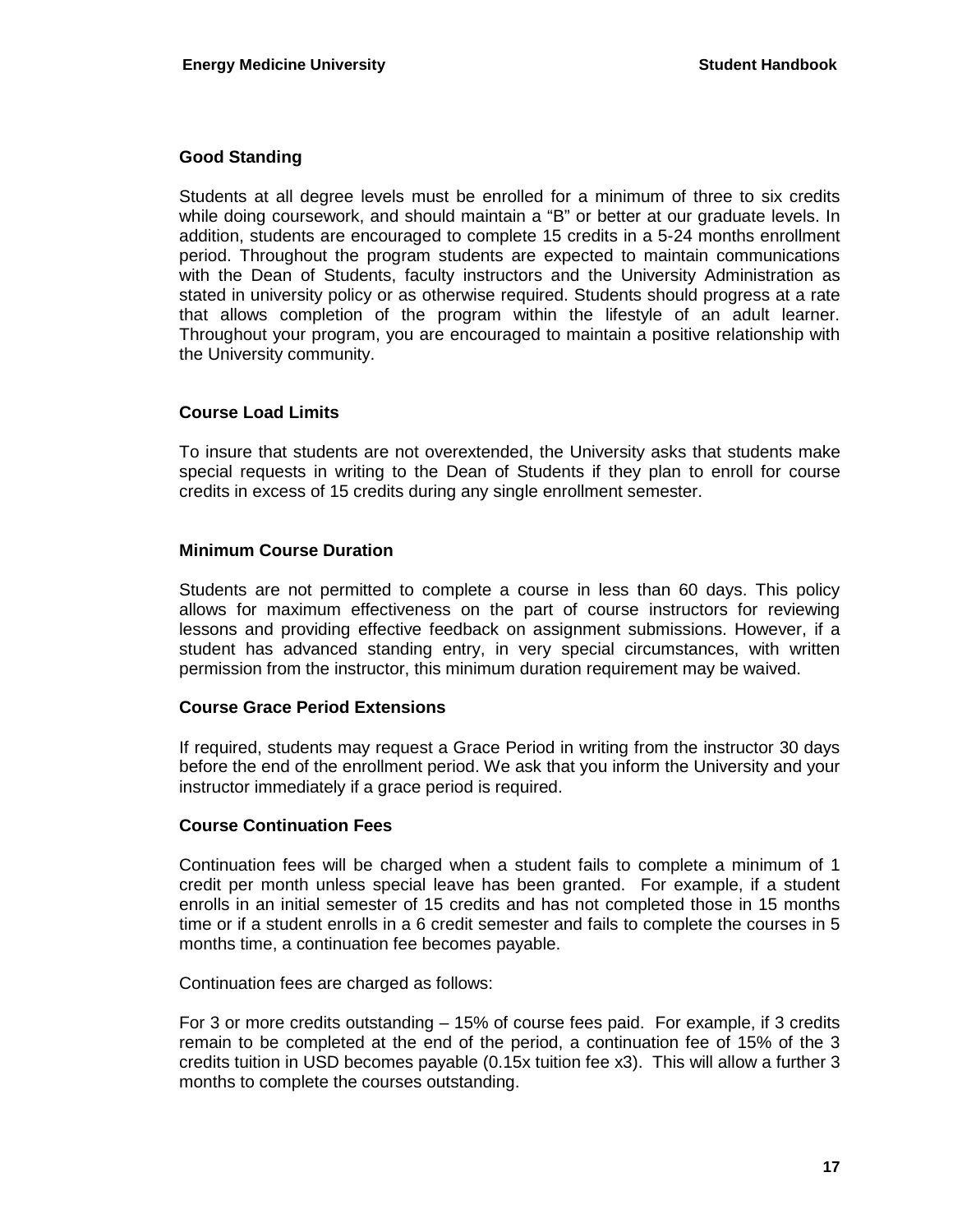#### **Course Start Dates**

Energy Medicine University offers two five-month semesters per year. The two semesters commence each year at the first of September and March. Plan your schedule so that you have ample time to complete the registration, interview and tuition payment before your initial semester begins and thereafter at each successive semester. All paperwork must be completed at least 30 days before the September 1 and March 1 semester commencement dates.

#### **STUDENT WITHDRAWALS**

#### **Withdrawals**

Students may formally withdraw from a course if the written request to the University Administration is postmarked within 90 calendar days of the formal course enrollment date. Withdrawals will show as such on the student's official transcript, indicated by the letter "W", and will be removed from the transcript only upon the student's successful completion of the course.

#### **Tuition Refunds**

An enrolled student who officially, in writing or by email to the Registrar, withdraws from Energy Medicine University will receive a prorated percentage of tuition refunded until 60% of the payment period has elapsed. After the 60% point, no refund is given. The effective date of withdrawal is the date that Energy Medicine University receives official written notification of the student's written intention to withdraw. Courses that are discontinued within this period will not show on the transcript. All refunds must be approved by the Administration. See the University's specific refund policy in the School Catalog.

Students may drop their university enrollment and receive a partial reimbursement of fees if a written request to withdraw is emailed to the Registrar within 30 calendar days following the formal course start date. Courses which a student has withdrawn from, within this 30-day period, will not show on the transcript.

#### **Leaves of Absence**

Under special circumstances students may request, and can be awarded, formal leaves of absence from their studies. It is expected that a leave of absence would begin following completion of courses presently being undertaken by the student. If confronted with extreme conditions such as serious illnesses, family emergencies and other major crises which would prohibit students from continuing their studies, students would be allowed to exit their program without penalty, re-enrolling for the course when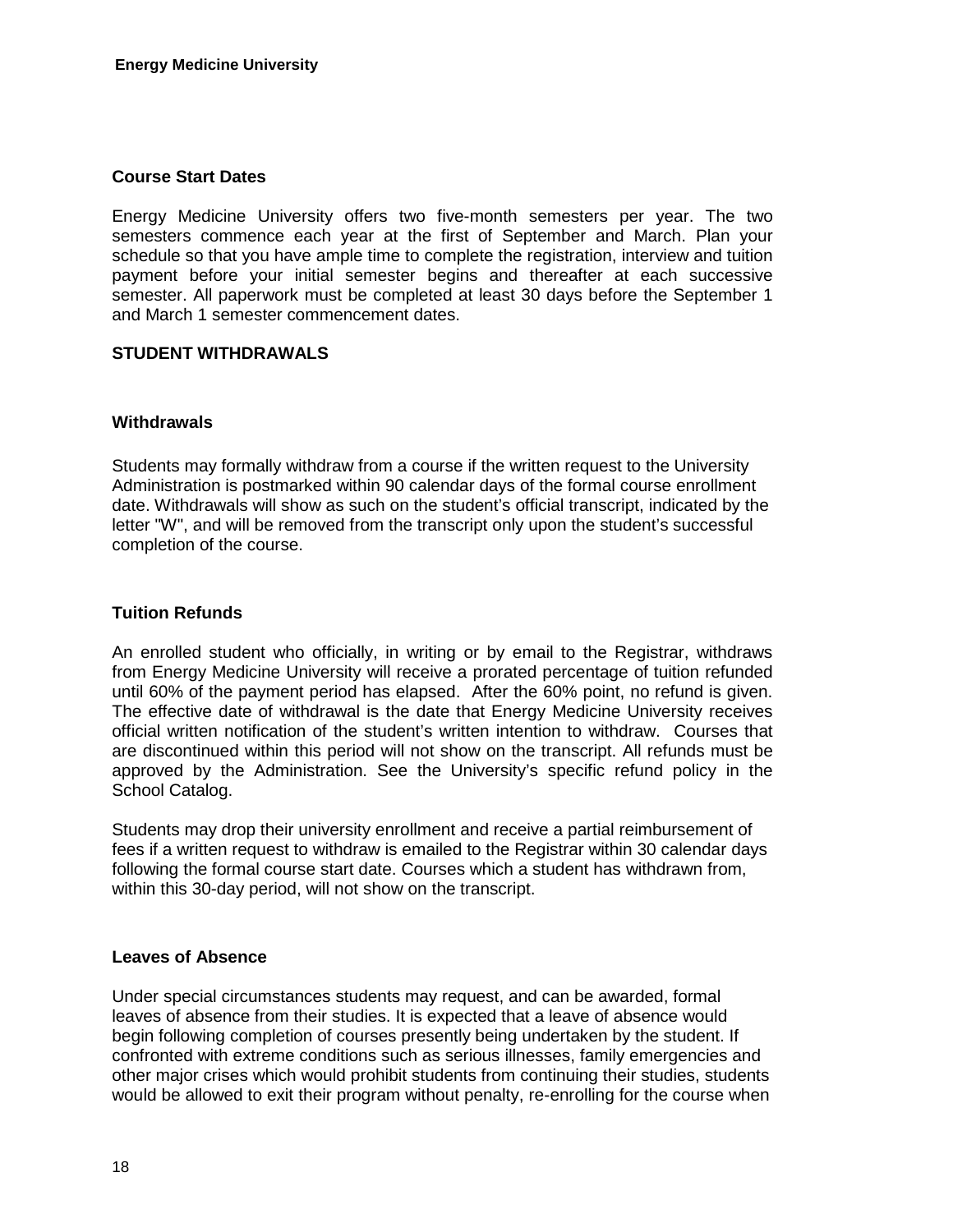able to continue their studies. Under this latter situation, an indication of "Withdrawal" would be placed on the permanent transcript indicated by the letters "W-LA". Leaves of absence will count toward the cumulative maximum allowed period for completion of the degree, requiring a formal request for extension of time, should such be needed. Written requests for leaves of absence should be submitted to the Dean of Students for approval, copies are to be sent to the Registrar.

#### **Emergency Leaves of Absence**

Even with the best intentions and the most reasonable planning, unusual circumstances do sometimes occur in the form of accidents, physical problems, and radical changes in employment or family disasters that may interrupt a student's degree program. Should this happen, an emergency leave of absence may be granted. The normal duration of emergency leave is up to one calendar year. An emergency leave presupposes no new expenditure of University resources or faculty and staff time on behalf of the student during the period of leave. We ask you to communicate with the Registrar as early as possible regarding unusual circumstances. We will attempt to work out a period of time during which you may suspend work on your program and attend to the situations that have arisen.

#### **Incompletes**

Students who remain enrolled, do not withdraw from the course within the time allowed and do not satisfactorily complete the course requirements within the allotted time frame, will fail the course. However, if an instructor specifically indicates that an incomplete status is not to count as a failure, this is indicated by the letters "I" on the transcript for that course. Incompletes will be removed from the transcript only upon the student's successful completion of the course. An incomplete status implying failure of a course will be indicated on the transcript by the letter "U".

The grade of Incomplete is not automatic and may be given only after discussion with the instructor and only if there is a good reason for such a grade. An incomplete will not be given because a student is lagging in scheduled work assignments, needs extra time, or simply because the student wants to delay the completion of the assignments. It may be granted in the case of illness, unforeseen tragedy or situations beyond the student's control. It is the responsibility of the student to communicate unusual circumstances at the earliest possible date.

#### **Reactivation after Leave**

Reinstatement after any leave period will not require submission of an application form. However, it is essential that students communicate with the University within the agreed upon time frame so the necessary arrangements can be made regarding reinstatement. Upon the reactivation of a degree program following an emergency leave of absence it will be important for you to make careful introductory contacts with the Dean of Students to build a solid plan of action.

#### **Involuntary Student Suspension**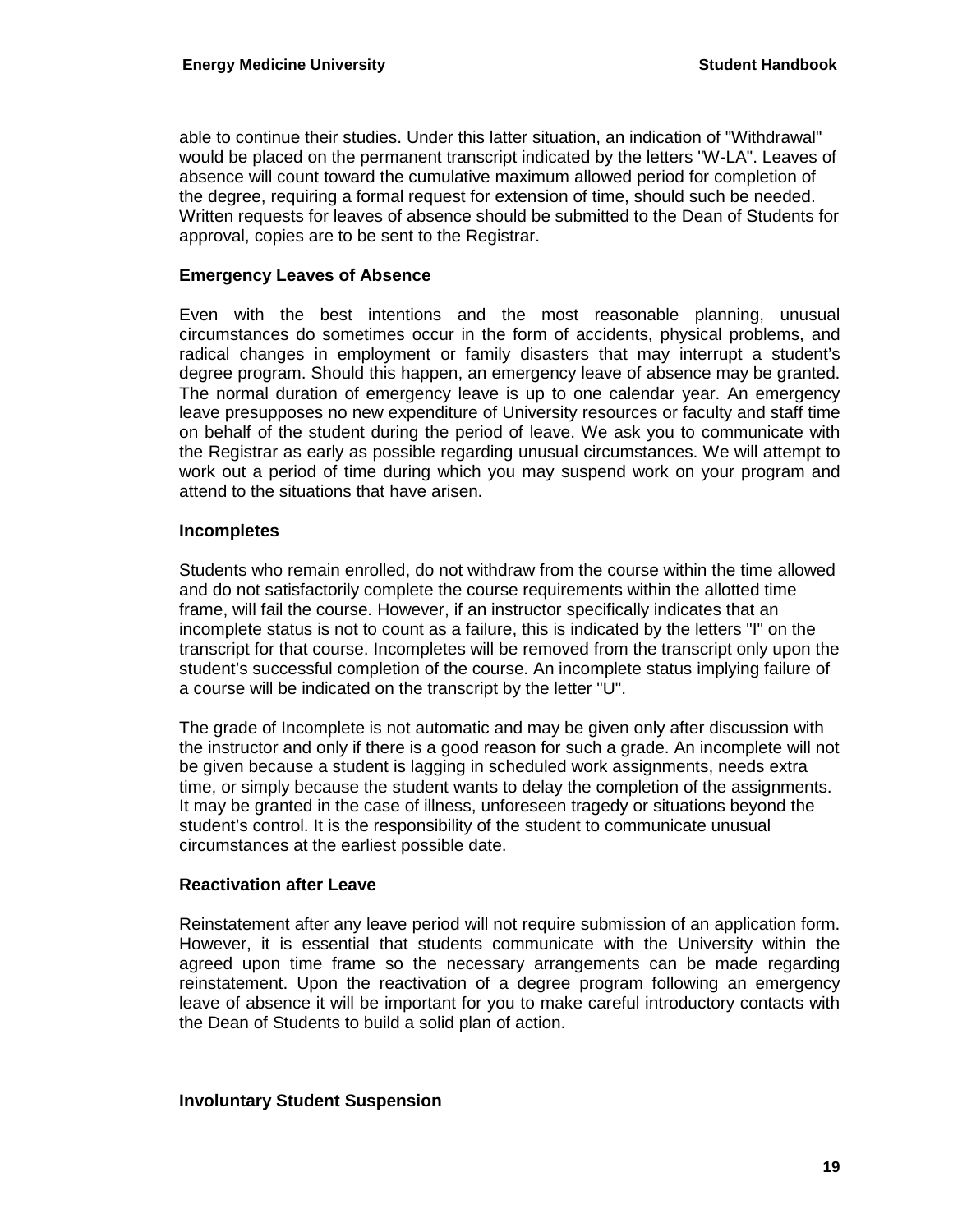Students may be suspended from the University for failure to make scheduled tuition payments, for failure to maintain good standing academically, or for failure to communicate over one year. Periods of suspension may accrue toward the maximum allowed degree time.

#### **Failure to Pay Tuition**

If a tuition payment is 30 days overdue and the University has not heard from the student, an overdue notice will be sent out. A second notice will be sent approximately 30 days thereafter. After 90 days, if we receive neither payment nor word from the student, the student file will be referred to the Registrar who will make one final attempt to resolve the problem. If no resolution is forthcoming, the degree program will be placed on suspension for failure to meet tuition payments. The faculty, Dean of Students and any Committee Chair will be instructed to close the student file and send any subsequent correspondence directly to the University. Should the student wish, within a period of one year from date of suspension, to resume his or her program, a reinstatement fee of US\$200 will be required, in addition to payment in full of all outstanding tuition.

Students who are suspended due to failure to make tuition payments are provided a maximum of one year from the date of suspension to bring their accounts up to date.

#### **Failure to Maintain Good Standing**

On occasions it may be necessary to suspend certain students for a one-year period for failure to maintain good standing. Lack of progress, poor grades and failure to communicate is indication the student may no longer wish to continue with the degree program. Failure to maintain enrollment credit limits, to keep up with the grade standards expected of all students, or to maintain required correspondence with course instructors are all conditions which may lead to suspension. There are implied responsibilities on the part of both the student and the University and it is unreasonable to assume that the University should continue indefinitely in our commitment to students who are not maintaining good standing. Students who are suspended for failure to maintain good standing will be given a one year mandatory suspension.

#### **Statement of Reaffirmation**

Students wishing to reactivate their enrollment following suspension should reaffirm in writing their wish to continue with their programs. The letter requesting reinstatement should indicate an agreement to re-establish communications with the Dean of Students, Registrar and modify the program schedule, as needed. The letter of reaffirmation should indicate a willingness to fulfill expected levels of communications with the faculty instructors, the maintenance of a calendar for completing course assignments and a journal for keeping records of contacts with faculty.

The student must agree in writing to respond to all telephone or other electronic communications with the faculty and the University Administration within 3 days of receipt and within 10 days of receipt of written correspondence. The student must also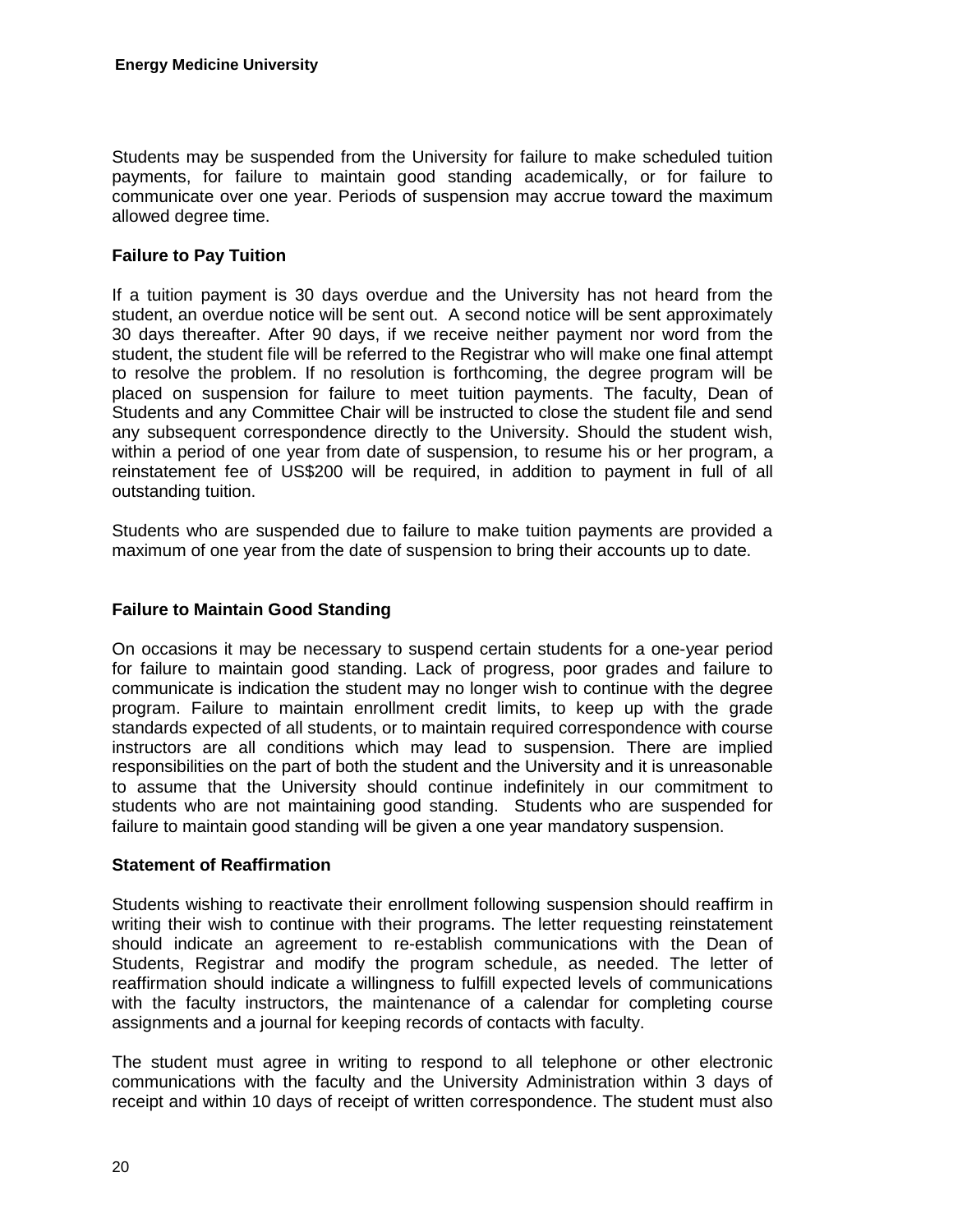agree, in writing, to submit mid-term and final evaluation and institutional evaluation reports in a timely manner. Students wishing to re-enroll following suspension would be asked to pay a reinstatement fee US\$200 and to send the Registrar a signed statement of reaffirmation.

#### **Failure to Reactivate**

Once placed on suspension, students will have one year to adjust their lives in an effective manner in order to continue their studies and maintain good standing. Students failing to reaffirm their enrollment within one year of suspension will be removed permanently from the active student records and will need to reapply for admission at prevailing tuition rates.

#### **Student Termination**

Students who fail to reactivate their programs in a timely manner following suspension and students found in default of the University's guidelines concerning academic integrity will have their programs terminated.

#### **Exclusion for Plagiarism**

Plagiarism is an extremely serious offence, which is condemned by all scholarly communities. If a student at Energy Medicine University is proved to have presented work as part of a degree program that was, in fact, the work of another person, the student will be dismissed from the University, the enrollment terminated and all fees forfeited. If such information comes to light after the awarding of the degree, the degree will be declared invalid and the student's transcript imprinted to reflect that action.

Students are instructed to rely upon the guidance of faculty instructors in giving appropriate reference and credit in scholarly papers when it is due. In order to avoid any problems, students are encouraged to form, early on, the habit of making proper documentation and referencing the source of other people's information. It is also wise to keep all bibliographic information with notes and reflections and credit the source of inspiration where appropriate.

The University accepts only the highest standard of academic integrity. It is the responsibility of the students to gain the necessary guidance and information to conform their work to acceptable standards.

#### **ASSESSMENT AND GRADES**

Assessment of assignments and examinations of all students is based upon the following standard system of grading and awarding of credit. Student transcripts make note of these requirements, as appropriate.

- Faculty will award letter grades under most circumstances
- Students are expected to excel in each area of study attaining a competency grade of "B" or better within each course as a minimum standard of "good standing" within the University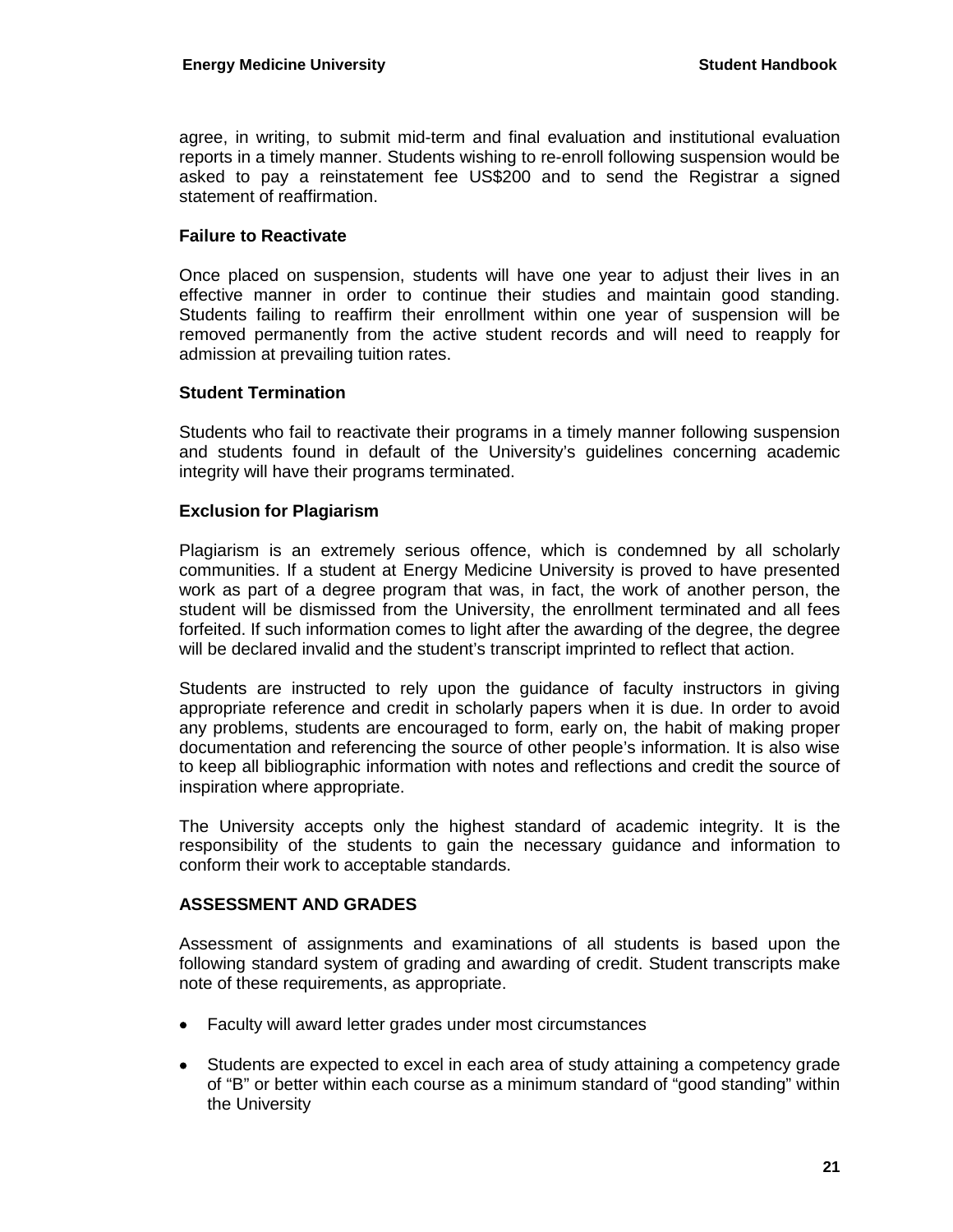As a guide for awarding letter grades, faculty will make use of the following percentage and grade point equivalence in grading the elements and in determining the final grade for each of your courses:

| <b>Letter Grade</b> | <b>Percentage Grade</b> | <b>Grade Point</b> |
|---------------------|-------------------------|--------------------|
| A+                  | above 97%               | 4.3                |
| A                   | $93 - 96%$              | 4.0                |
| A -                 | $90 - 92%$              | 3.7                |
| B+                  | $87 - 89%$              | 3.3                |
| B                   | $83 - 86%$              | 3.0                |
| B                   | $80 - 82%$              | 2.7                |
| $C+$                | $77 - 79%$              | 2.3                |
| С                   | $73 - 76%$              | 2.0                |
| $C -$               | $70 - 72%$              | 1.7                |
| D+                  | $67 - 69%$              | 1.3                |
| D                   | $63 - 66%$              | 1.0                |
| D -                 | $60 - 62%$              | 0.7                |
| F                   | less than 60%           | 0.0                |

A grade of "A" would be equivalent to a 4.0, a "B" equivalent to a 3.0 and a "C" equivalent to a 2.0 within the grade point system, allowing the calculation of an overall grade point average for recording on the official transcript. A student's grade point average represents a weighted grade score, which takes into account the grades and credits for the courses completed through a simple weighted average conversion. A grade point average is computed by:

- 1. Multiplying each course grade point score by the course credit hours to produce a weighted grade point score
- 2. Adding the weighted grade point scores for all courses
	- 3. Dividing the total weighted grade point score by the total credit hours for which the grade scores were awarded to produce a grade point average.

#### **Pass-Fail Grades: Used for A-Exams and Oral Defense**

Instructors award Pass or Fail grades for the A-Exams and Oral Defense. The letter "P" would represent a passing grade with an equivalent score of "B" or above. The letter "F" would represent a failing grade. Pass/Fail grades are not included in the calculation of your overall grade point average.

#### **MID-TERM AND FINAL EVALUATION REPORTS**

Students are required to complete Mid-Term and Final Course Evaluation Reports. This report will serve to notify the University regarding program delays and any difficulties they may have encountered with the faculty or administration. This enables the University to check on your progress, on the availability of your resources and to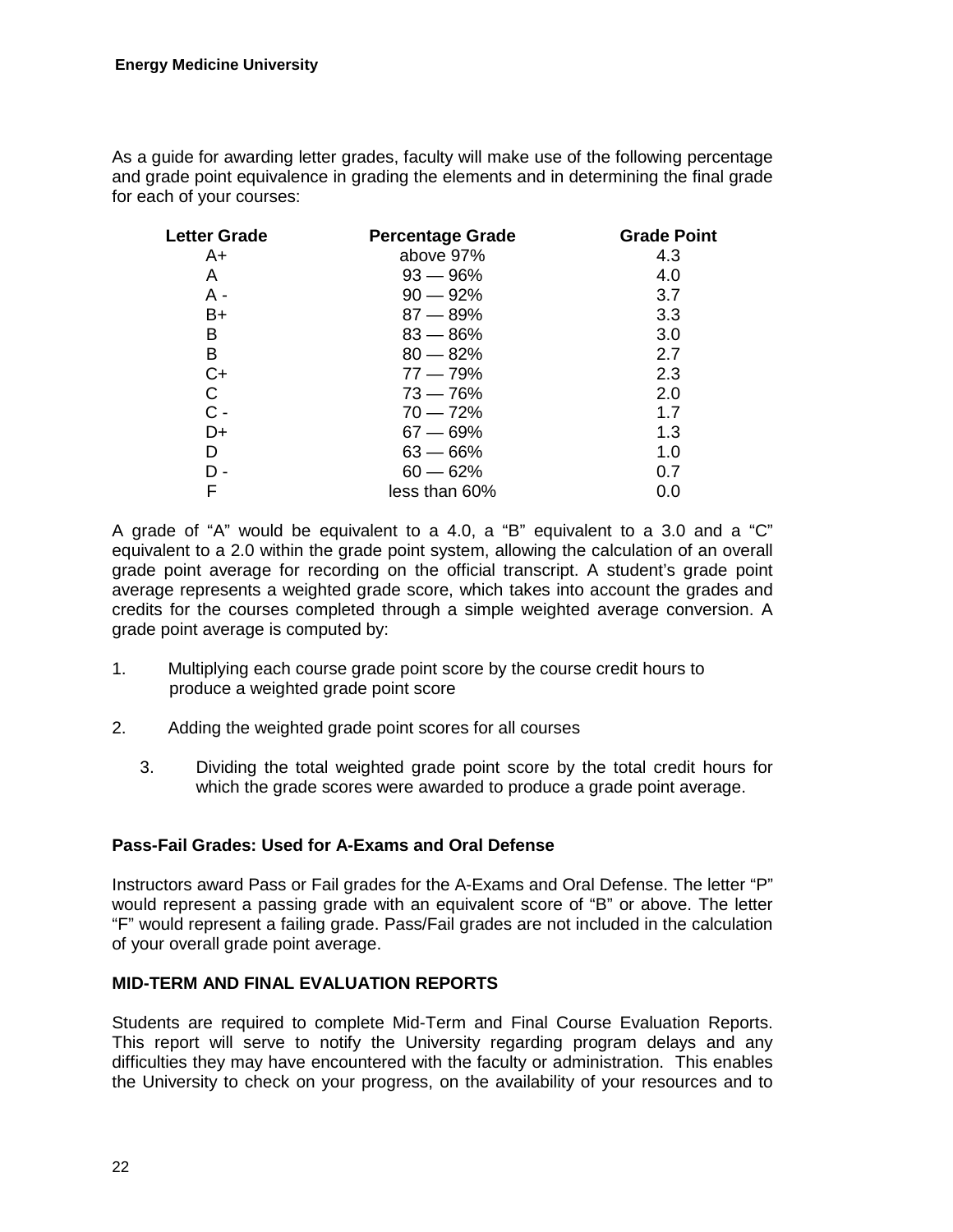offer any additional assistance that may be necessary. The faculty also completes formal reports on the progress of their students.

#### **Course Grade Reports**

The course instructor will determine the student's grades for any courses taught. The instructor will submit the grades electronically to the Registrar within the first week following the completion of the course taught or if an extension or continuation is granted, upon completion of the course. Students will be issued grade reports by the Registrar only after completion of the required course evaluations.

#### **COURSE NUMBERING SYSTEM**

| 700s | <b>Master Level Courses</b>  |
|------|------------------------------|
| 800s | <b>Doctoral Level Course</b> |
| 890  | <b>Thesis Research</b>       |
| 990  | <b>Dissertation Research</b> |

#### **GRIEVANCE PROCESS**

The degree process and the programs of our students are guided by the general protocols of higher education, the degree program overview and the policies and procedures in effect at the time of enrollment. The University endeavors to provide excellent service to students and faculty, but should you become dissatisfied with the actions of your faculty instructors or Administration related to University policies, procedures or standards, the University provides the following process for pursuing a formal grievance.

#### **1. Informal Negotiation**

You are expected to attempt to work out minor problems or disagreements through communication and informal negotiation directly with the individuals involved. You should send a letter to all appropriate individuals clearly outlining the nature of the disagreement and giving the full history. Send copies of correspondence to administration and keep copies of communications and essential documents in case University intervention becomes necessary.

#### **2. Administrative Intervention**

If the dissatisfaction is not resolved after having made every effort to negotiate the dispute with the involved parties, address a formal letter to the Dean of Faculty or the University President clearly presenting the facts, requesting administrative intervention to resolve the conflict. Send copies of this letter to all parties directly involved in the dispute. The appropriate Dean or University President will assess the situation to determine the applicable policies and whether the policies have been rightfully and fairly applied, and will endeavor to resolve the conflict to the satisfaction of all parties within the standards held by the University.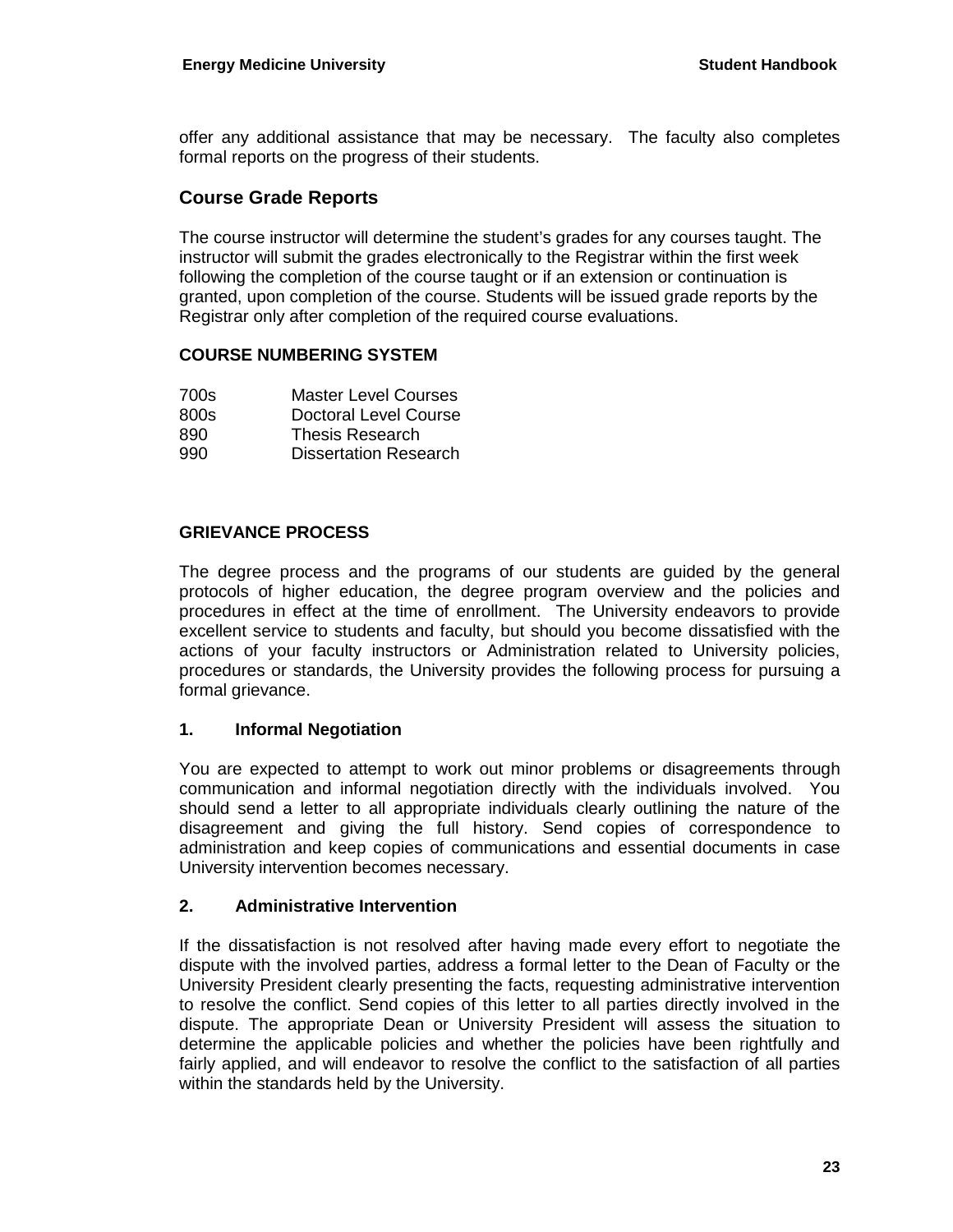#### **3. Formal Mediation**

Should you remain discontented with the situation following the process of administrative intervention, any unreconciled disputes or disagreements shall be dealt with through formal mediation by one or more administrators of the University, by a student-funded reconciliation service or by another person(s) acceptable to both parties.

#### **4. Binding Arbitration**

If mediation is not successful, you and the University administration must abide by the results of binding arbitration. The disputing parties shall attempt to agree on a single arbitrator. If they cannot agree, both parties shall each choose one arbitrator who will attempt to agree upon a solution. If the two arbitrators cannot agree, they then shall jointly choose a third arbitrator and the decision of a majority of the arbitrators shall be final and binding on all parties.

#### **5. Cost of Mediation and Arbitration**

Both the student and the University administration shall share equally any costs of the processes of mediation and arbitration. The faculty carry absolutely no financial liability with regard to any aspect of the grievance process, including the mediation and arbitration procedures.

#### **POLICIES CONCERNING USE OF TECHNOLOGY**

The University relies upon the principles of honesty, academic integrity, respect for others and respect for others' privacy and property. Concerns include those pertaining to property, privacy and publication in the physical sense as well to those areas that involve computers. These extend to when they entail use of, or publication via, the World Wide Web or Internet, or local news groups, bulletin boards or chat rooms and voice-mail or video and so forth.

University policies apply to technology administered by individual programs, to information services hosted for students using their own hardware connected to the University site, to the resources administered by central administrative entities and to actions originating from computer systems maintained by members of the University anywhere in the international community. When a member of the University community is found to be in violation of policy, any disciplinary action is handled by the usual University authority and via normal disciplinary process.

#### **Practical Concerns**

The University is a "carrier" of information via electronic channels rather than a "publisher" (except with regard to official University publications) and so is not expected to be aware of, or directly responsible for material any individual may post, send or publish electronically as a member of the University community. However, the University will respond promptly and appropriately if any person or organization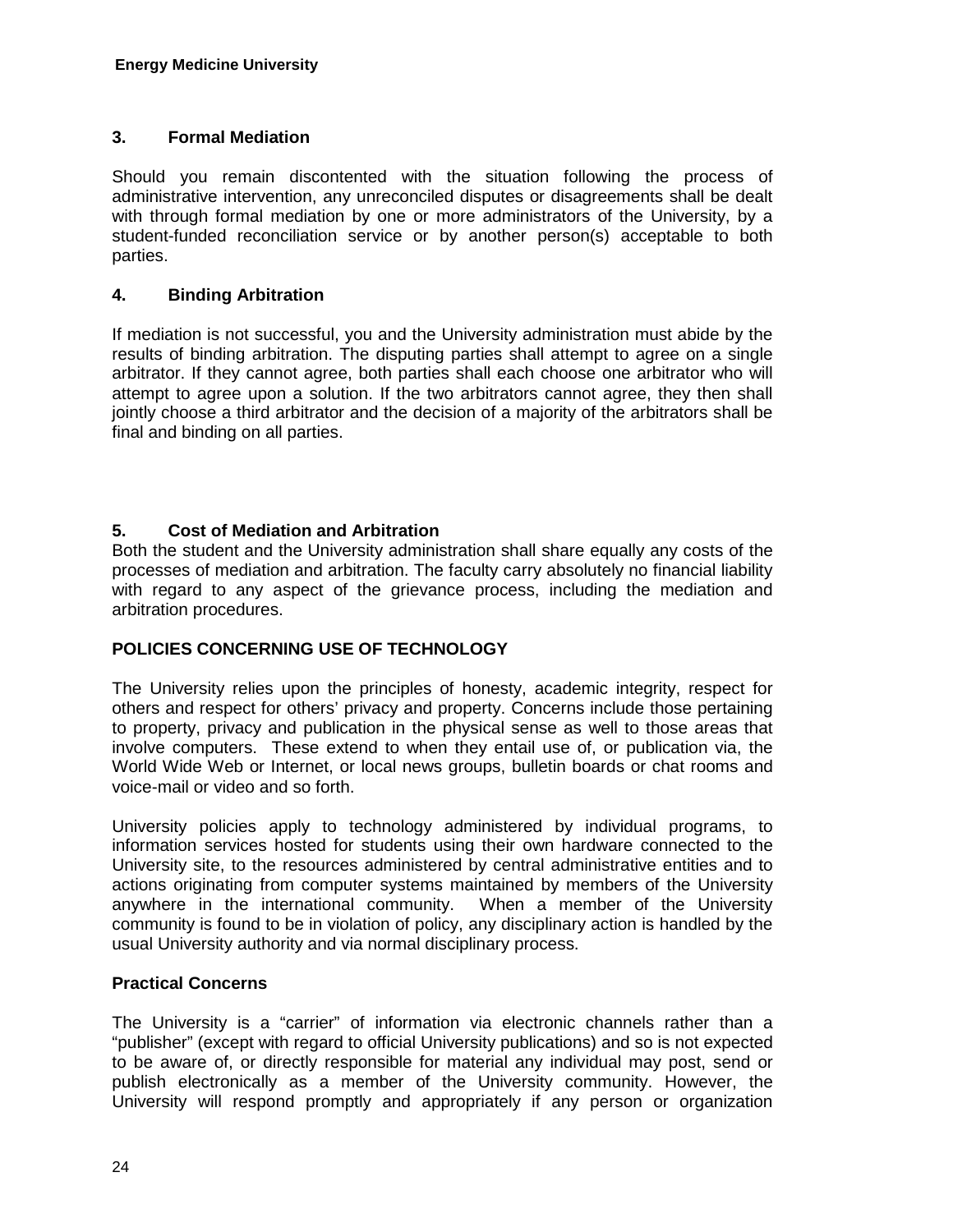complains about something that appears affiliated with Energy Medicine University's name.

#### **Abuses of Technology**

The technological resources of the University are intended to be used for educational purposes and networking and to carry out the legitimate business of the University. Appropriate use of our resources includes instruction, independent study, research, networking and the official work of students, faculty, staff, affiliated organizations and programs of the University. All of these activities rely on reasonable performance from the participants and the connections, which allow interchange among them, and on the security and integrity of the resources.

You should not spread electronic messages or postings widely and without good purpose or bombard an individual, group, or system with numerous repeated messages. You are requested not to send large mass emailing or voice mailings without appropriate authorization from the University Administration.

Others, both within and outside the institution, commit the University to protecting members of its community from abusive actions. Anyone who experiences harassing or abusive incidents related to technology, which cannot be corrected, should report the matter to the University Administration.

Anyone, who receives harassing email from someone, should take individual positive action to try to eliminate the problem. Harassment implies repetition. Inform the responsible party that the messages are harassing and ask twice that they cease and desist. If the messages or communications continue, please report the matter to the appropriate University authority. If the harassment is from outside the University, report to the authority at the institution, company or service from which the sender is transmitting.

#### **PROTECTION OF INTELLECTUAL PROPERTY RIGHTS**

Energy Medicine University has a strong commitment to the protection of intellectual property rights. Technology raises some specific concerns in this arena. The ease of access to information, images, software and other intellectual property might erroneously imply such things have become public domain. Unless the individual who creates the material states clearly that others are free to use or adapt it, it must be assumed that it is the property of the author or the holder of the copyright.

The University recognizes that rules of "fair use" pertain to the Internet and other electronic media in a manner similar to print materials. If members of the University community wish to make use of animation, a background pattern or a section of material from a website and to use or republish the materials elsewhere, they must first obtain permission of the owner or copyright holder. Unauthorized attempts to browse, access, solicit, copy, use, modify or delete electronic documents, files, passwords, images or programs belonging to other people, whether at the University or elsewhere, are considered serious violations.

However, feel free to establish links to those Web pages without notification of the author beforehand. If an individual has explicitly and intentionally established a World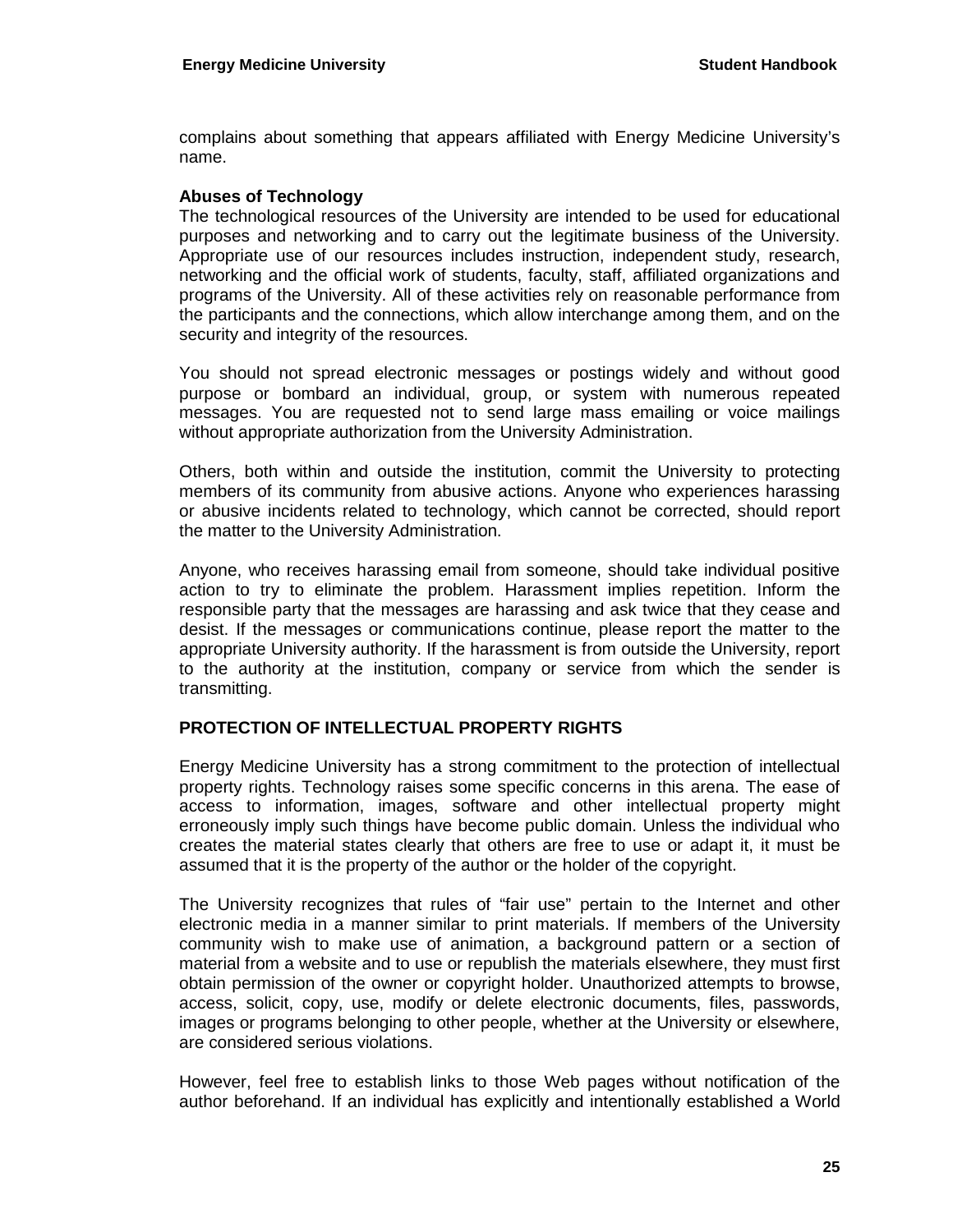Wide Web page on a public server, or clearly designated a set of files as being for shared public use, authorized public assess is assumed.

Users are responsible for determining the restrictions on programs, packages and data before copying them in any form. If it is not clear whether free use is authorized, do not copy software until written permission is received. Users should not assume the right of redistribution if software is received from its creator or vendor, or from a member of the University, whether it is for test or for personal use. Physical possession of the property does not necessarily bring with it permission to pass it on to others.

Any person doing academic work is responsible for properly attributing material, data, images, ideas and verbatim text that were found through electronic sources. At a minimum, a citation should be provided for an electronic source, which includes the source's URL, author and the download date.

#### **SECTION 4: DEGREE REQUIREMENTS**

This section describes Energy Medicine University's degree requirements and the sequence of courses at the Master and Doctoral levels. The information will assist you in the formulation of your Program Planning Schedule.

#### **MASTER PROGRAM**

#### **Prerequisites**

Successful participants must have extensive prior training and be proficient in Standard English (British or American), be computer literate and, for the duration of their program, must maintain access to a computer, electronic mail and the Internet. As our common language as a distance education institution is via electronic communication students and faculty are required to use the same computer language by operating with the most current Microsoft Word program. As a prerequisite for acceptance to the Master program, participants should have completed a recognized undergraduate degree in an appropriate field of study and preferably have two years of career related experience. On occasion, selected students are accepted into the Master program lacking a few elements of preparation, when they are deemed highly likely to succeed in the program due to the strength of their overall background. In the event that specific prerequisites are absent at the time of enrollment, participants will need to add these as required elements to their program.

#### **Master Program Requirements**

All Master students will need to accumulate a minimum of 38 credits. Students may choose to complete 38 credits by coursework and Thesis Oral Review. Or Students may accumulate 31 credits plus the 7 credit Thesis Project which includes an Oral Review of Thesis with their Thesis Committee.

Required elements of the Master program include the Program Planning course, the required core courses, and additional Concentration and elective courses to satisfy the minimum credit requirements.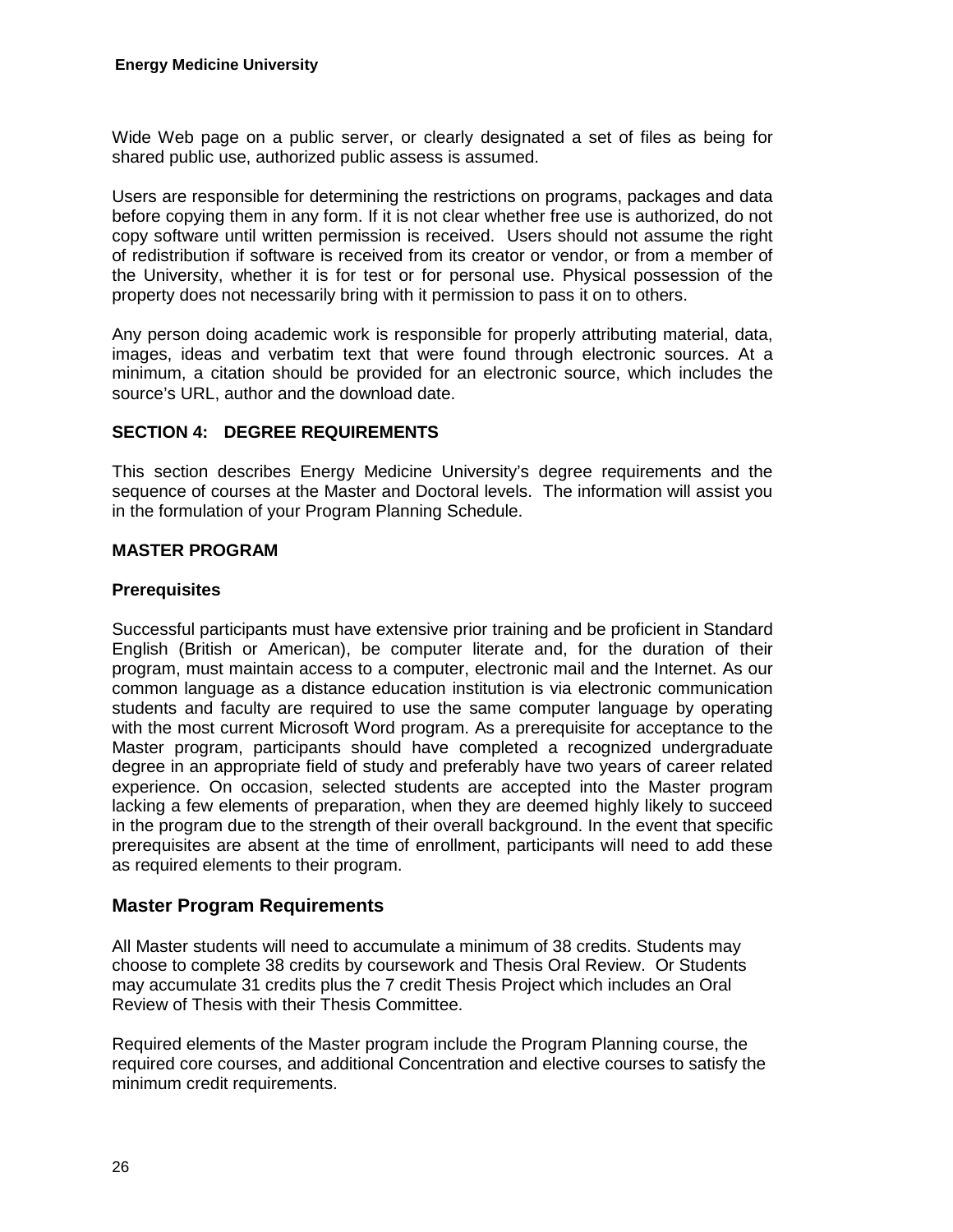Regardless of total transfer credits and credits awarded for prior learning, as a minimum degree requirement, students are expected to complete at least 18 credits at Energy Medicine University and the Thesis Research component of the degree. The minimum enrollment period is one year or two semesters.

#### **Waiver of Master Degree Requirement**

A waiver of the Master program is not recommended for students wanting to proceed to the Doctoral program. However, students who have superior preparation deemed equivalent with Master level requirements may be allowed to enter directly into the Doctoral coursework/dissertation program. Master degree equivalency is determined by the Dean of Students and Dean of Academics based upon the Doctoral program minimum entry requirements, the expectations of program faculty, the strength and completeness of the student's documentation, professional and academic affidavits and the student narrative provided in support of prior training.

For a successful waiver, the student's prior training and preparation must satisfy all of the core competencies designated for Master level study. If any of the core studies are lacking and the student is allowed to proceed with Doctoral study, the student would need to add these prerequisites as required elements of the Doctoral program. A minimum of 30 graduate credits in the discipline is highly desired. Official student transcripts and letters of reference are required. As a minimum standard for waiver of the Master degree requirement, the student's prior training should include a completed major work of research or a major project in lieu of research that is determined by the Dean of Academics to be equivalent to the Master degree final project requirement. Copies of the document or affidavits concerning the quality and effectiveness of the written work are required. The cost of the waiver is \$400.00USD.

#### **DOCTORAL PROGRAM BY COURSEWORK & DISSERTATION**

#### **Doctoral Program Prerequisites**

Successful participants have extensive prior training in the field of Energy Medicine, are computer literate and, for the duration of their program, should maintain access to a computer, electronic mail and the Internet. As a prerequisite for acceptance to the Doctoral program, participants must have completed a recognized Master degree in an appropriate field of study and have at least two years of progressively more responsible career related experience. On occasion, selected students are admitted to the Doctoral program lacking a few elements of preparation when they are deemed highly likely to succeed in the program due to the strength of their overall background. In the event that specific prerequisites are absent at the time of enrollment, participants will be required to add these as necessary elements to their program.

#### **Doctoral Program Requirements**

Doctoral degrees combine research and coursework. All Doctoral students will need to accumulate a minimum of 52 credits plus the 10 credit dissertation according to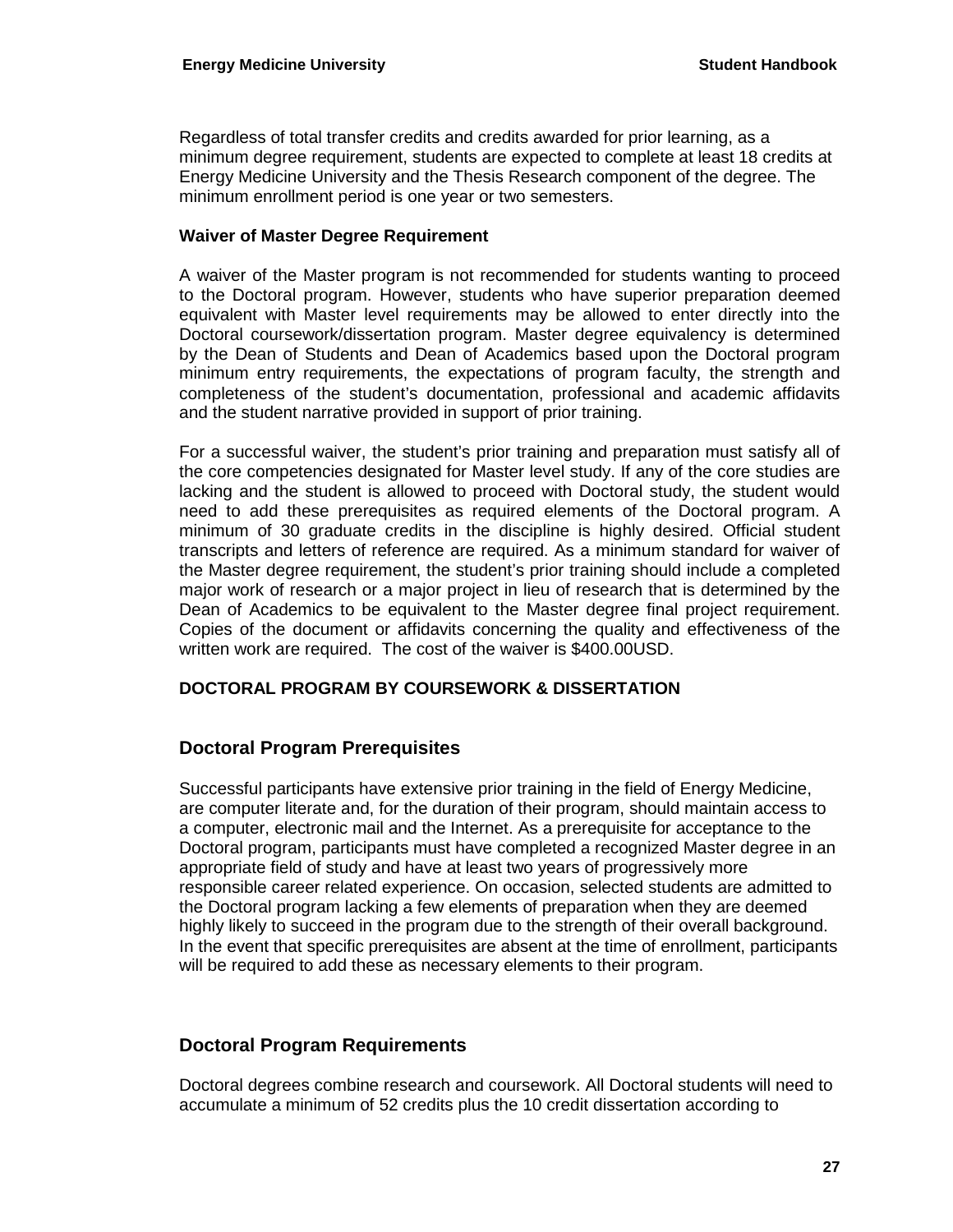University guidelines. Required elements of all Doctoral programs include the required core courses, research preparation courses, including the Dissertation Research course and additional elective courses, as needed, to satisfy the minimum credit requirements.

Immediately following completion of their basic academic program, and before undertaking the Dissertation Research course, all Doctoral students must pass the Admissions to Candidacy Examination (A-Exam). Following attainment of "candidacy" they may complete their Dissertation Proposal courses.

Regardless of total transfer credits and credits awarded for prior learning, as a minimum degree requirement, students are expected to complete at least 21 credits at Energy Medicine University, and the research component of the degree. The minimum enrollment period is one and a half years.

#### **COURSEWORK FOR GRADUATE PROGRAMS**

#### **Courses**

The University offers the fundamental theories, principles and practices, historical, philosophical, and social-cultural implications of the Integrative Holistic Health degree field. In order to establish appropriate sequencing of the courses all graduate students complete the Program Planning course during their first period of enrollment.

#### **Advanced Study Electives**

Students will need to work with the Dean of Students to determine the remaining elective courses needed to satisfy the minimum credit requirements for their degrees. Electives may be drawn from all appropriate course offerings.

#### **Research Preparation**

These are the required research preparation courses. They may include studies in research techniques, data collection, statistics, qualitative studies and a vast number of other studies, including effective library and online research, and writing skills and interpretation of research findings. These courses may vary depending upon the type of thesis or dissertation the student proposes to undertake. As a part of their required research preparation all graduate students complete at least one final course during their final course enrollment: Thesis Writing at the Master Level and Dissertation Writing at the Doctoral level.

#### **Areas of General Skills and Competencies**

In addition to specific degree requirements, all graduate students completing a program at Energy Medicine University are expected to demonstrate certain general skills and competencies. For instance, graduate students are expected to demonstrate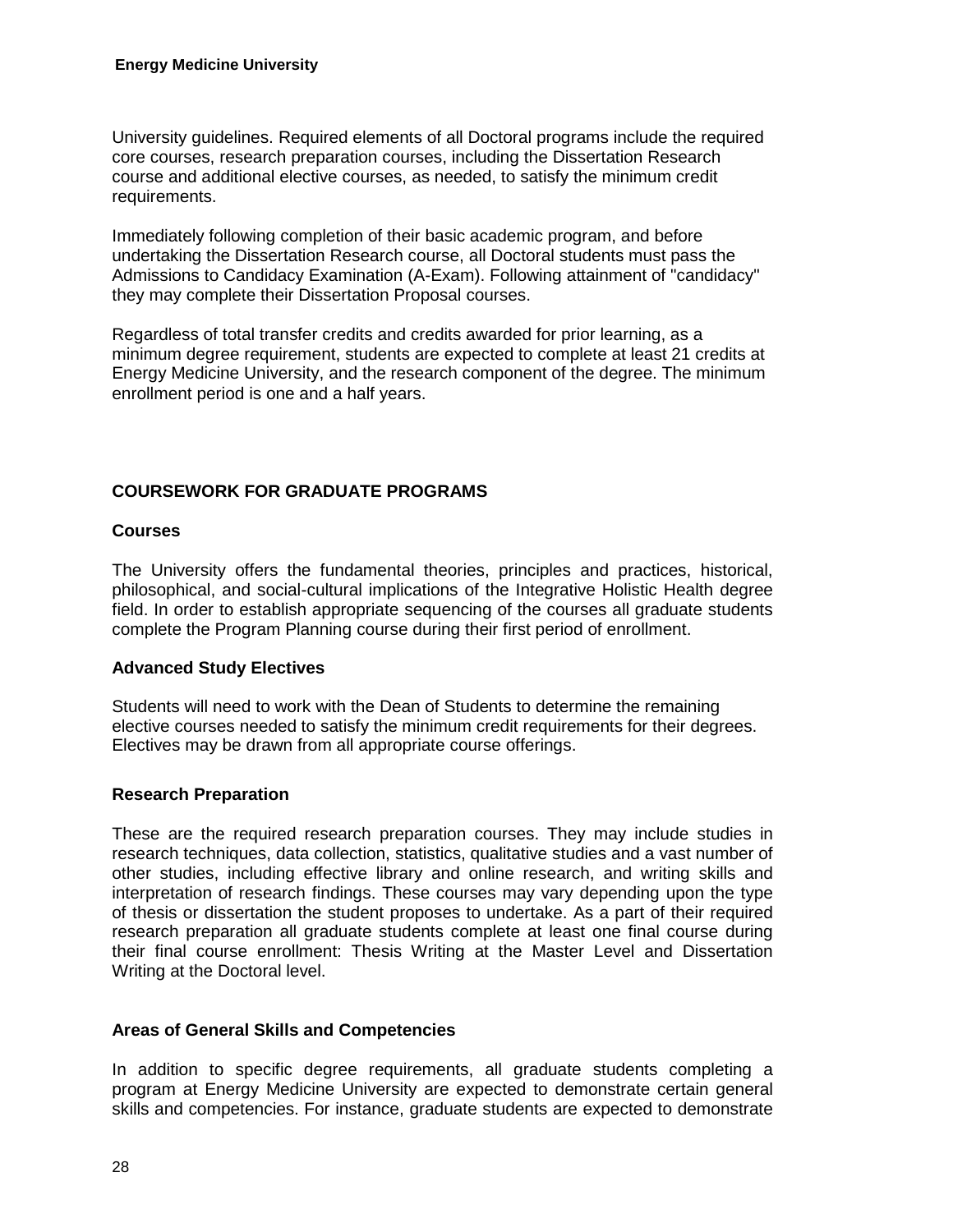the ability to effectively interpret the writings and research of other scholars and make use of the literature in their chosen discipline. They should also be able to analyze, summarize and report the essence of the subject matter to their professional colleagues and effectively integrate new learning within their employment setting. Graduate students should demonstrate an ability to complete a major work of research through a thesis or dissertation, or a major project in lieu of research, stating a problem or formulating a hypothesis for intensive study and research. They are expected to demonstrate an ability to effectively interpret data and information from research studies, draw logical conclusions and competently report findings to other scholars. Graduate students are also expected to substantiate an ability to relate well with fellow scholars and colleagues within the wider professional setting and use what has been learned in a creative manner in addressing real world situations.

#### **SECTION 5: THE ENROLLMENT PROCESS**

This section provides the guidelines for your enrollment and helps you to complete the various steps in the process. At this stage you should refer to your letter of acceptance and the specific details of your enrollment. Your application will remain valid for six months from the date of acceptance.

#### **Reviewing Your Admissions Materials**

Your letter of acceptance details the facts of your admission and will state the timeline for enrollment for your first courses. Please carefully read all forms and letters that you receive from EMU. We ask that you download and print a University School Catalog located on our website. It is essential that you read these materials several times carefully and make notes of questions on items that you would like more clarification on. After reading these materials please contact the Registrar if you require further information or assistance.

#### **Completing the Enrollment Form**

The Enrollment Form requires details of your full legal name and personal contact information, degree designation, a listing of your initial course enrollment and information about the method for payment of your tuition. You should enter the degree level to which you were admitted.

#### **Personal Information**

You should include your full legal name and title (Ms., Mrs., Mr., Dr.), your complete street address, and mailing address, if different, your city, state/province, the country and the postal or zip code. You should also include your home, cell and work telephone numbers, your fax number, your website (if applicable) and all your email addresses. It is helpful to also include instructions for contact and the name and address of a family member or close friend who could be expected to know your current contact information.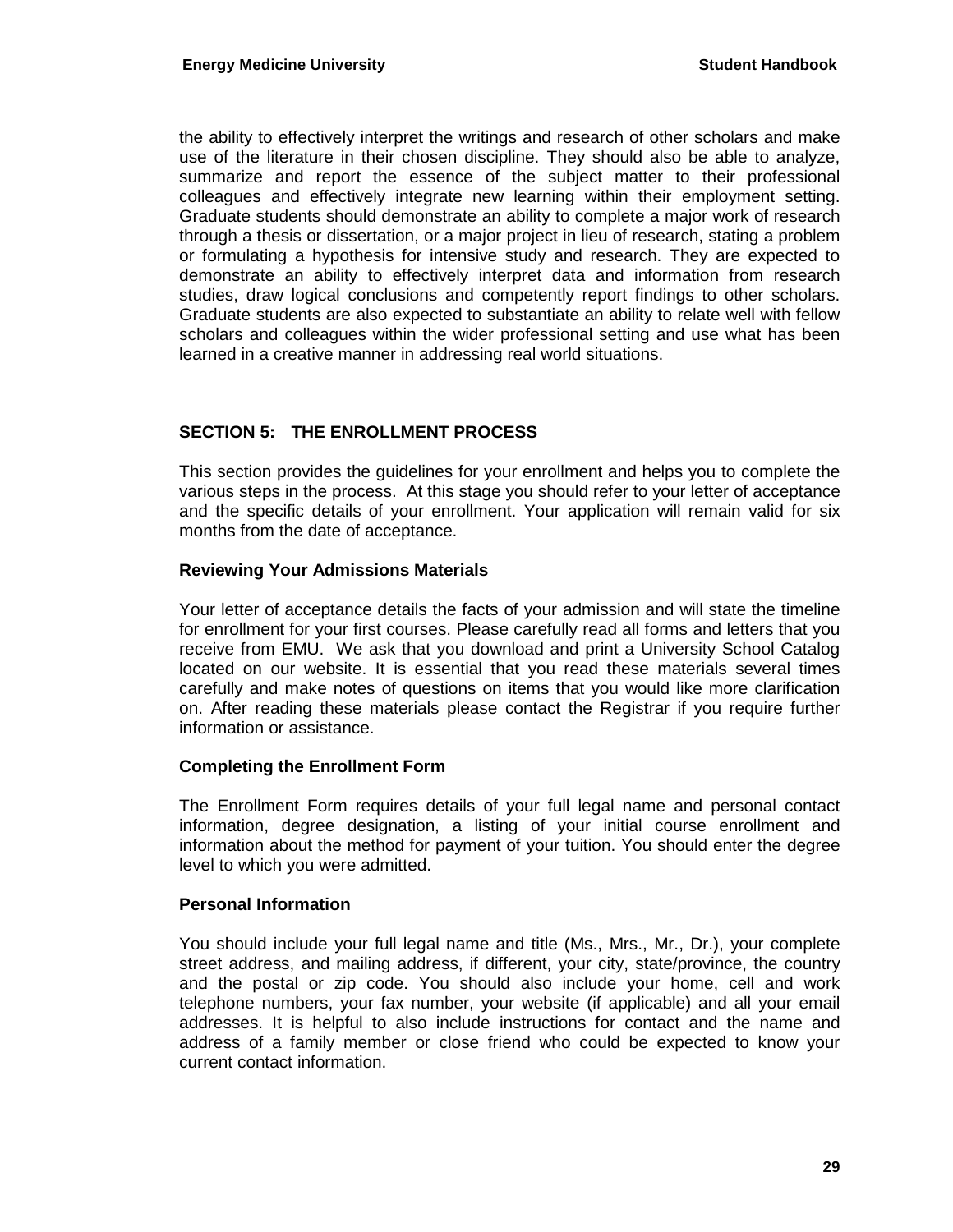#### **Energy Medicine Concentration**

Although we do not require a student to enter the program with an intended Integrative Holistic Health specialty we encourage you to come into the program with an intended specialty pursuit. This Holistic Health specialty focus may be communicated upon enrollment or clarified in the Program Planning course. Students may have a change in their Concentration focus following enrollment and seek to make a shift in their program schedule. This change warrants a communication with the Dean of Students and upon advisement and acceptance a formal written communication regarding the change must be sent to the Registrar for inclusion in the student file.

#### **Program Planning Course**

During the first period of enrollment, all Master and Doctoral students must participate in the Program Planning course with the Dean of Students. If you are intending to apply transfer credits and prior learning credits to your degree program, this will be reviewed during this initial communication with the Dean of Students. Please note that the transfer credits and prior learning credits are only registered after a minimum number of credits have been completed, 15 credits at the Master level and 21 credits at the Doctoral level and then only registered in your program in the last semester of your degree program.

#### **First Tuition Payment**

Each student's letter of acceptance indicates the total tuition amount and the total credits for that semester enrollment. The University School Catalog and website outlines the available payment options. You should review this material carefully and take the necessary steps prior to enrollment to work out tuition payment arrangements. Please indicate the amount and the agreed upon method of payment on your form, and check carefully, before sending your Enrollment Form, to ensure you have included the tuition check, money order, or indicated payment via EMU website with a credit card.

#### **Timeline for Enrollment**

Your letter of acceptance indicates a timeline for your first semester credit enrollment and the period for which your application is valid. Please indicate the appropriate month, either September or March, and year of your first course start date on your Enrollment Form. The University permits a 6 month period of acceptance within which you may begin your first semester. Should you fail to complete the enrollment process within that timeline you will be required to pay another semester enrollment fee.

#### **Photograph for ID Card**

Upon enrollment as a student Energy Medicine University can provide you with an ID card. This will enable you to receive many student related benefits including discounts on books and entry to many public libraries. If you wish to receive an ID card, you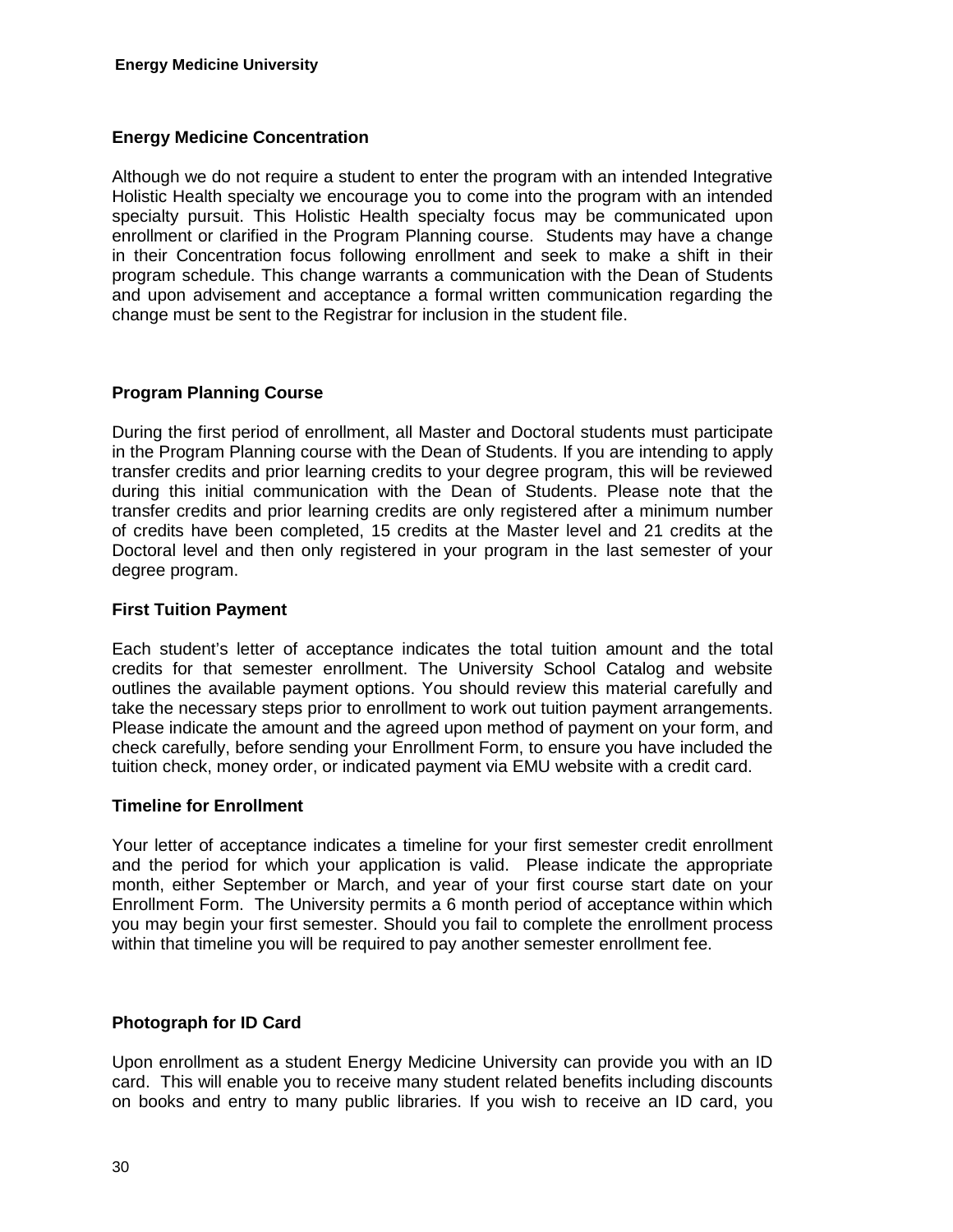should submit a photograph, full face, which is at least 1" wide and 1 1/2" tall. The ID card will be issued during your first semester enrollment and will remain valid for the standard term of your program (either 2 years for Master students or 3 years for Doctoral students) or until formal withdrawal. If you are still working toward your degree past the card's expiration date, you will need to send another photograph, so we can prepare an updated ID card.

#### **Admissions Address**

You may either email your Enrollment Form to the Registrar at Registrar@EnergyMedicineUniversity.org or postal mail it to the following address:

#### **Energy Medicine University Postal Address**

To ensure the safe arrival of your documents and communications, *please use our post office box not our administrative street address*:

Post Office Box 564 Mill Valley, California 94942 USA

#### **Confirmation of Enrollment**

Upon receipt of your enrollment form and tuition payment, the Registrar will send you a Confirmation of Enrollment letter, the private URL to the Student Only page on our website. All EMU syllabi are accessible from this Student Only webpage. The course syllabi include the instructors contact information, all the lessons of the course and required reading lists for the course

Included in your confirmation letter are the details of your faculty instructors and their email contact details. It is your responsibility as a student to contact your instructors to set up an initial communication. The Registrar sends instructors the student file to study in preparation for the initial contact from the student.

#### **SECTION 6: COMPLETING YOUR PROGRAM SCHEDULE**

#### **Program Planning Course**

This is the first required Dean of Students mentored course which all students complete during their first semester of enrollment and prior to beginning any course. The student should work closely with Dean of Students and appropriate faculty members to develop a planned program of course study, which will be achievable and thereby finalize their program schedule and timeline.

The Program Planning course communication is carried out through an ongoing dialogue with the Dean of Students. The essential outcome for the course is the completion of the formal Program Planning Schedule, which establishes the program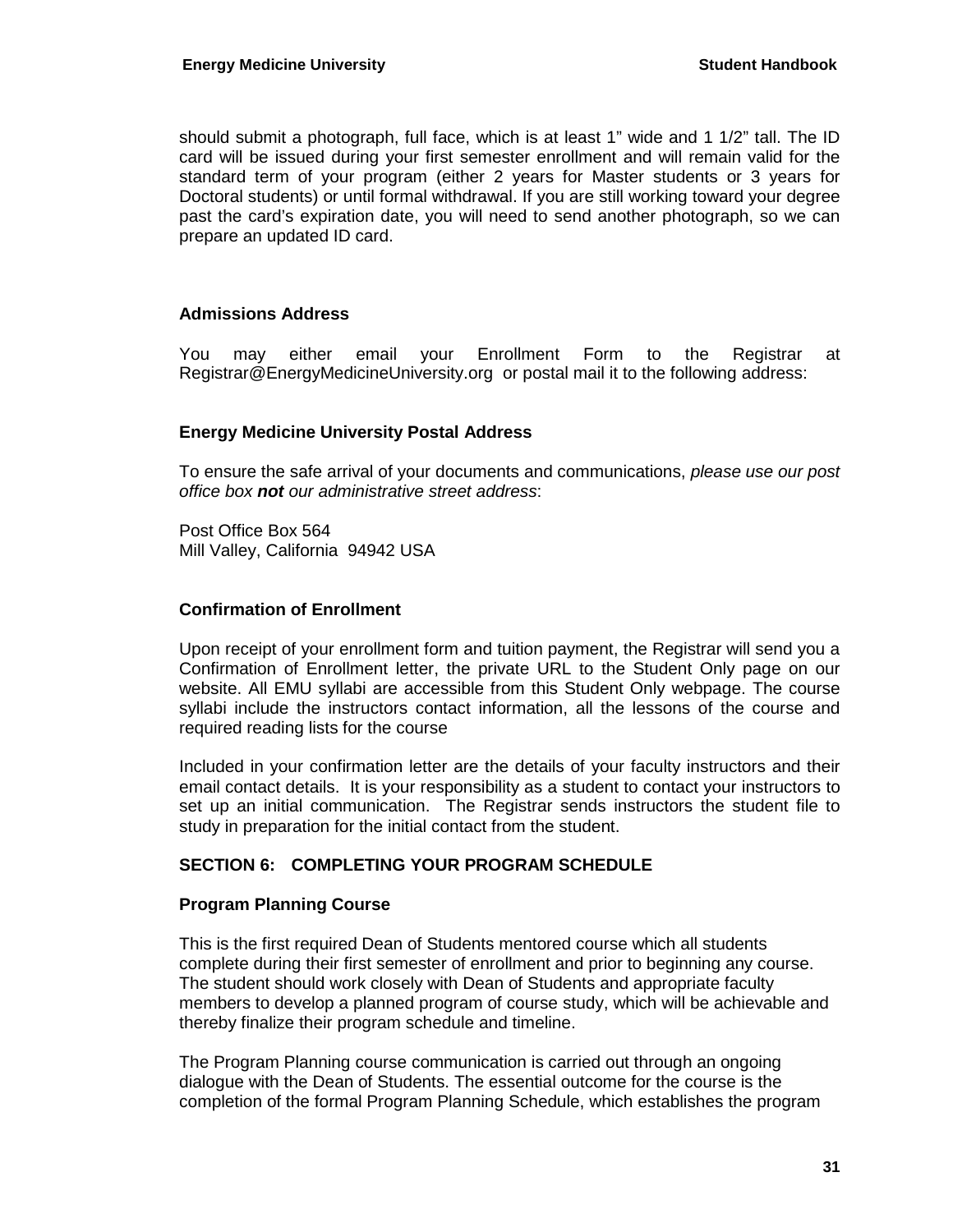elements and the timeline for completion of the Master or Doctoral degree. During the course communication students will be asked to read assigned textual materials including the University School Catalog and the Energy Medicine University website and to participate in dialogue with the Dean of Students and possibly other student peers in the course. This is the appropriate forum for discussing general required program prerequisites. This is the time to explore the acceptability of course transfers and the approval of course waivers and to discuss elements of work experience and non-college training which might be eligible to receive college equivalency credit. This is also the stage at which ideas are discussed regarding the program courses and the final project as well discussing ideas related to special student-designed courses and individualization of course assignments across the degree program. Students will also be guided in the selection of materials to guide their scholarly writing, manuscript preparation, and literature search and study skills. The Program Planning syllabus will outline all these points.

# **Completing the Program Schedule**

## **Discussing Policies and Procedures**

The Dean of Students and Registrar should ensure the student clearly understands the degree requirements and the University's policies and procedures.

## **Identify Prerequisites**

Students are directed to carefully review the University School and Student Catalogs with the Dean of Students to determine the minimum entry requirements for the degree program. The Dean or Chair will help to identify any required program prerequisites lacking in the student's background and preparation and will arrange to have these missing elements included in the program. This might include courses needed to fulfill general education requirements or theoretical or foundational studies needed as a basis for the successful completion of required elements of the program. The Dean of Students or Registrar will help the student in clarification of the entry prerequisites.

## **Program Schedule**

During the Program Planning course students complete the Program Planning Schedule. The Program Planning Schedule will be signed by the Dean of Students for review and final approval. If all is found in good order, the Dean of Students will send to the Registrar for entry into the student record. All parties will receive approved copies of the Program Planning Schedule.

# **Modifying the Program Schedule**

In the progression of the student's program, it sometimes becomes necessary to add or delete courses or to reschedule certain elements of the program. The Dean of Students must approve changes to the Program Planning Schedule and approval is usually automatic, so long as the overall program retains its integrity. Although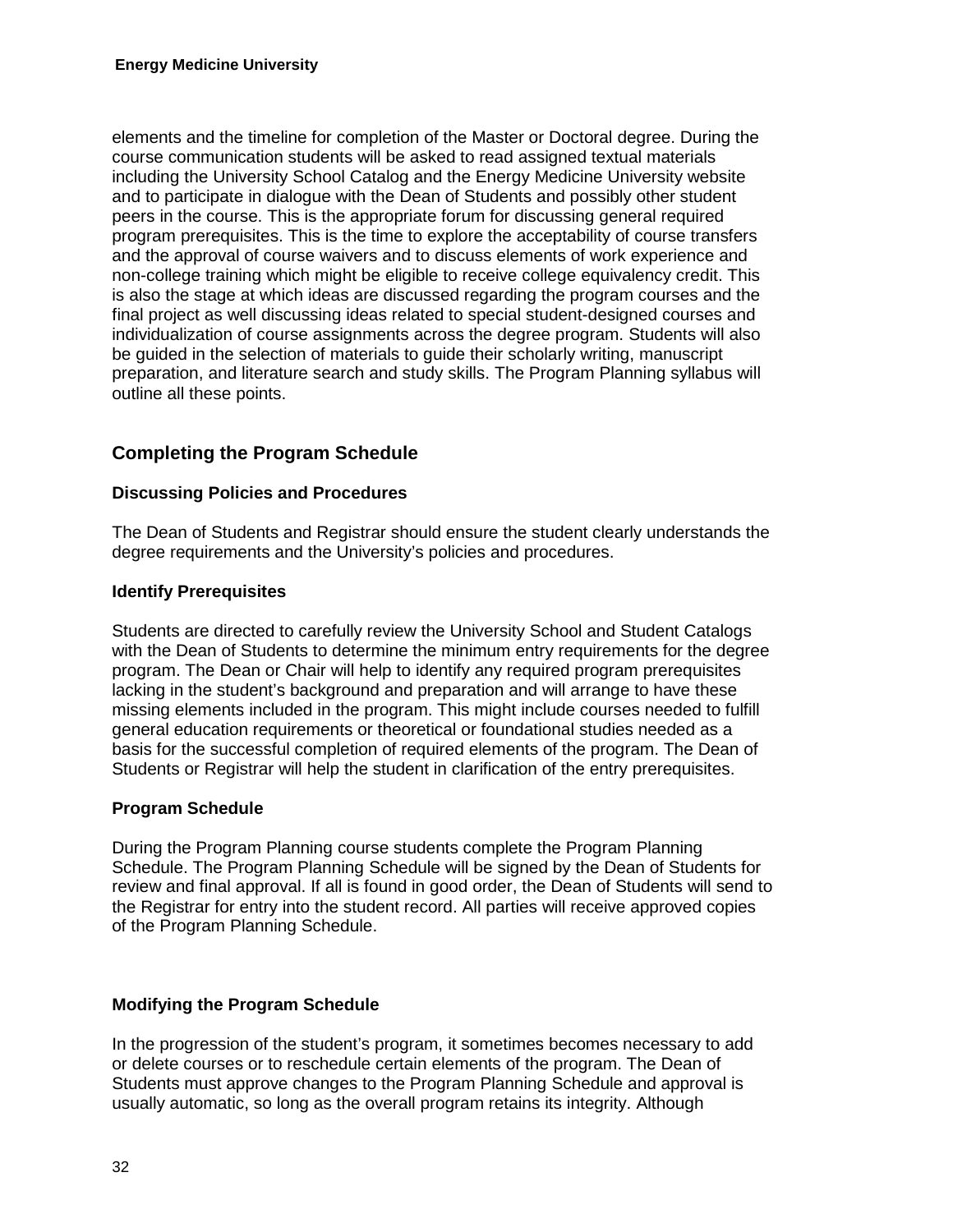students are given maximum latitude to study at their own pace, it is an essential element of each program that work and progress are scheduled based upon a realistic timeline. Faculty will consider these matters when making their final determination concerning the acceptability of changes to the Program Planning Schedule.

All alterations to the content or timeline of the official Program Planning Schedule should be initiated through renewed discussion with the Dean of Students. Once changes are agreed upon the student is expected to rewrite the Program Planning Schedule in its entirety and resubmit the document for review and approval, using a cover letter to make note of all altered sections. Once approved by the Dean of Students notation will be made of the revision date and the Revised Program Planning Schedule will be reviewed and approved by the Dean of Students and the document forwarded to the Registrar for entry to the student record. All parties will receive copies of the Revised Program Schedule.

## **TRANSFER COURSES AND WAIVERS**

#### **Acceptability of Transfer Courses and Waivers**

The review and determination of the acceptability of transfer credits or the waiver of course requirements will take place after enrollment within the student's admission process according to an academic policy of assurances. If a course completed at an outside institution is the same as the course it is proposed to replace the transfer will be allowed only if not applied to a prior degree. The transfer or waiver course acceptability must also be approved by the Dean of Students and course instructor of the course identified as possibly same in content. Final approval is made by Office of the Registrar.

## **Determining Transfer Courses and Waivers**

The University administration will provide the appropriate Faculty and Dean of Students with copies of student transcripts and other course completion materials from student admission applications. This might include copies of college transcripts and official completion records related to certification training and proficiency examinations. It is the student responsibility to provide the administration and faculty with any further documentation needed to make determinations concerning the awarding of transfer credits. Information needed may include course descriptions, verification of classroom contact hours, and statements from authorities concerning credit recommendations for formal non-college training and certifications. Students may also be asked to provide written statements concerning prior college courses, formal training and examinations to support final decisions related to credit transfers. Once transfers and waivers have been determined, the appropriate information should be noted on the Program Planning Schedule form.

## **Credits**

As a guideline for determining the credit allowance for courses, the University has derived a standard from the Carnegie System by adapting that total time commitment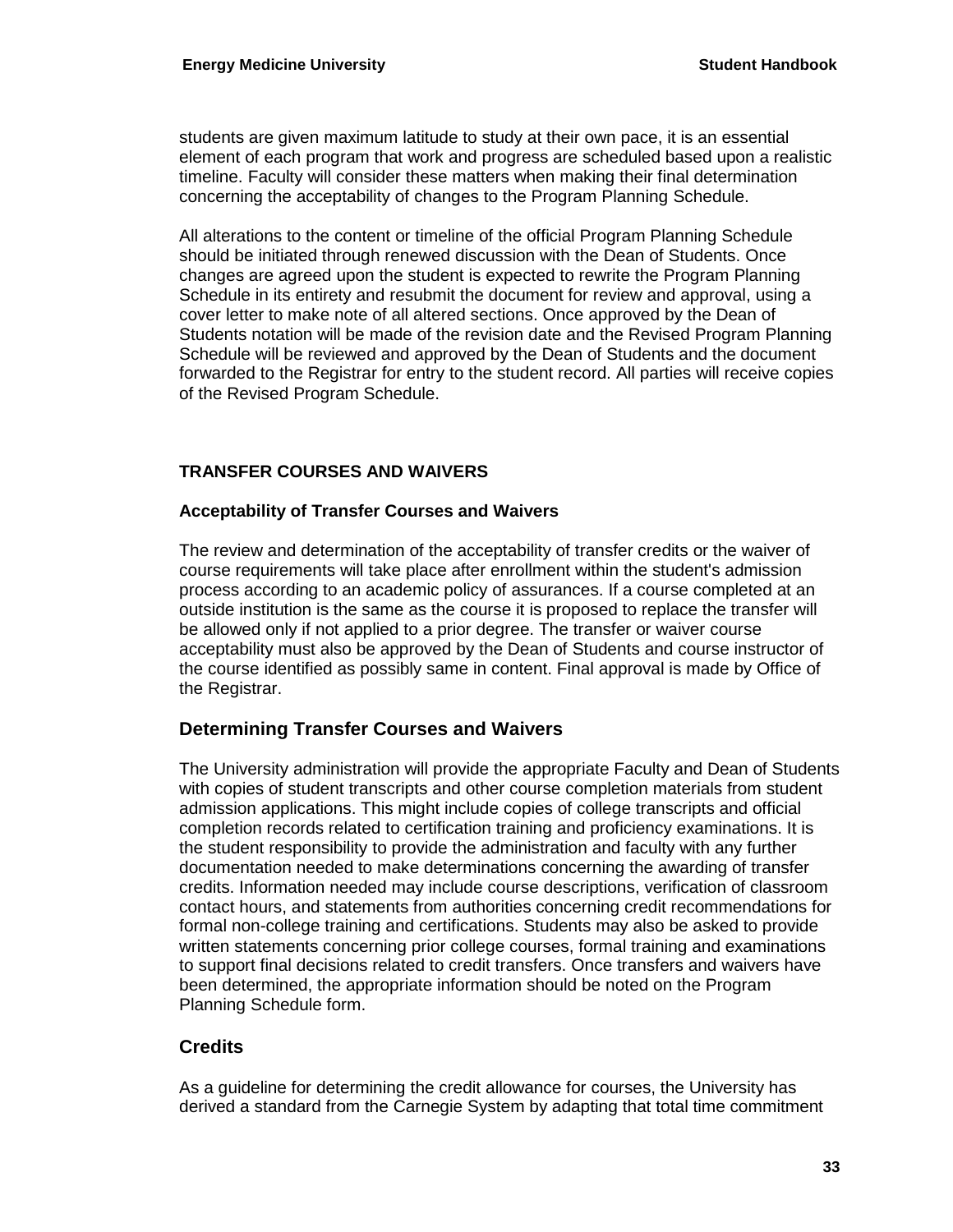to our independent study model. However, it is not expected that either the instructor or the student should maintain an exact calculation or complete record of time.

Courses are awarded in credits and designed in such a way to permit them to be interchangeable with all other credit systems world wide and to be easily translatable into other credit systems. Our system allows a credit award at Energy Medicine University to be equivalent to the same value credit award at any other college conforming to the Carnegie system.

Approximately one Energy Medicine University credit may be awarded for each 45 hours of total time in independent study, including time spent in library research, reading and reflection, construction of course papers or other written materials, completion of assignments, projects and field placement activities, research and other academic investigations, professional enhancement activities, attendance at lectures, classes, seminars and conferences, or any other form of study or investigation that is included as a planned, allowed or required element of the course.

# **Determining Credit for Classroom-Based Transfer Courses**

For transfer of credit from classroom based colleges that follow the Carnegie system, it is customary to transfer the courses credit-for-credit. However, since not all classroom based colleges have adopted the Carnegie credit system, credit from other systems must be translated. When determining credit allowance for trimester, quarterly or other systems, the total hours of classroom time must be calculated, taking into consideration the number of weeks of instruction and the length and frequency of classes. These figures are totaled and divided by fifteen. It is appropriate to round the credit award to the nearest tenth of a point. If the college or certification transcript does not indicate the classroom contact expectations or length of term for the non-semester system, students must obtain this information in writing from the institution issuing the transcript.

# **Determining Credit for Non-Traditional Transfer Courses**

For credit transferred from distance learning schools, independent study colleges and other self-paced external and non-traditional degree colleges, the translation of transfer credit is as follows. Following the Carnegie standard, approximately one Energy Medicine University credit may be awarded for each 45 hours of total time in independent study activities. If the transcript does not list minimum study time requirements or length of term, this information must be obtained from the institution. If the transcript indicates that the institution follows a standardized system, it is acceptable to transfer the courses credit-for-credit. For institutions that offer the same courses through both classroom based and external study programs the equivalency calculations use the parameters of their classroom based program. Courses taken at an institution that is not yet fully accredited or state approved will be evaluated on an individual basis. Students should provide a course description for these courses to clarify the academic material covered.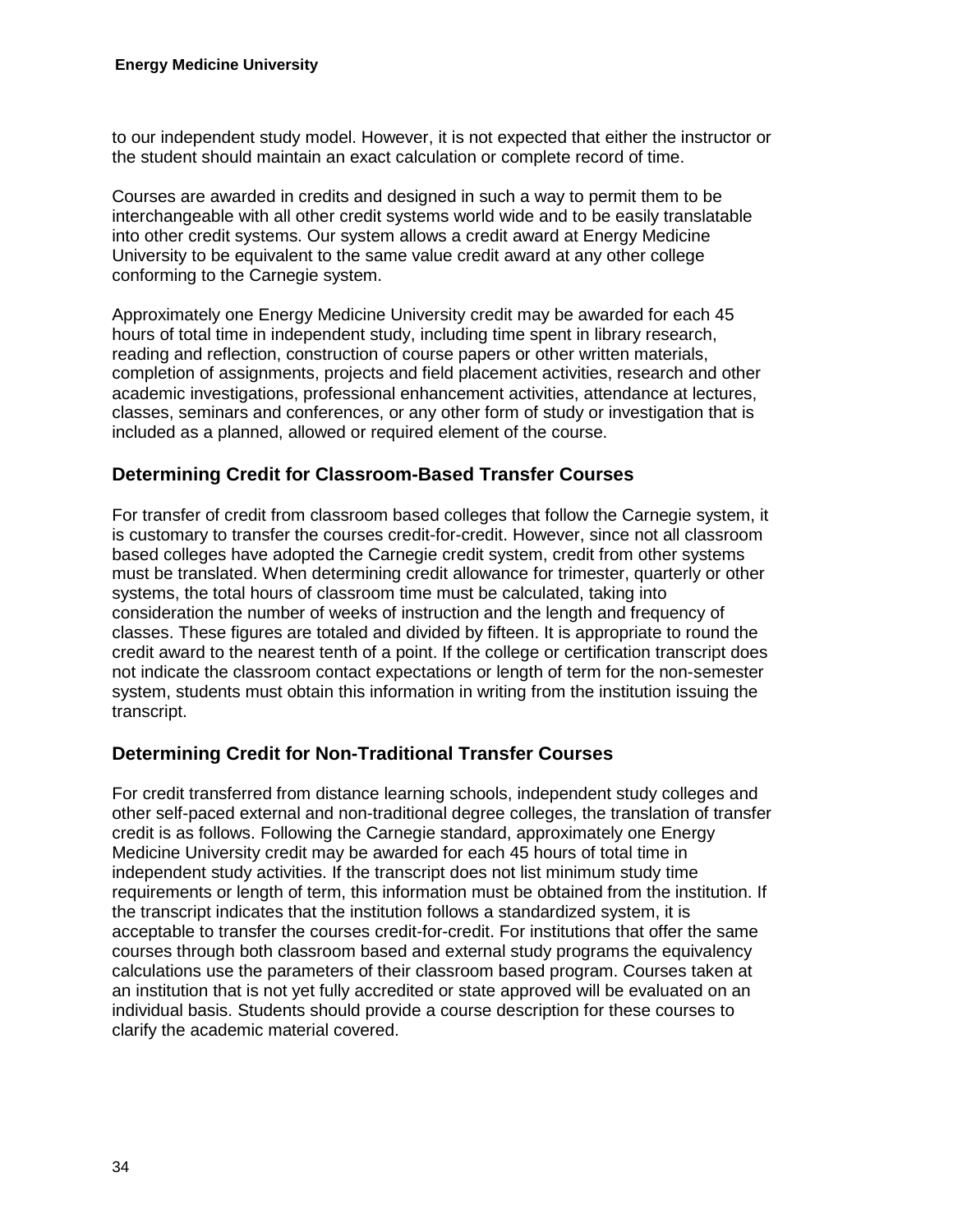## **Transfer Courses from Foreign Institutions**

With regard to the transferability of college courses conducted in countries that do not have a comparable transcript system, students will be asked to submit an official educational credential evaluation document at the time of enrollment. This credential evaluation report may be produced by any recognized credential evaluator organization in the United States of America.

## **Regarding Limits on Transfer Credits**

The University has established limits on accepting transfer credits. It is essential that our students be required to pursue studies with Energy Medicine University for a sufficient length of time to allow adequate association between the student and faculty. It is our responsibility as a degree granting institution to be assured that our student's competencies in core areas of study are sufficient to recommend the awarding of the degree. To accomplish this assessment, it is essential students commit to completing at least one cumulative calendar year of full time enrollment (eighteen credits minimum) at the Master level and one and a half years ( thirty credits minimum) at the Doctoral level at Energy Medicine University. Regardless of the number of transfer credits students need to complete this minimum enrollment period.

## **Transfer Credit Hours**

Energy Medicine University courses are unique and specialized to the degree of Integrative Holistic Health. Transfer of credits is allowed only for a comparable course from an accredited university or college. The course equivalency must also be approved by the University administration. Transfer credits may not exceed (six) 6 semester credits for the Master or exceed (thirty) 30 semester credits for Doctoral degree program. A transfer of equivalency course fee of \$400.00 per course is incurred.

## **Accepted Transfer Equivalencies from the Academy of Intuition Medicine®**

Students who have earned a Master certification in Intuition Medicine (MIM) and completed the equivalent *Ethics, Anatomy and Personality & Intuition* courses at the Academy of Intuition Medicine may petition to transfer up to (six) 6 semester credits of Academy equivalency courses toward the 38 credit Master degree. An MIM certificate student entering the Doctoral program with an additional Master degree from an accredited university may petition to transfer up to (eighteen) 18 MIM semester credits toward the Doctoral degree.

No transfer course fee is incurred for Academy of Intuition Medicine alumni students. These equivalency credits are registered in the Master and Doctoral student program only after core competency courses totaling 15 credits for the Master and 24 credits for the Doctoral are completed. These equivalency credits are registered in the program schedule in the final semester of the degree program.

The office of the Dean of Students and President are responsible for review and acceptance of equivalency credits. All proper documentation, to include written records and transcripts of any formal education or training that are relevant to the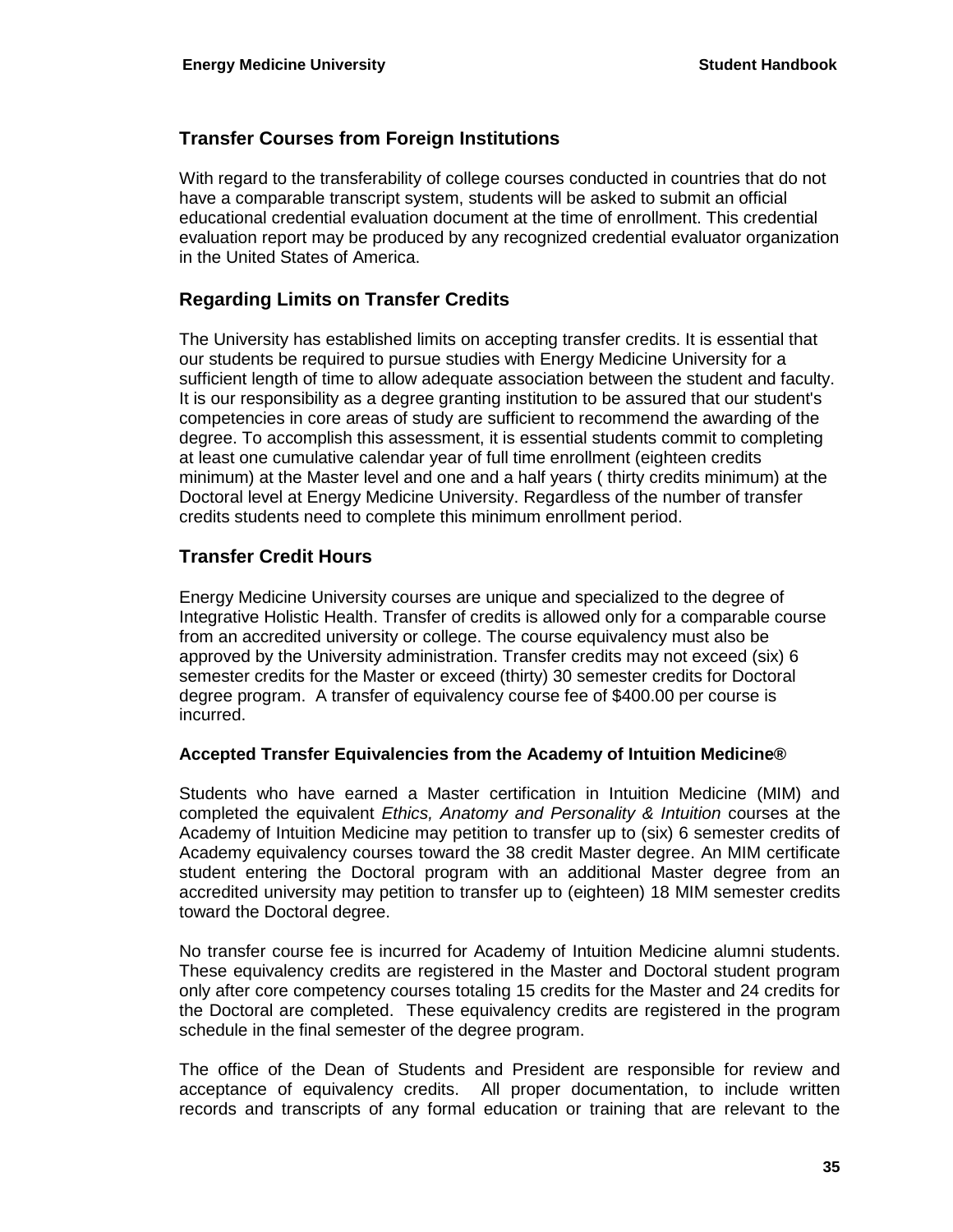student's qualifications for admissions, must be filed in the student permanent record with the Registrar. Equivalency credits are registered in the program schedule in the final semester of the degree program.

The Registrar will notify the student of the appropriate start date. Once the student starts, the Registrar will add to the transcript the courses accepted for transfer credit. The grade of "T" will be recorded for all transferred courses.

## **Accepting Transfer Credits from Accredited Schools**

Transfer credit will only be granted for courses:

- Taken at an a United States Department of Education (USDE) regional or national accrediting body; or a degree granting institution approved by the Bureau of Private Postsecondary Education (BPPE); or from a recognized International University.
- Taken in the same field of study as that required at the time of enrollment, as reflected in the University Catalog in effect at the time of enrollment, and for no greater number of semester units than that required;
- Verified through an official transcript requested by and received by University directly from the institution at which the course was taken;
- If required, for which the student has produced course descriptions, course outlines, copies of assignments and tests, textbooks, university or college catalogs or any other documents, materials or things deemed reasonably necessary by the University in order to perform an evaluation of the equivalency of the course in question;

## **Verifying the Equivalency of the Transcripts**

The following guidelines will be adhered to when evaluating transfer credits:

- Students must receive a C or higher in order for the credits to transfer.
- Student credits will be evaluated for credit on a case by case basis.
- The University does not guarantee that credits earned elsewhere will fully satisfy the EMU course requirements.

Initial determinations of transfer credit equivalencies are made by the Office of the Dean of Students through a comparison of course descriptions and/or course titles. If substantial similarity exists between a course taken at another institution and a University course, transfer credit will be awarded for the University course.

The Office of the Dean of Students evaluates the units completed by the student at other institutions and will submit a decision regarding the award of transfer credits to the Admissions Department within ten (10) working days. Within thirty (30) working days, the Admissions Department will notify the student by e-mail and/or postal mail. If a student wishes to petition this decision, student must appeal to University's Chief Executive Officer within ten (10) working days. The Chief Executive Officer will review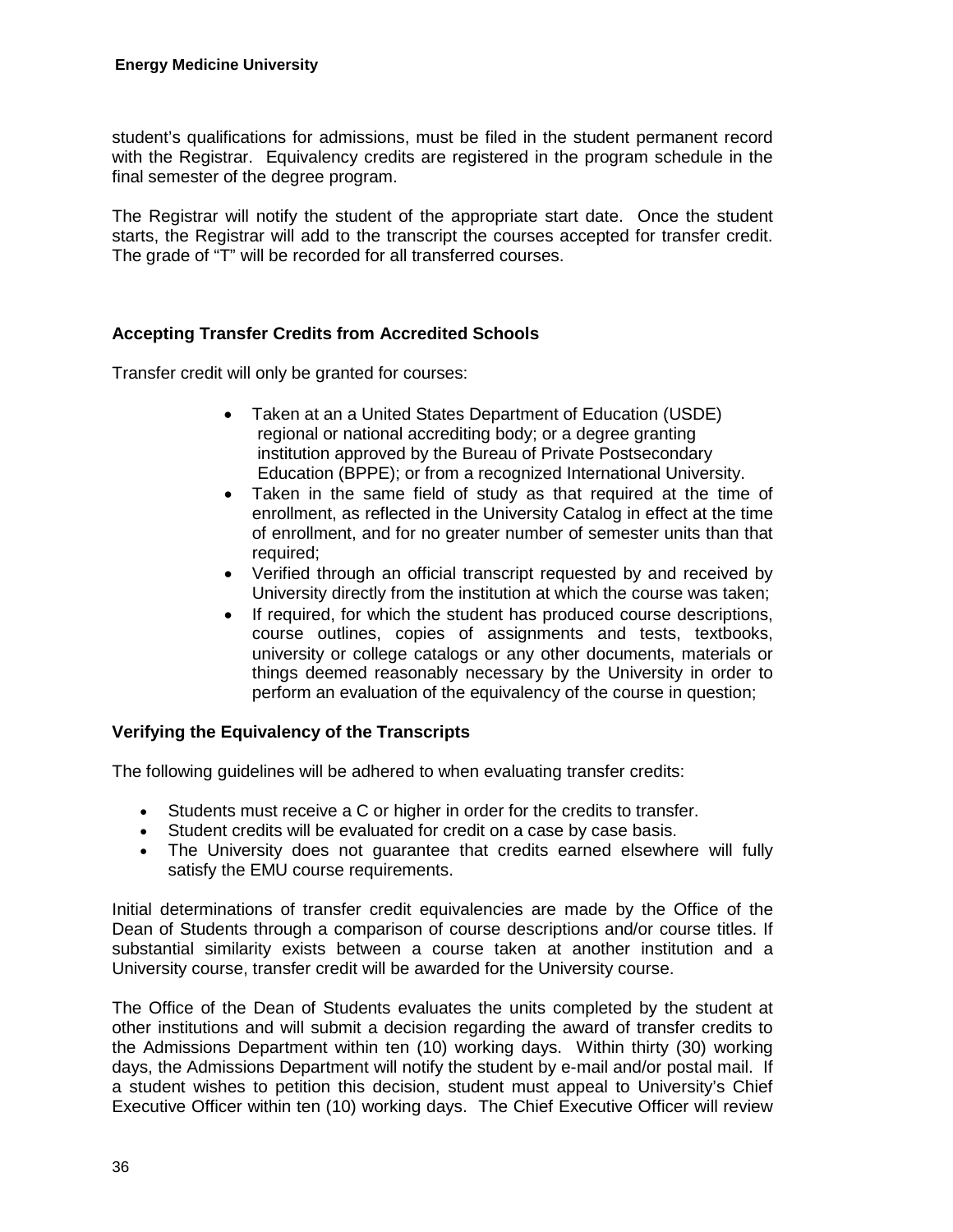all work completed by the Office of the Dean of Students and will notify the student by mail within additional ten working days.

The following specific policy guidelines for establishing course equivalency have been adopted by the University:

- Semester units will be transferred on a one for one basis.
- Only courses for which the degree candidate has earned a grade of 2.0 (C) or better will be considered.
- The Office of the Dean of Students will review and evaluate the documents supporting course work in a student's major area of study for transfer.

## **Official Transcripts**

All degree candidates must provide official transcript(s), catalogs or course syllabi of previous coursework, and other documents to the University's Admissions Department for analysis of applicable transfer credits. Transcripts must be originals and signed, or initialed in ink by the appropriate parties. They must be delivered directly from the originating institution directly to our University Administration. Upon receipt of the documents, the Admissions Department will fill out a Transfer Credit Assessment Form and submit the form along with copies of official transcripts and other related documents to the Office of the Dean of Students for review and evaluation.

- Specifically, to receive previous academic learning, an applicant must provide documentation regarding the transfer of credit prior to the program start date. Students applying for transfer credit for courses taken at other institutions must observe the following guidelines:
	- Provide official student transcripts (verified through an official transcript requested by the student and received by University directly from the institution at which the course was taken);
	- Courses must have been completed with a grade of C or better; and
	- If requested, student provides a copy of the catalog containing the description of the course from the institution that the student attended.

## **COMPLETING YOUR PROGRAM SCHEDULE FORM**

## **Discussing Policies and Procedures**

Prior to your enrollment, we want to make sure that you have full information about the University and all of its policies and procedures as we endeavor to have happy, satisfied students. Ample information concerning the degree requirements and the expectations of the University is found through careful review of this handbook, the University Program Catalog and the University website. Please be advised to check the website often as that is the first place where new information, policy and general University news is posted.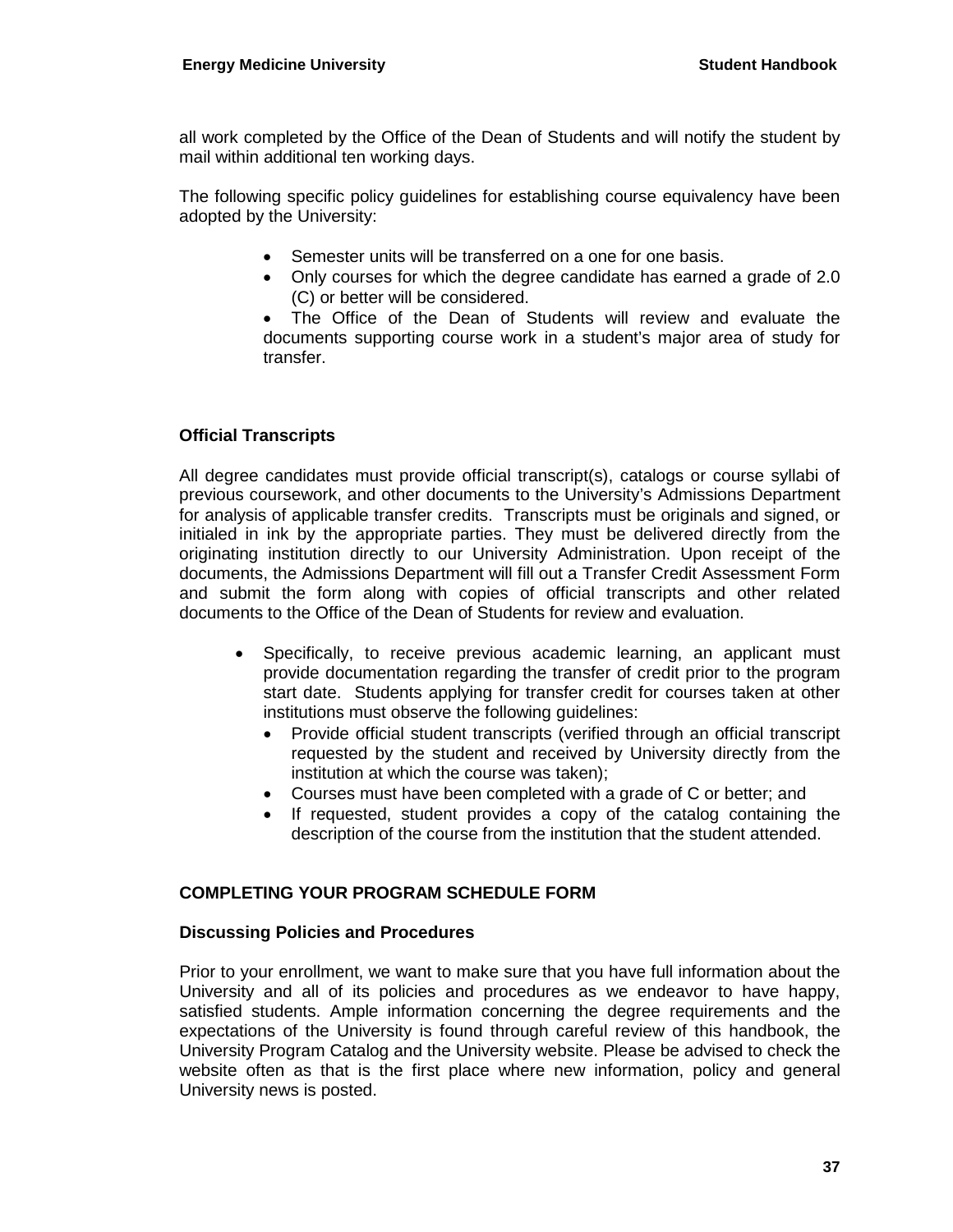The time to discuss questions and concerns of your scheduling guidelines of courses and the policies and procedures related to degree programs must be done prior to your commencing the program. This procedure is done with the Dean of Students and Registrar through exchange of email, by telephone or another agreed upon means of communication. Once satisfied that you clearly understand the degree requirements and the University's policies and procedures, you should commence with the Program Planning course.

## **Identifying Prerequisites**

We advise you to carefully review the University required courses, electives and research courses with the Dean of Students to determine the minimum requirements for the degree program. Once they are identified, you should enter these courses in the appropriate section of the Program Planning Schedule. Follow the directions of Dean of Students in registering the required courses, research preparation courses and study electives. Indicate if a portfolio assessment or challenge examination will be conducted within a course by notating it as a Prior Learning Assessment on the schedule.

#### **Listing Core Courses**

For most students, and given that we offer one specialized degree, the required core competencies of the program is predetermined and carefully outlined in the minimum degree requirement section of the Program Overview in the School Program Catalog. During the Program Planning, you should work with the Dean of Students to finalize course waivers and make the final determination concerning remaining core coursework and the timeline for core course completion. You should enter the information concerning remaining core course requirements on your Program Planning Schedule document.

#### **Selecting Advanced Courses**

You will need to work with the Dean of Students to determine the remaining courses needed to satisfy the minimum credit requirements for your degree. These courses may be drawn from all appropriate classes and can be individualized by you for your particular needs and interests. You should enter the information concerning advanced courses on your Program Planning Schedule document.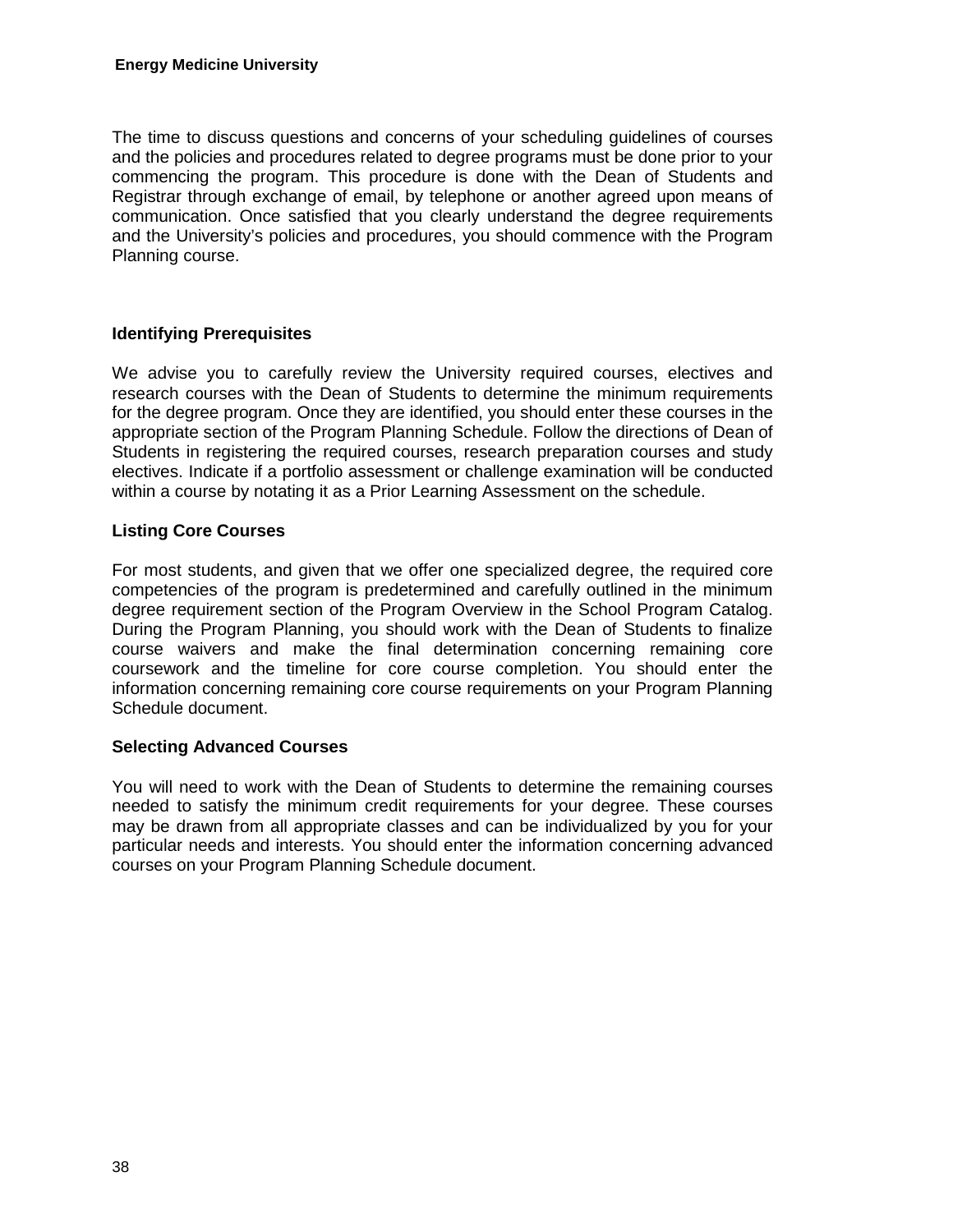#### **Establishing Required Research Preparation Courses**

Near the time when you enter the Thesis and Dissertation phase of your program students should explore with the Dean of Students, Dean of Academics and faculty ideas for their thesis or dissertation and determine the research preparation courses needed for that type of research project. Research preparation coursework may include a minimum survey of research methodologies, or more advanced studies in statistics and quantitative techniques, or they may include studies in qualitative, participatory, or transpersonal research methods. Research preparation might emphasize data collection, case study techniques, system and database modeling, data analysis, biological illustration, scientific literature, scientific writing, scientific and statistical methods, or introductory and advanced statistics. Specific research preparatory in regards to your Integrative Holistic Health Concentration will be discussed under the direction of the Dean of Academics. If you have had adequate prior college preparation to undertake your proposed research project, certain of the research preparation may be waived.

#### **Selecting Final Project Courses**

At each degree level, all students are required to complete selected final project coursework, which provides a solid focus for effective planning and conduct of the final research. For Master students the 5-credit Thesis Research and Writing preparation and Oral review courses; and at the Doctoral level, the 7-credit Dissertation Research Preparation course are scheduled to immediately follow completion of the 3-credit Thesis proposal for Master students; and the 3-credit Admissions to Candidacy Examination (A-Exam) for Doctoral students. See the course requirements section in the School Program Catalog.

#### **Reviewing Your Degree Program**

At this point, you should again carefully review the degree requirements and other expectations outlined in the program catalog to insure that all program requirements have been included in your preliminary preparation. Discuss any remaining issues with the Dean of Students. With the preliminary discussions finished, it is now time for you to enter your coursework into the Program Planning Schedule document. This should be done under the direction of the Dean of Students during your Program planning semester.

## **COMPLETING YOUR ENROLLMENT FORM**

For your initial enrollment period and each subsequent semester, enter the course number, name and course credit. No program should indicate degree completion in any less than one year. When the Program Planning Schedule is complete, you must verify that the total credits satisfy the minimum credit requirement for the degree and check that all required elements have been scheduled.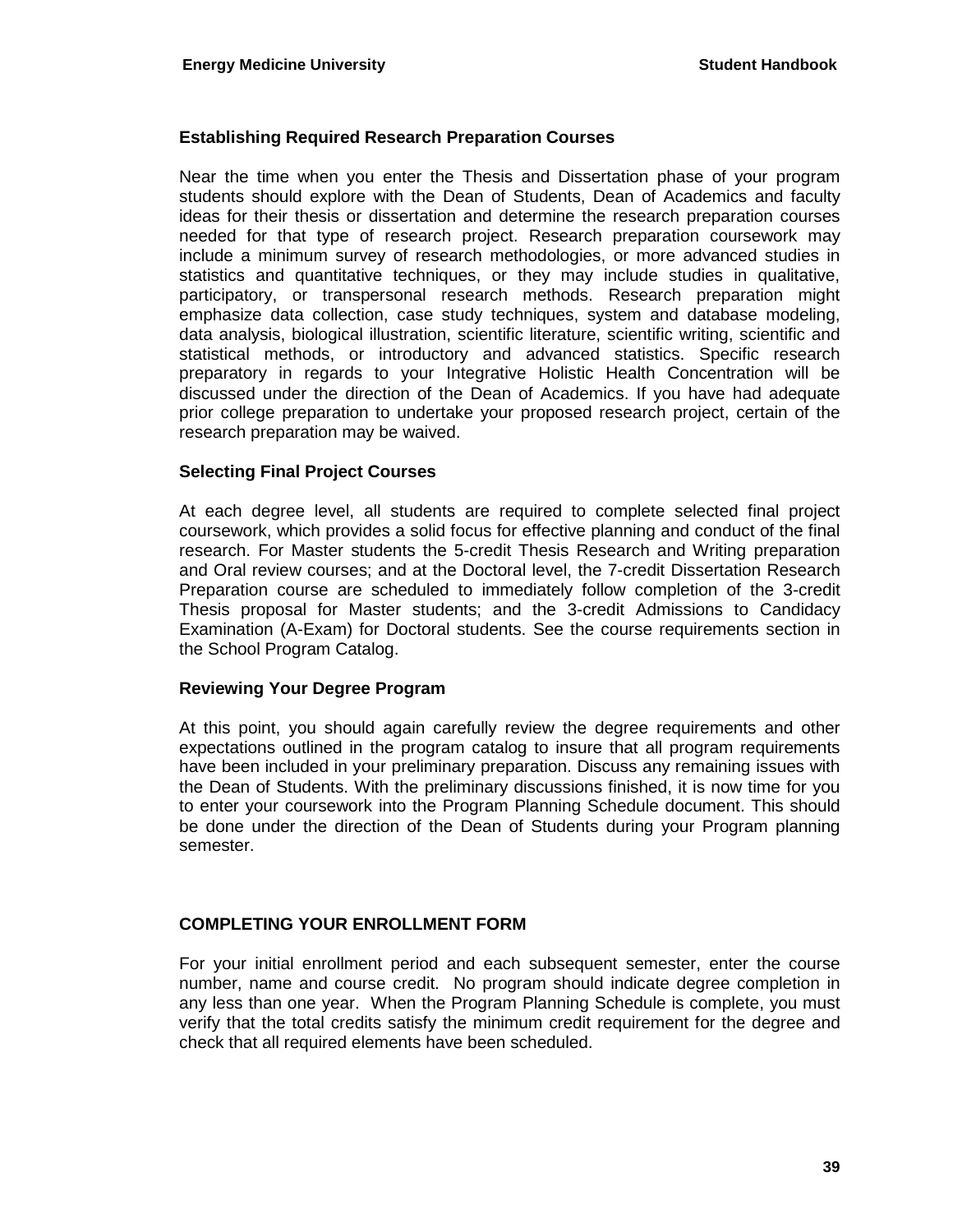## **APPROVAL OF PROGRAM SCHEDULE**

You should sign and send the completed Program Planning Schedule to the Dean of Students for review and approval. If problems are found in the Program Planning Schedule, you will be notified immediately and the corrections requested. If all is found in good order, the Dean of Students will sign and forward the Program Planning Schedule to the University Administration for entry into your permanent student record. All parties will receive approved copies of the Program Schedule.

## **Modifying the Program Planning Schedule**

In the progression of your studies it sometimes becomes necessary to add or delete courses or to reschedule certain elements of the program. The Dean of Students must approve changes to the Program Planning Schedule and approval is usually automatic, so long as the overall program retains its integrity. Although we give students maximum latitude to study at their own pace, it is an essential element of each program that work and progress are scheduled based upon a realistic timeline. The Dean of Students will consider these matters when making a final determination concerning the acceptability of changes to your Program Planning Schedule.

Any alterations to the content of the official Program Planning Schedule should be initiated through renewed discussion with the Dean of Students. Once changes are agreed to, you are expected to rewrite the Program Planning Schedule in its entirety and resubmit the document for review and approval, using a cover letter to make note of all altered sections. Once approved, notation will be made of the revision date and the Revised Program Planning Schedule will be reviewed and approved by the Dean of Students and the document forwarded to the University Administration for entry to your permanent record. All parties will receive copies of the Revised Program Planning Schedule.

## **Identifying Course Objectives**

Each course has a defined set of course objectives, which guide the course assignments and evaluations. You are advised to carefully review the course objectives listed in the syllabus and discuss these in detail with your instructor before undertaking any extensive work on the course assignments.

## **Clarifying Course Assignments**

Students are responsible for gaining clarity with regard to course assignments. At all times, you are responsible for knowing what the Dean of Students or course instructors expect of you and the timetable within which your work is to be carried out and submitted. Questions about assignments should be clarified before undertaking any new studies or producing any written work. If this is not provided, you should request written instructions from your instructor concerning issues which are unclear, such as research and reading assignments, the length, topics, and format of papers and their due date. When working on a portfolio assignment, you should understand what documentation, references, affidavits and narrative statements are requested. When pursuing a challenge examination, you should request written instructions outlining, in detail, the examination process. Be aware that these matters should be discussed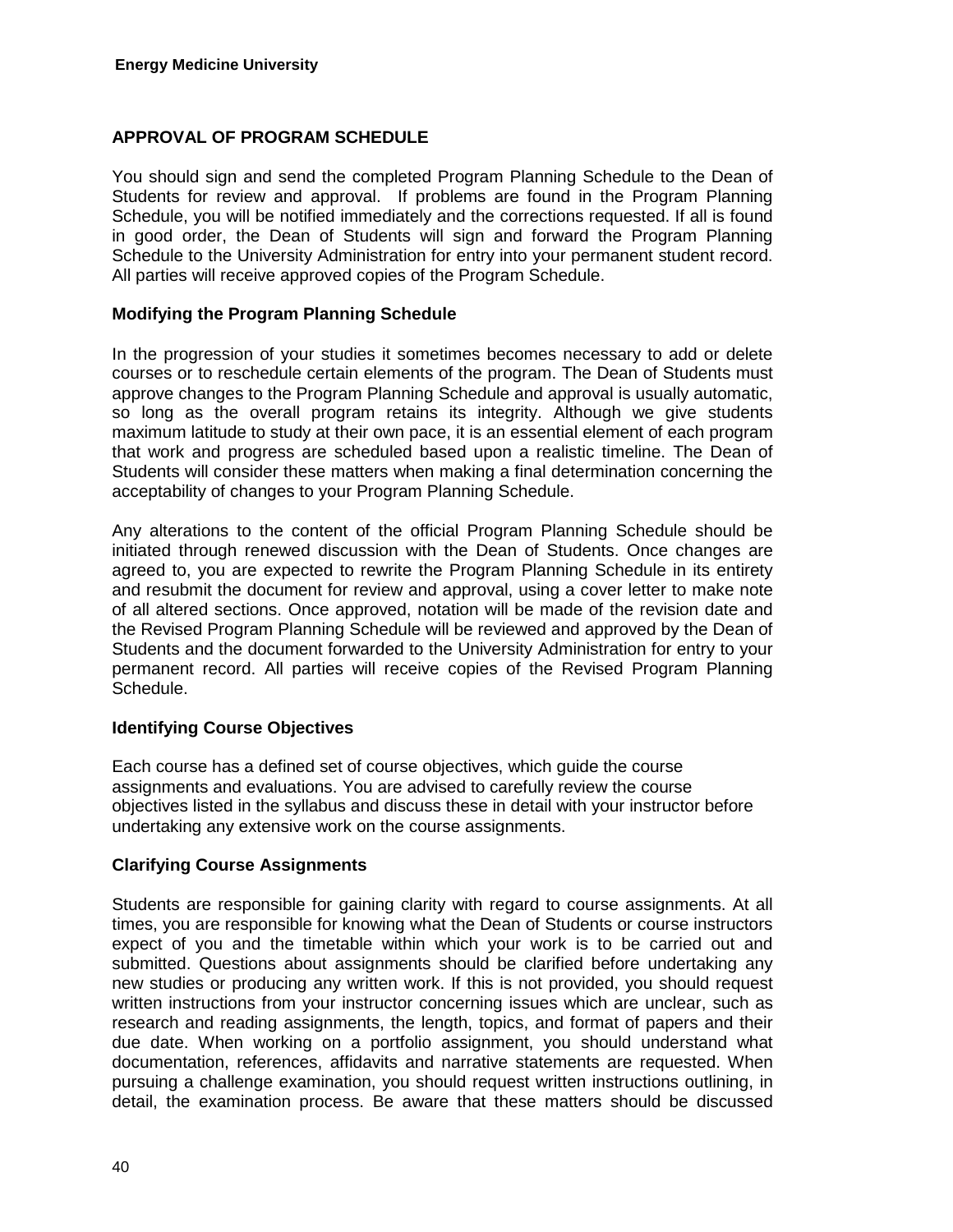openly with your instructor. Our faculty will review your assignments, examinations, papers, portfolios and challenge examinations in a timely manner and they will provide prompt feedback regarding your level of achievement. You are encouraged at all times to explore with instructors any areas which remain unclear and, if appropriate, you should request additional independent study assignments to raise your level of comprehension.

You are encouraged to undertake your distance learning programs with initiative and a great deal of creativity and resourcefulness. You should set high demands for yourself and require no less of the faculty and the University. The following information and recommendations are meant to guide and motivate you.

#### **Examples of Course Assignments**

Our predominant method of course delivery is guided, mentored independent study. Our single most important goal remains the empowerment of our adult students with the mastery and competencies essential to make creative use of the scholarly subject matter within their professional environment.

Energy Medicine University makes use of a wide variety of course delivery styles. Thus, our method of distance learning is personal, dynamic and comprehensive. Communication between student and faculty is conducted via various venues including the Internet, Skype, ooVoo, email, and chat-room session with peers; threaded discussions, and blogs; real-time and asynchrony lessons via audio and video web casting; telephone, facsimile, and in-person meetings when the opportunity presents itself. All students conduct exhaustive library research and on-line searches in a defined area of the subject matter. They are required to carry out detailed readings and maintain journal notations related to the salient points of their readings.

## **Scholarly Papers**

Most students will prepare scholarly papers relative to the subject matter in almost every course. Over time, these will improve in academic quality and writing style, incorporating effective scholarly discussions, academic arguments and thorough referencing of the literature. Many students even schedule, organize and conduct formal presentations of their scholarly papers before gatherings of academic or professional colleagues. Others prepare scholarly papers of publishable quality or chapters of textbooks and submit these for peer reviews by professional journals or textbook publishers. Many of the doctoral courses require these papers should be written while you are enrolled as part of the course.

## **Examinations**

Written examinations usually follow the essay style, with students responding to questions through open book investigation in a comprehensive fashion, pursuing the subject matter in a creative manner addressing real world situations. Our oral examinations follow a similar protocol, with students replying to probing questions in a creative, comprehensive and concise manner with dynamic, meaningful and well-founded responses.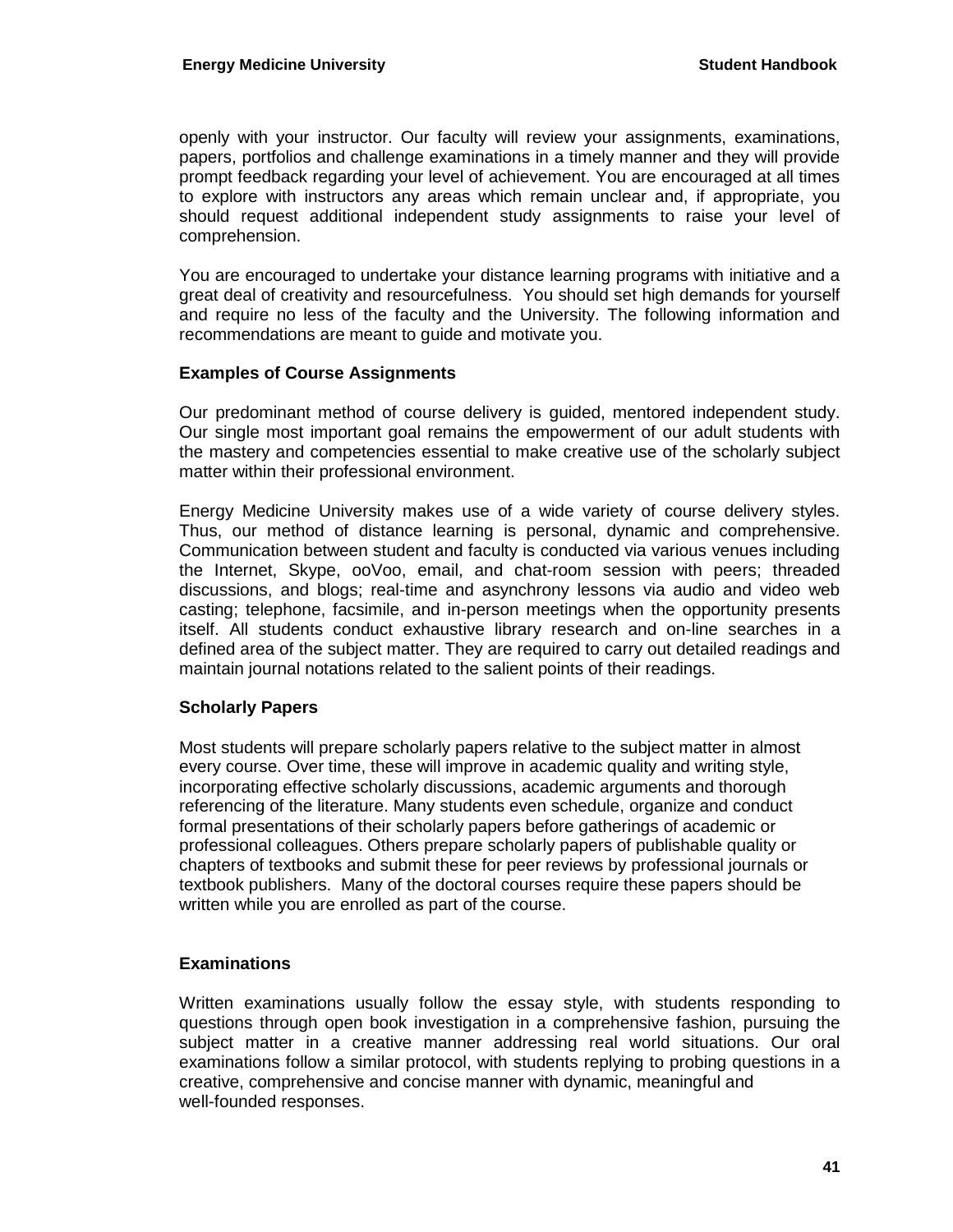In preparation for an examination, you should review course topics and course objectives listed in the course syllabus. Before undertaking any examination, you should be aware of the types of questions which might be asked, how they are to address the subject matter and what style of answers will be accepted. If necessary, your instructor will give you specific written instructions concerning the conduct of the examination.

## **Projects**

Most adult students have elements of career achievement, which can be successfully integrated into their studies, thereby strengthening their programs. Some students conduct projects in co-operation with a business, the government or community-based organizations through which they design or establish new systems, concepts, products, projects or a whole new organization. These students might submit extensive project portfolios, including photographic and multimedia presentations and actual sample materials from the project. Students might also conduct professional projects through which they strive to generate beneficial outcomes such as new systems, sets of written guidelines, directories, plans of action, or other useful products. Others organize practical science projects in collaboration with groups or organizations working in unison to achieve a common goal, design a solution, or overcome an obstacle.

## **Original Works**

Many students produce original works of art, books, or other creative products related to the academic subject matter or prepare and submit photographs, video or audiotapes relevant to an independent student project. Unless there are exceptional circumstances, these should be done while you are enrolled to accrue credit toward courses.

## **External Activities**

Students are allowed to prepare for and pass certification, registration, and licensing, qualifying, or continuing eligibility examinations in their career fields as an important element of their degree studies. The University does not prepare nor conduct licensing; however, we support our students academically to achieve satisfactory licensure whenever possible. Students may pursue special training relative to elements of professional practice or organize and conduct professional activities, which culminate in the actual presentation at events such as workshops, seminars, work-related demonstrations, training sessions or other professionally appropriate events, or activities. With prior written approval from Administration, and all legal board reviews documentation, (i.e. Institutional Review Board [IRB]) students might also conduct supervised science or medical laboratory activities, which permit their participation in and observation of valid experimentation or professional systems in action. It is the sole responsibility of the student to obtain proper insurance and IRB approval before conducting any research that is part of the degree program. This must be arranged by the student at the student's own expense.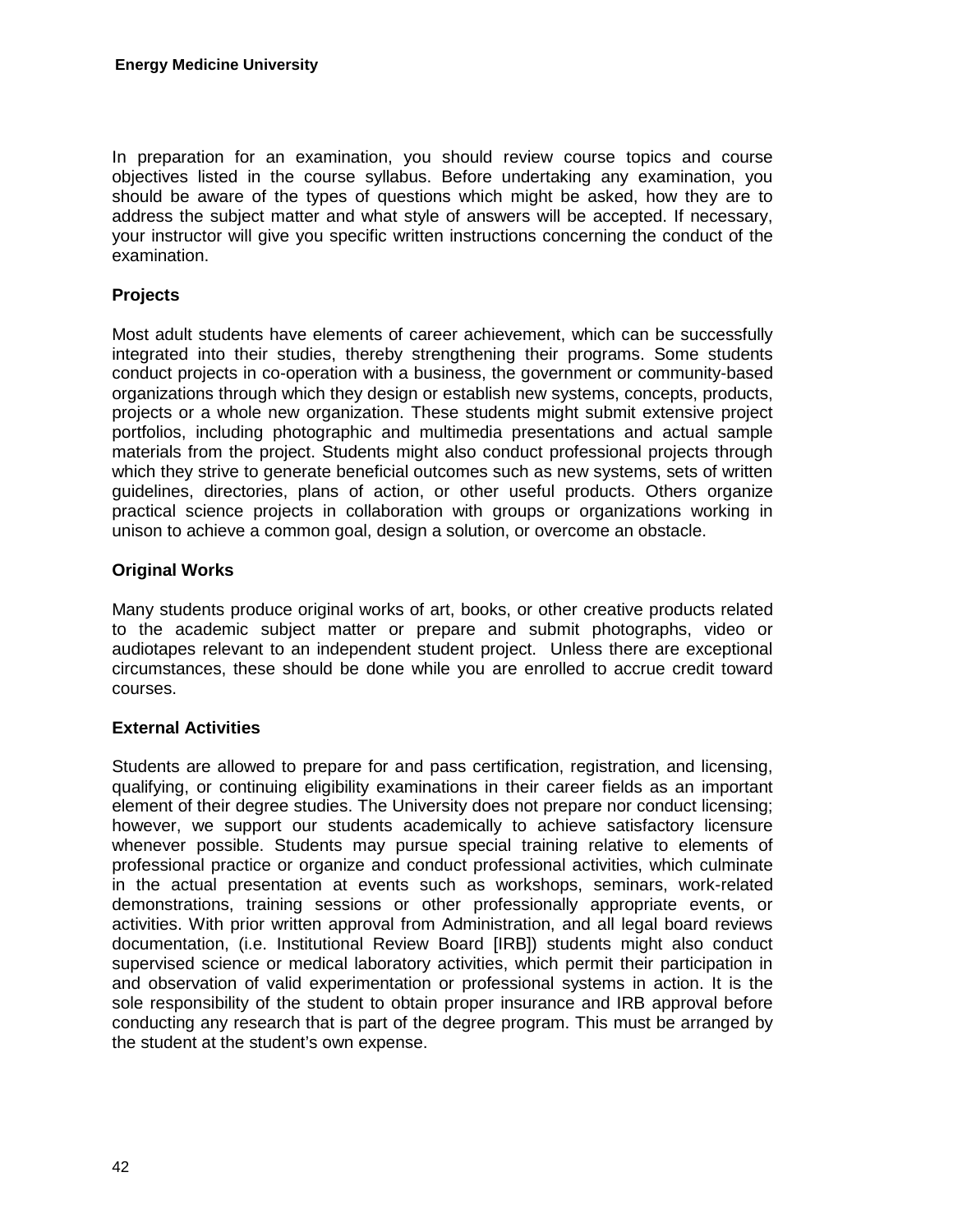However, participation in a field placement activity is dependent upon the student obtaining prior comprehensive insurance coverage, which protects the student, members of the Graduate Committee, the University and any outside persons or institutions from liability claims. The insurance must be arranged by the student at the student's own expense.

Documentation must be approved and signed by the student's Committee Chair, and then a copy forwarded to Office of the Registrar for approval by the Administration. This must be done at least 30 days prior to the placement commencement date. The Chair of the Committee is responsible for cataloging in a Timetable sequence the verification documents on the student's research process. For further information on Field Studies Guidelines check your local bookstore or library for a current reference book.

#### **Scheduling Effective Communication**

The most essential element of your degree may well be the effectiveness of communication with the Dean of Students, Registrar and faculty instructors who are involved with your course of study. In determining the extent of communication required, you are advised to rely upon logic and common courtesy as the guidelines to follow.

It is a good idea to establish a standard schedule for communications with your course instructors and to abide by that agreement. Email and the Internet are by far the most efficient way to communicate. A fax machine is also an excellent way to quickly and efficiently transmit messages and information to faculty or the University Administration.

All students are advised to initiate a telephone conference with their courses instructors within two weeks after course enrollment. This initial contact will permit the transmission of clear expectations for completion of the program of studies. Periodic telephone interaction, at least monthly, is expected, at student expense and should continue for the duration of the program.

You should also initiate frequent email communications with faculty instructors early in your studies and continue this communication for the duration of the program. Email communication related to each of the courses may be required as many multiple times per each month. Send other communications and materials via postal mail, express postal service, and fax, as appropriate. We also encourage students and faculty to make personal contact, when possible, for face to face interaction.

It is essential that students respond promptly to all correspondence from faculty or the University Administration. We recommend replying to a written communication within one week of receipt and to telephone, email and fax messages within three days. If an answer cannot be given immediately to a communication, at least indicate that the message has been received and give an idea as to when the request will be addressed in greater detail.

When given an assignment with a specific timetable for completion, follow that schedule. When unable to complete any task on time, you should make arrangements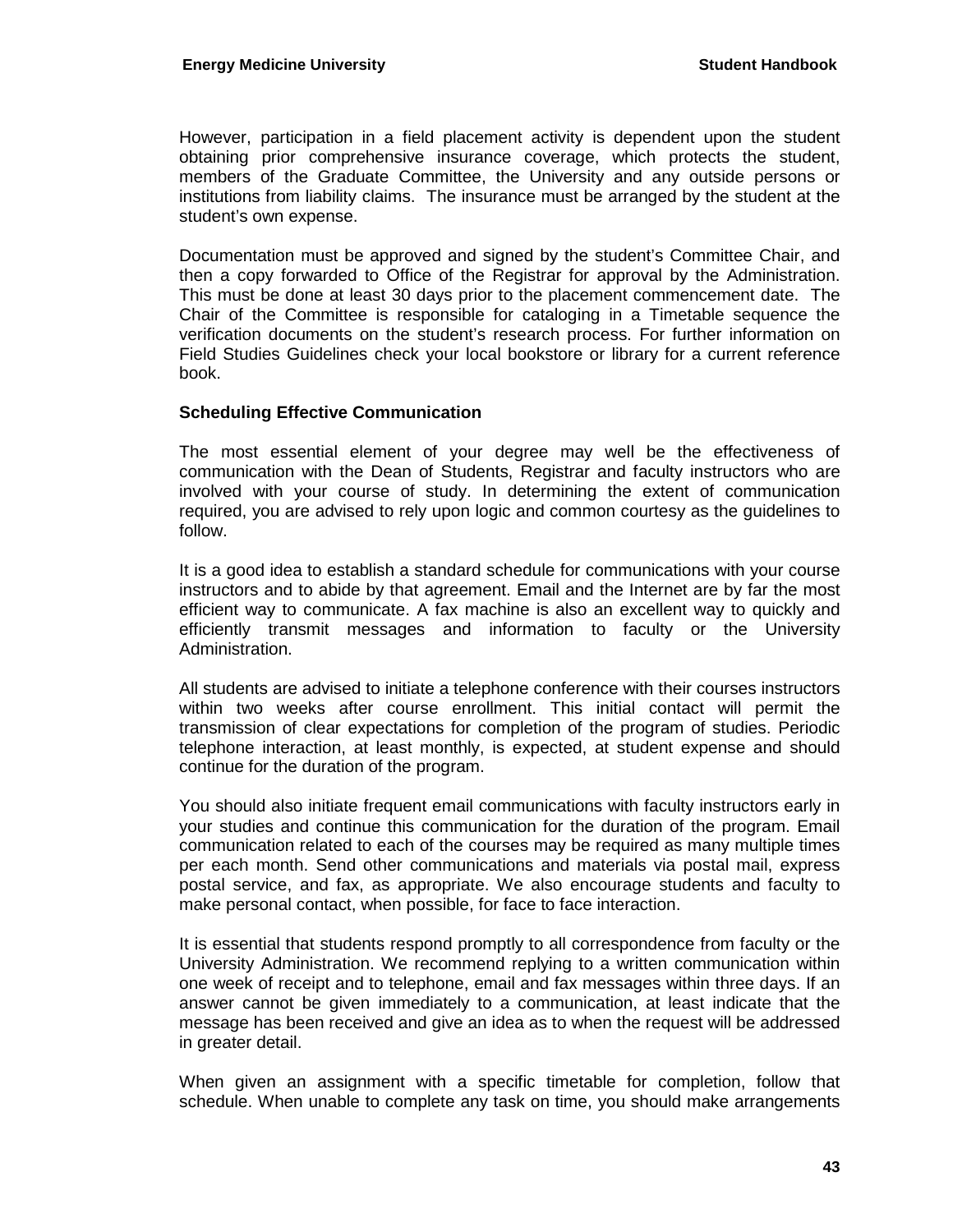to adjust the schedule in an appropriate manner. Again, logic and common courtesy can be the best guidelines, allowing time beforehand to make the necessary adjustments.

It is also a good idea to communicate periodically by telephone with the Registrar regardless of the distance. Again, initiate communications following a prearranged schedule and assume responsibility for the cost of the call. Some telecommunications companies now offer inexpensive packages – including free calls at the weekend, so it would be wise to investigate such deals. Prepare beforehand, so that telephone communication is as effective as possible. Monthly telephone contact of at least 15 minutes is a reasonable guide to follow, with more frequent email, fax and postal communications in the interim, as needed.

## **Establishing a Study Schedule**

Our model of distance education is most successful for mature students who are motivated self-starters capable of pursuing their studies in a self-paced, self-directed manner. Our instructional methods are designed for students who already have some measure of knowledge and experience in their chosen field of study and these require that students maintain engagement with the process, establish and keep study schedules, set aside time for reflection and integration of new information and keep their mentors and the University Administration informed of their progress. We suggest that you organize your study environment at the commencement of your program to facilitate the most effective use of your time and resources.

## **Private Space for Study**

Many adults who are returning to formalized learning find it difficult to form stable study habits and to stay on schedule when they first begin their degree studies. They have been out of the school environment for many years, have very busy work schedules and family responsibilities and have established a home life that is not conducive to university level studies. Often daily habits and time priorities will need to change considerably in order for any sustained progress to be achieved. Students can be most effective if they select and organize a quiet study area in their home or local community and set up a designated workspace, so they have the necessary resources available as an important first step. The University encourages you to establish a strict time schedule for studying and to begin immediately to work with family and colleagues to insure that your daily study schedule receives acknowledgement within their schedules, as well.

## **Establish a Filing System**

It is a good idea to immediately set up a paper and digital file system with labeled folders or another effective storage system for the materials you will receive from the University, and maintain this vital information in an orderly manner from the start, as these materials are extremely important for your success. You should also keep copies of all email, fax and hard copy materials you send to faculty or Administration, as well as hard copies of all incoming and outgoing electronic communications. It is essential to back up your computer records at regular intervals.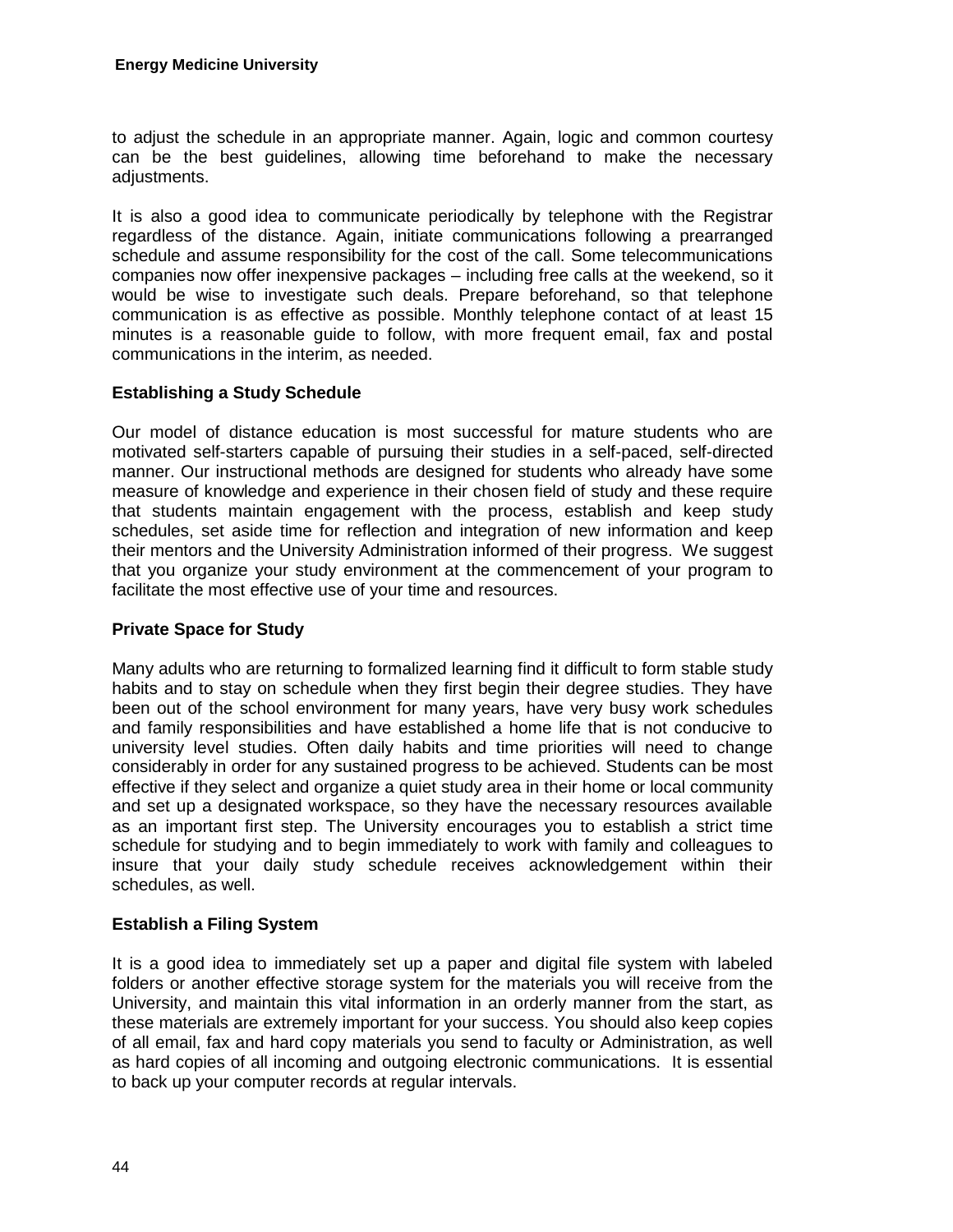#### **Organize a Study Journal**

It is important to establish and maintain the routine of keeping extensive dated journals related to communications, readings and course assignments. In a communications journal, you should make notations of your interactions with faculty and record their commitments, so these responsibilities can be scheduled and not forgotten. In another journal, you should make anecdotal notations related to the salient points from all your text and journal readings, so you may later refer to these notes in support of course papers, examinations and other assignments.

#### **Commence a Study Schedule Calendar**

We recommend you to purchase a desk calendar or daily appointment book or utilize an electronic calendar to record the schedule for course completions, assignment due dates and to block out your proposed study time. This is an important activity, because without a firm daily schedule, often habits and relationships will override the desire to study and seriously cut into the time available for working effectively on course assignments.

#### **Locating Learning Resources**

Once you have completed your Program Planning schedule, you should immediately commence to locate the resources you will require, especially for your initial courses. Graduate students are expected to gather essential information and equipment, and to build a personal library and network of advisors in support of their studies, their research and their professional goals. Considering the vast resources available within the marketplace and the professional community, and the wide variety of electronic resources now available to external study students, one can certainly appreciate the full array of study aids and field experiences awaiting the Energy Medicine University student. These include printed materials, online information, field study sites, academic advisors and professional colleagues. There are also many excellent guidebooks available for locating learning resources. See the "Professional Journal, Associations & Libraries" pages of the School Catalog and website for an extensive list of information sources. Request the data file on Graduate research from the Registrar to be sent to you via email.

Graduate students should not confine their studies only to books available locally, but explore, investigate, survey and collaborate with a wider network of contacts and colleagues in accessing the information they seek. The University strongly recommends that students also place emphasis upon the academic and professional journals, and professional seminars, conferences and workshops. Faculty will help you expand to networks of colleagues and will guide you in building an effective library of resources. In addition, you are encouraged to take the initiative to outreach to authors, scholars and professionals through your own field of contacts, as these individuals will make outstanding advisors.

You should develop a relationship with your local reference librarians and make arrangements, if desired, at your place of employment for access to professional references. Energy Medicine University instructors and Deans have vast knowledge of the academic material and are able to provide guidance to you in locating learning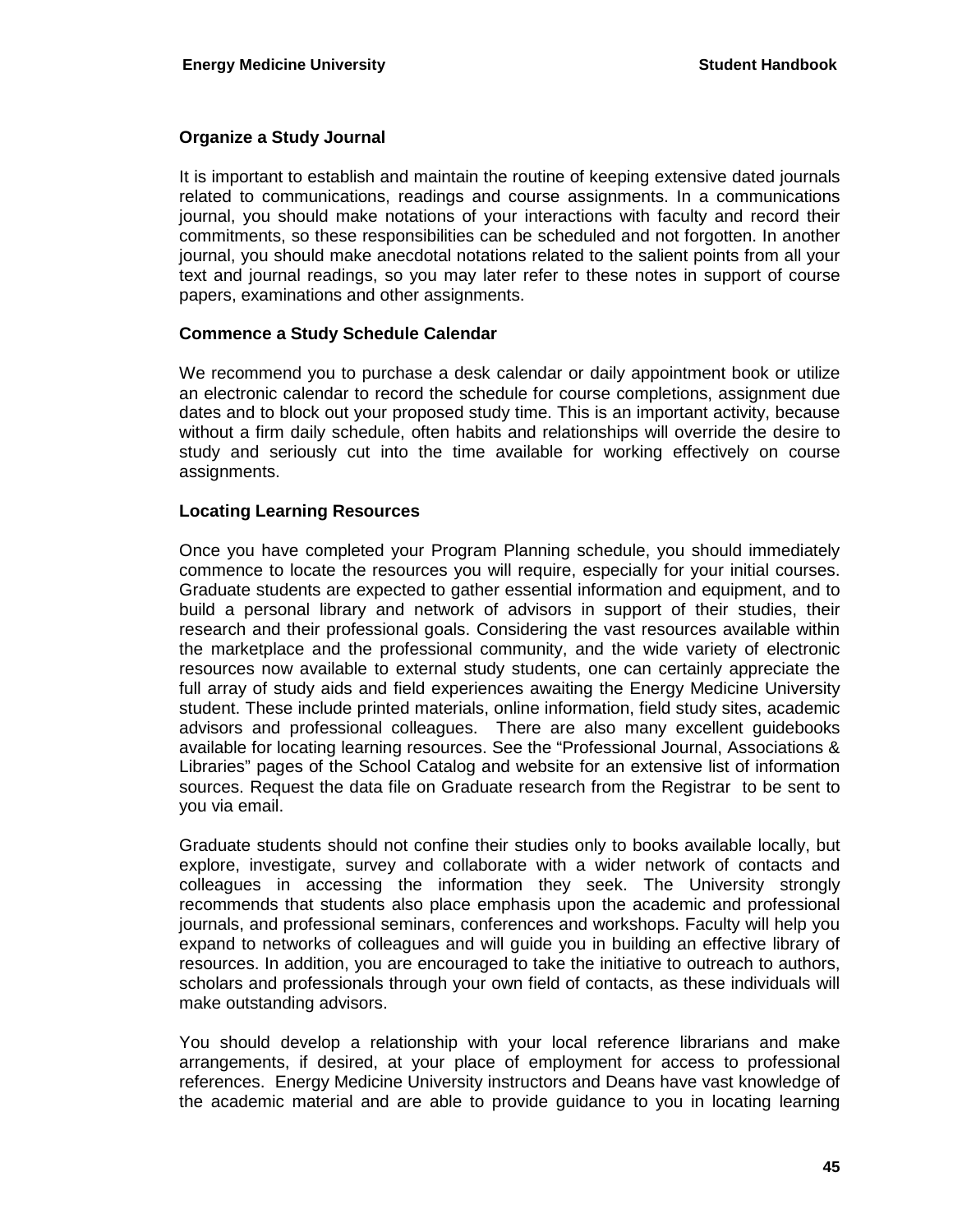resources and professional contacts necessary for completion of your degree program. Locating the availability of learning resources such as texts, journal articles and library materials is essential. At the outset you should purchase or gain access to the specialized equipment needed to complete your degree program, such as a computer and on-line services. The University will issue you with an ID card, which should allow access to public and college library stacks, reference journals and on-line databases as needed to assemble bibliographies and locate research material. As well, the Internet gives access to the vast resources of the World Wide Web.

You will need access to card catalogs, computer reference systems, general indexes, guides to periodicals and journals, compact disks and abstracts. Reference materials and texts may be purchased or borrowed. If you are buying books, they can be purchased directly from the University website Online Bookstore. If at any time you are unable to locate required academic materials, a written notice should be sent to your instructor.

## **Learning Support**

Finding Materials in Libraries and Other Information Services. Check for updated texts.

- *Find It Fast*, Robert Berman, Amazon Press. An excellent student research guide.
- *Guide to the Use of Libraries and Information Sources*, Jean Key Gates, McGraw Hill, ISBN 007023005

Study Guides for Adult Learners

- *Research (Teach Yourself)*, Paul Oliver, ISBN0844200158
- *Adult Learner's Guide to College Success*, Smith, Laurence N. and Walter, Timothy, ISBN: 0534232891
- *The Adult Learner's Guide to Alternative and External Degree Programs,* Sullivan, E, Oryx Press.
- *Critical Thinking: Building the Basics* , Smith, Donald E. P. ISBN: 053419284X
- *You Can Do It: A Guide for the Adult Learner*, Turner, Harry, ISBN: 156343153X

## Grammar Manuals

- *Grammatically Correct, The Writer's Essential Guide*, Anne Stilman, ISBN: 0898797764
- *Princeton Language Institute 21st Century Grammar Handbook*, Barbara Kipfer, ed., ISBN: 0440215080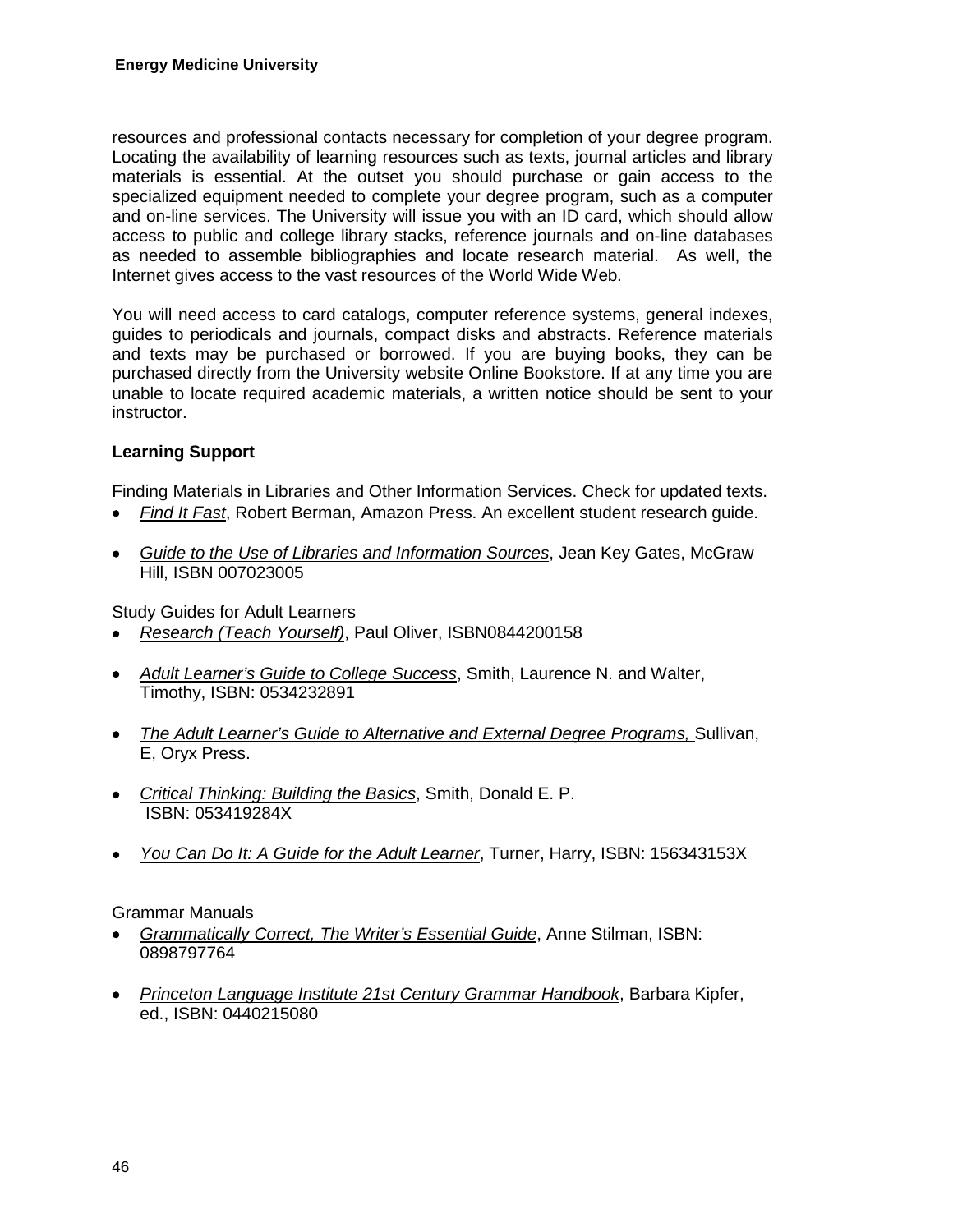#### **Academic Editing Assistance**

The University recommends that you locate in your area an academic editing service. These services provide: Academic editing and proof-reading services, tutorial assistance with essays and dissertations, distance learning programs in study skills and English for academic purposes. Available services may also include typing, proof reading, conversion of electronic files to rough draft or final copy, table of contents, bibliographic or footnote proofing, tables, charts, graphs, formatting to individual university specifications.

## **SECTION 7: PROGRAM PROCEDURES**

With the initial Program Planning of your degree completed, you are now free to proceed to your formal academic program. At this stage, you should have your study schedule organized, the learning resources located for your first semester courses and comfortable working relationships underway with your faculty instructors, Dean of Students, Registrar and the Administration. You are now a valued member of the Energy Medicine University Community and we encourage you to become involved in the life of your University.

Section 7 provides a general overview of the procedures relating to the various stages of your degree program and Section 11 provides specific guidelines for the Doctoral program. As every program is individualized and self-paced, your faculty instructors will provide you with specific details and instructions as you progress through your courses, your A-exam, major manuscripts and your Oral Exam. Our Administration is always available to assist you.

## **Procedures During First Semester Enrollment**

At this point in the process you will have completed your Program Schedule and Enrollment Form and a copy of it will have been forwarded electronically to our office. Semester course syllabi which include reading lists can be accessed via the Student Only page located on our website. The URL will be provided to you by the Registrar. In the early part of your program, the Registrar will contact you frequently to ensure that you are progressing with your assignments. Please contact us if you need any assistance.

Midway through each semester, the Registrar will request that you complete a Mid-Term Evaluation Report by accessing the form on the Student Only page. Both you and your instructors fill out these forms at mid-term of every course. You are required to complete this within thirty days for, if there are any matters that require attention, the Registrar will follow up the matter with the appropriate person. We want to be sure that your program is matching your expectations and that you are mastering the organizational skills required to study at a distance. You are also required to submit in the same electronic manner your Final Course Evaluation within two weeks from the end of semester in order to have your grades recorded for that semester work.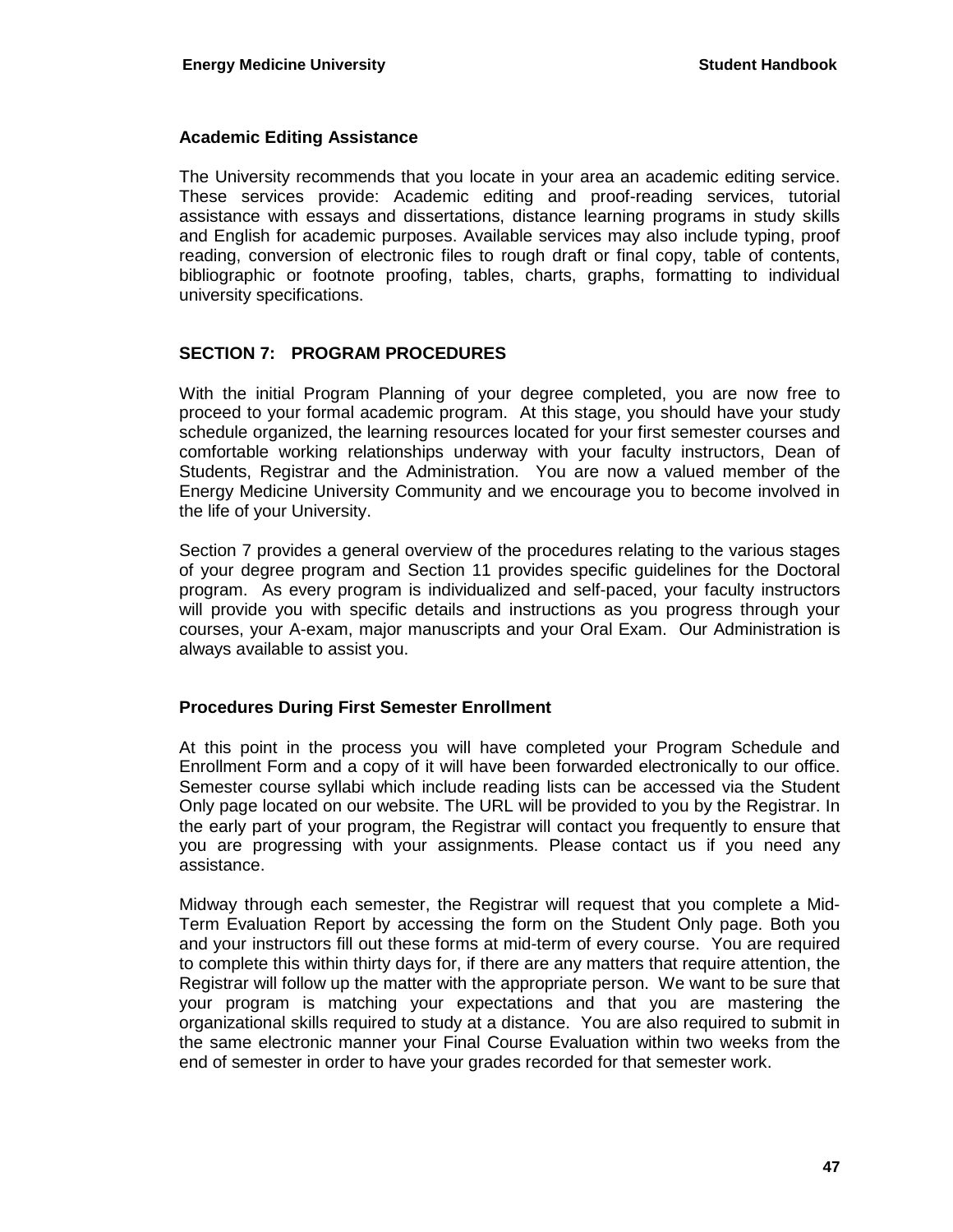As your selected coursework nears completion, the Registrar will remind you via an email that it is time for you to access the next semester online re-enrollment form. This will enable us to have your next courses organized by the time you are ready to commence. At the end of each semester, your instructors will send your grade reports electronically to our office.

#### **Second Semester Enrollment Procedures**

Upon receipt of your second enrollment form and your tuition payment, you access the syllabi for your chosen semester courses via the Student Only page on our website. All other procedures are the same as those for the first semester. The Administration is always available to support you and your faculty instructors.

#### **Third and Subsequent Semester Enrollment Procedures**

All steps mentioned for the previous semester enrollments will be continued throughout your coursework enrollment. In addition, your progress will be monitored by the Registrar in preparation for your Thesis Oral Review or Admissions to Candidacy examination (A-exam).

#### **Thesis Oral Review or Admissions to Candidacy examination (A-exam).**

EMU professors are chosen by the student to serve as Chair and Members on Thesis and Dissertation Graduate Committees. Thesis committee is comprised of one Chair and one committee member. Dissertation committee is comprised of one Chair and two committee members. The Chair and 50% of the committee members must be EMU professors.

After student chooses a Chair and Committee Members and notifies the Registrar of these choices the rigor of the committee to serve the student will be assessed by the Dean of Academics and Dean of Faculty. After confirmation of the committee members the Chair of the Committee will notify the student to begin on the Timetable procedures for the Thesis Oral Review or A-exam. The student syllabi and Timetable for these courses can be accessed on the Student Only page.

#### **Thesis and Dissertation Program Chair and Committee Members**

This graduate committee provides academic oversight for essential aspects of the operation of specific courses that pertain to the Thesis and Dissertation academic programs. Responsibilities include coordination and construction of Thesis and Dissertation course syllabi and delivering Thesis and Dissertation instructions to students in collaboration with the Office of the Academic Dean and the Faculty Dean. Follow the Thesis and Dissertation Timetable procedure managed by the Office of the Registrar and submit documentation in a timely manner to the Office of the Registrar.

General responsibilities include supervision of research, and provision of academic support services for students within the Thesis and Dissertation program.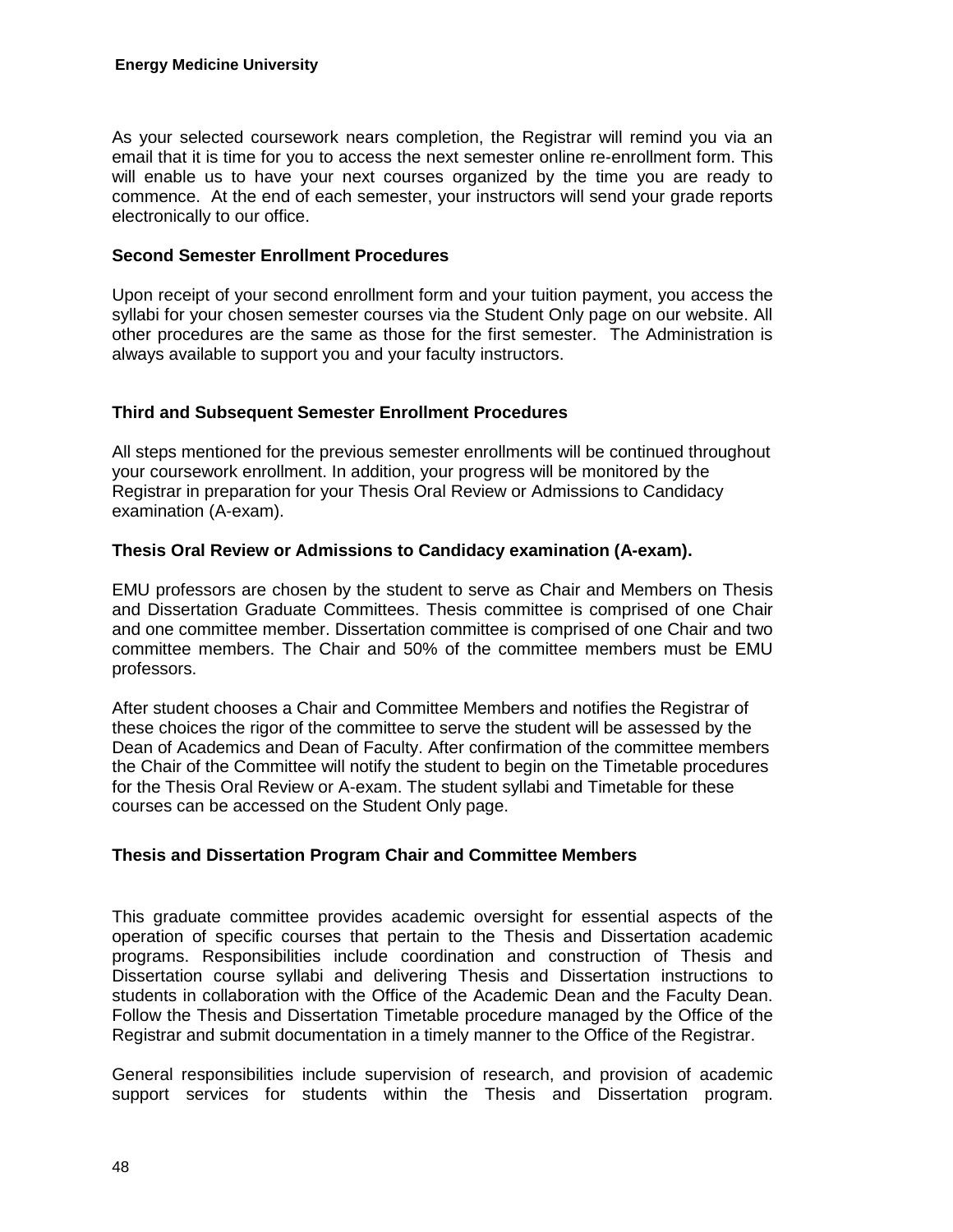Responsibilities include direction of program faculty within the Thesis and Dissertation courses and coordination of the work of Thesis and Dissertation Chairs and Graduate Committees. Assure the quality and completeness of program delivery and adherence to institutional policies and procedures.

#### **ADMISSIONS TO CANDIDACY EXAMINATION**

At the Doctoral level, once you have completed your academic coursework, but prior to undertaking the research proposal process (Dissertation Research Preparation courses), you are required to satisfactorily complete the Admissions to Candidacy Examination (A-Exam). The Faculty Committee Chair will direct your A-Exam. This will include both written and oral elements of a comprehensive examination. The oral component of the examination enables your Committee to meet with you (by telephone conference, in person, or by other appropriate electronic media) to explore your understanding of the subject matter.

#### **A-Exam Format**

At this stage the Administration is not directly involved with the A-Exam. However, we will be aware that it has been scheduled, how it will be organized and be ready to assist both you and the faculty, if required. The Committee oversees the Admissions to Candidacy Examination under the leadership of the Committee Chair. The examination is administered in two parts: written and oral components.

#### **Procedures for the Written Component of the A-Exam**

The written examination is administered in the form of open book essays, requiring you to address the Graduate Committee's questions related to the core subject matter.

By email you will be presented with at least three written questions from each committee member. The questions are selected and prepared by the Committee Chair with written input by each of the Committee members. The essay questions will be rigorous and meaningful, requiring mature responses, and be drawn from within your fields of study and professional arenas. The questions will require you to respond to the subject matter in a creative manner, addressing real world problems and situations, through professional reflection, decision making, and problem solving, and drawing upon the theories, principles and practices which set the foundation for your program of study.

You will be instructed in writing by your Committee Chair to submit your answers by email in complete and concise written form to each member of the Faculty Committee within two weeks of their presentation. You will be required to support your answers with recent and effective citations and references to academic literature. No more than two weeks is allowed for the preparation of your written answers.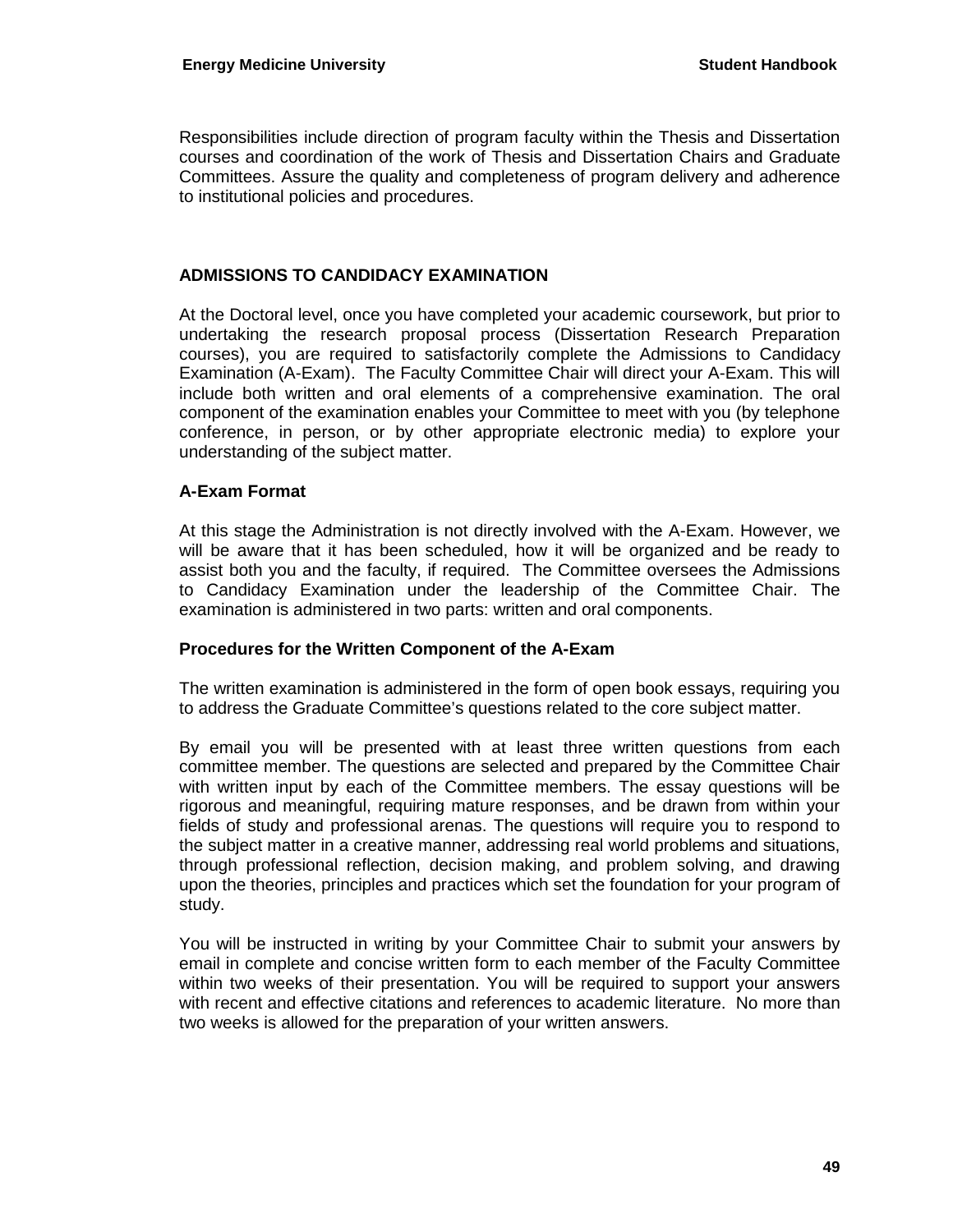#### **Faculty Assessment**

Members of the Committee will prepare written commentaries on your submissions and send them to the Chair by email within one week of receipt. The Committee Chair, drawing consensus from the commentary of your Committee, will determine your final grade of Pass or Fail. The Committee Chair will inform all parties of the decision in writing by email within one week of receipt of your Committee recommendations.

The Chair will assign you additional coursework within the core competency areas of the degree should you fail to achieve a Pass to merit movement to the Oral Comprehensive Examination. Following completion of the additional assignments, you may petition the Chair to undertake the oral portion of a new comprehensive examination.

## **Procedures for the Oral Component of the A-Exam**

As soon as you receive a Pass for the written comprehensive examination, your Chair will negotiate with you a time frame for your recorded telephone or Skype conference call for your oral exam. It is your responsibility to arrange a suitable time when all members of the Faculty Committee would be available for the oral comprehensive examination and also to schedule the recorded conference call with the teleconference company. To ensure that everyone is ready for the conference call, you should send a reminder email to all committee members approximately three days prior to the telephone or Skype conference call.

The Chair will moderate the oral examination conference. Under the leadership of the Chair, each member of your Faculty Committee may ask at least one overarching question and pursue follow-up inquiries to gain maximum understanding of your responses. The oral comprehensive examination should not exceed one hour in duration, should be audio recorded by the teleconference company and be conducted at your expense. The audio recording of the call must be sent to the University Administration office as it forms part of your program assessment. At the completion of the oral examination, you should depart the conference to allow the committee members a brief time for follow-up discussion before closing.

Immediately following the oral examination, each member of your Committee will prepare and submit written commentary on your performance, and send these to the Chair by email within one week, including also a recommended Pass or Fail. The Chair will determine the final grade, drawing consensus from the commentary of your Committee. The Chair should inform all parties of the decision in writing by email within one week of receipt of your Committee recommendations.

In the case of opposing opinions on the Committee, the President will provide mediation services, so a final decision can be reached.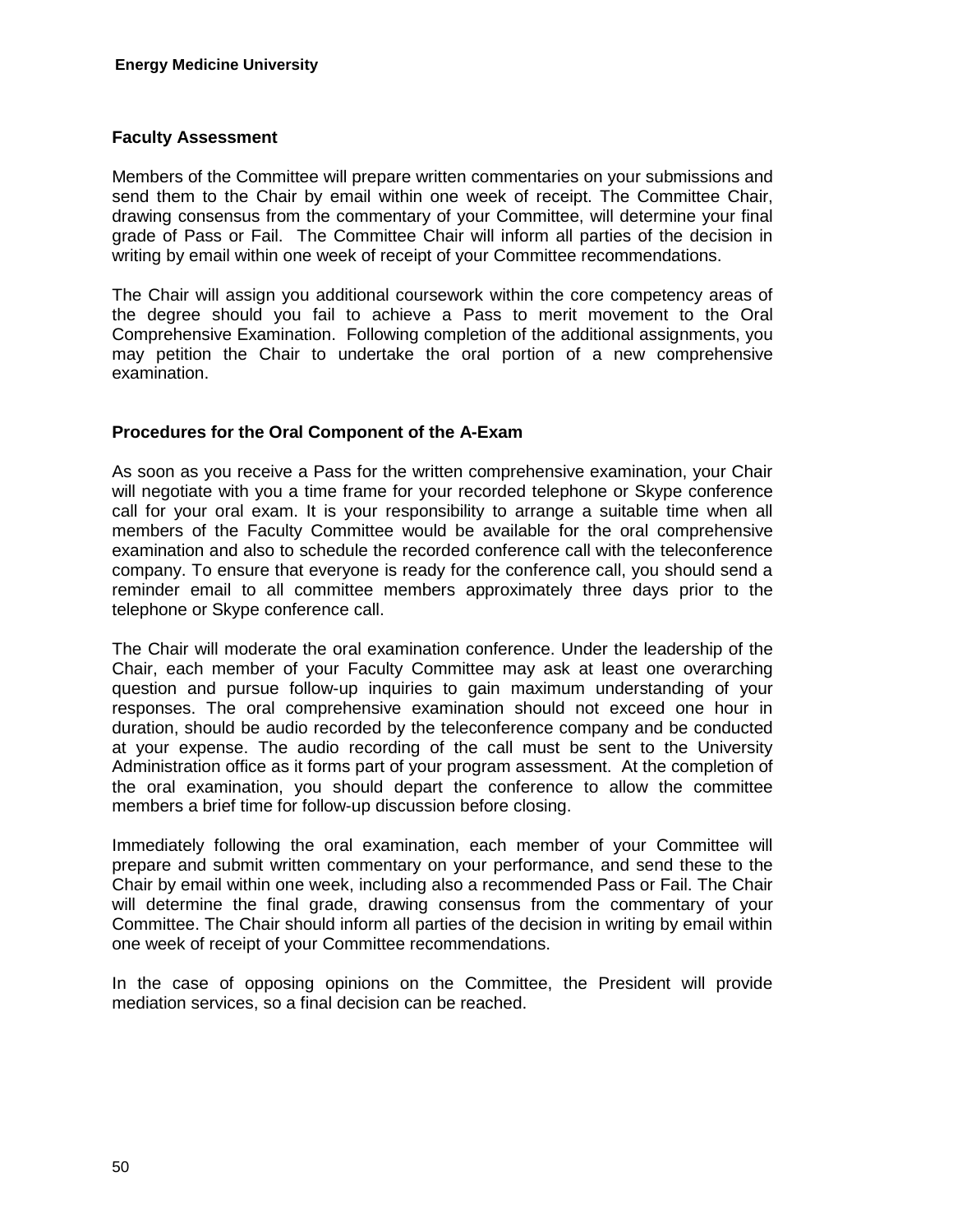## **SECTION 8: THE RESEARCH PROPOSAL STAGE**

Every student is required to present a proposal submission prior to commencing the research project. Required elements of the proposal package include the preparation of an annotated bibliography and a summary of the thesis or dissertation argument in the form of an extended outline. This should mirror what will actually be presented in your manuscript, chapter by chapter, section by section, issue by issue. This will serve to strengthen your scholarly presentation, allowing your committee to determine more easily strengths and weaknesses in the academic argument. It will also permit substantive discussion to be carried out before any actual writing begins. This section outlines major considerations, which will assist you in the preparation of your research proposal.

We recommend that you also read very thoroughly Sections 9 and 10 before you prepare your proposal as they contain pertinent information about your manuscript, its format and presentation. Section 11 provides specific guidelines for the Doctoral program.

#### **PREPARATION OF THE PROPOSAL**

Every student is required to enroll in the relevant Research Preparation courses for the Master or Doctoral program. An extensive introduction to all aspects of the research proposal will be examined in a formal, structured course. Topics will include: building an effective proposal, narrowing the research topic, selecting appropriate methodologies, developing the academic argument, presenting valid findings, testing results, drawing conclusions, suggesting recommendations.

Your proposal is prepared as the primary assignment for this course. It will be graded and recorded on your transcript.

#### **Important Considerations When Planning Proposals**

#### **Research Parameters**

All University students are expected to learn the critical features of sound quantitative or qualitative research including subject selection, research design and statistical analysis in order to develop a sound thesis/dissertation or project proposal. You will be required to define an applied problem or theoretical issue which you wish to investigate, articulate a rationale for the study of the problem or issue and propose and implement a quantitative or qualitative method of evaluation of the issue or problem. You will have to demonstrate the ability to complete a thorough scholarly literature review on the topic you wish to present. You will be encouraged to select research methodologies, which will assure valid and reliable evaluations of the effects of variables on individuals or groups being studied. The University must ensure that all students have the competency to examine applied or theoretical issues in their fields of study and implement programs of intervention that are cogent, scholarly and which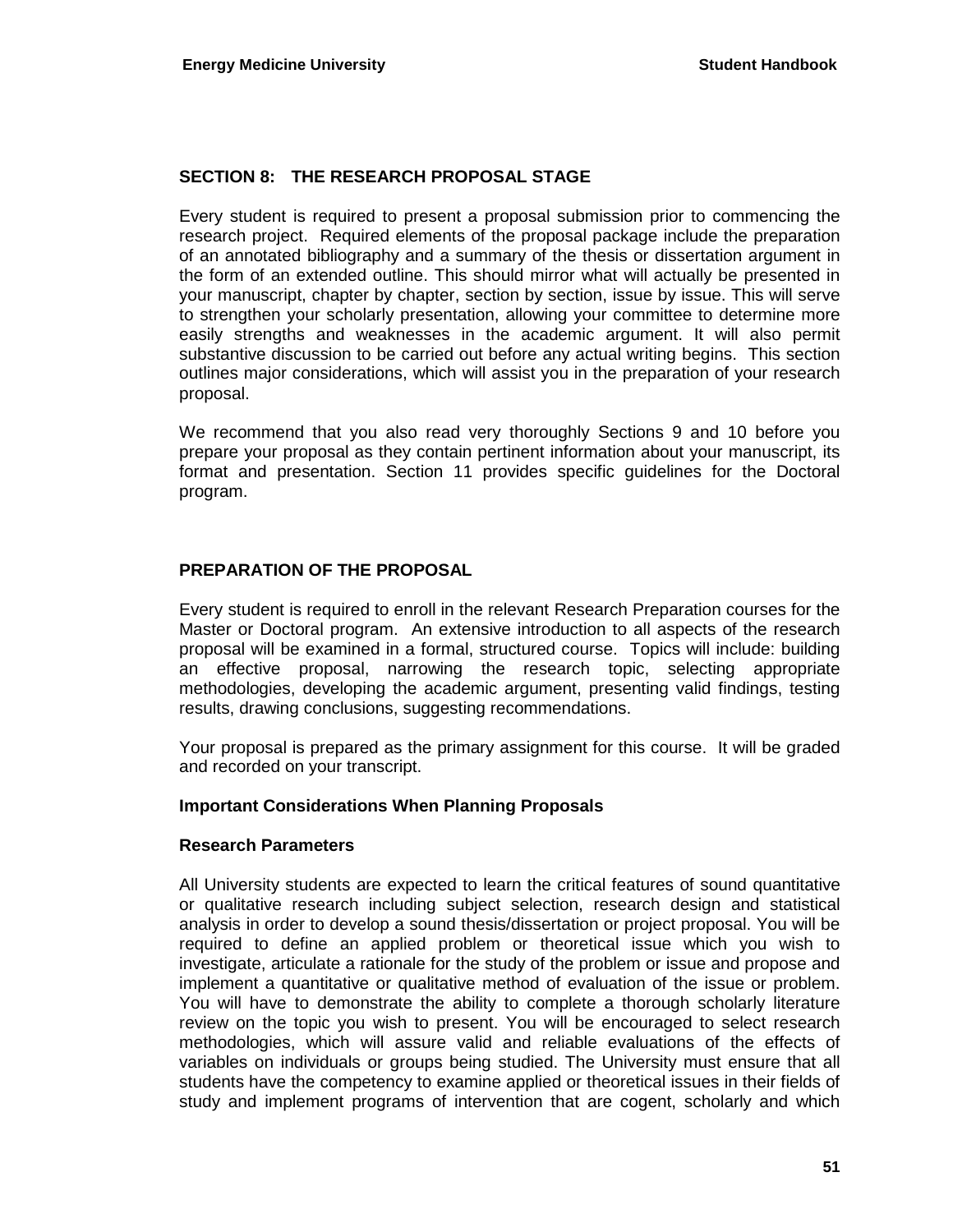make an original contribution to the body of information available in the field of Holistic Health and Energy Medicine.

## **Policy on Empirical Studies**

All University graduate students proposing to conduct empirical studies for their thesis or dissertation must have accomplished a satisfactory level of course work in statistics, data collection and research methodology. Identification of these prerequisites should be done with faculty mentors during the orientation phase, and this will allow necessary courses to be added to program schedules.

Dissertations and theses, which do not meet the minimum standards for empirical research, will be denied approval until minimum standards have been properly addressed. In these cases, students will be required to remedy errors in methodology by redoing pertinent portions of the data collection, recalculating the statistics and properly presenting the findings.

## **Policy on Use of Human Subjects and Live Animals**

If it is necessary, your Thesis/Dissertation committee will address with you all issues related to research protocols concerning human subjects, the use and care of live animals, and the securing of necessary equipment and facilities. You will be required to present evidence of permits and outside agreements, which should be attached to your research proposal, indicating that all legal and administrative arrangements have been finalized. The student has the sole responsibility of the expense of an Accredited Institutional Review Board (IRB) and all insurance permits and approvals.

Before you undertake research involving human or animal subjects, you must first obtain an ethics clearance from an IRB within your own local area. Once approved, you should submit your research permit or authorization to the Chair of your Thesis/Dissertation committee and forward a copy to the Office of the Registrar.

The following reference documents provide initial and further information:

- The U.S National Institutes for Health: *Policies and Procedures for Protecting Human Subjects* http://www.nih.gov/
- The World Medical Association Declaration of Helsinki: http://www.wma.net/e/policy/b3.htm
- The Medical Research Council of Canada Tri-Council Policy Statement: *Ethical Conduct for Research Involving Humans; http://www.pre.ethics.gc.ca/english/policystatement/policystatement.cfm*

## **Internship Studies**

The majority of programs at the University are conducted by 100% distance learning and do not require internship field or practical studies. However, you will be required to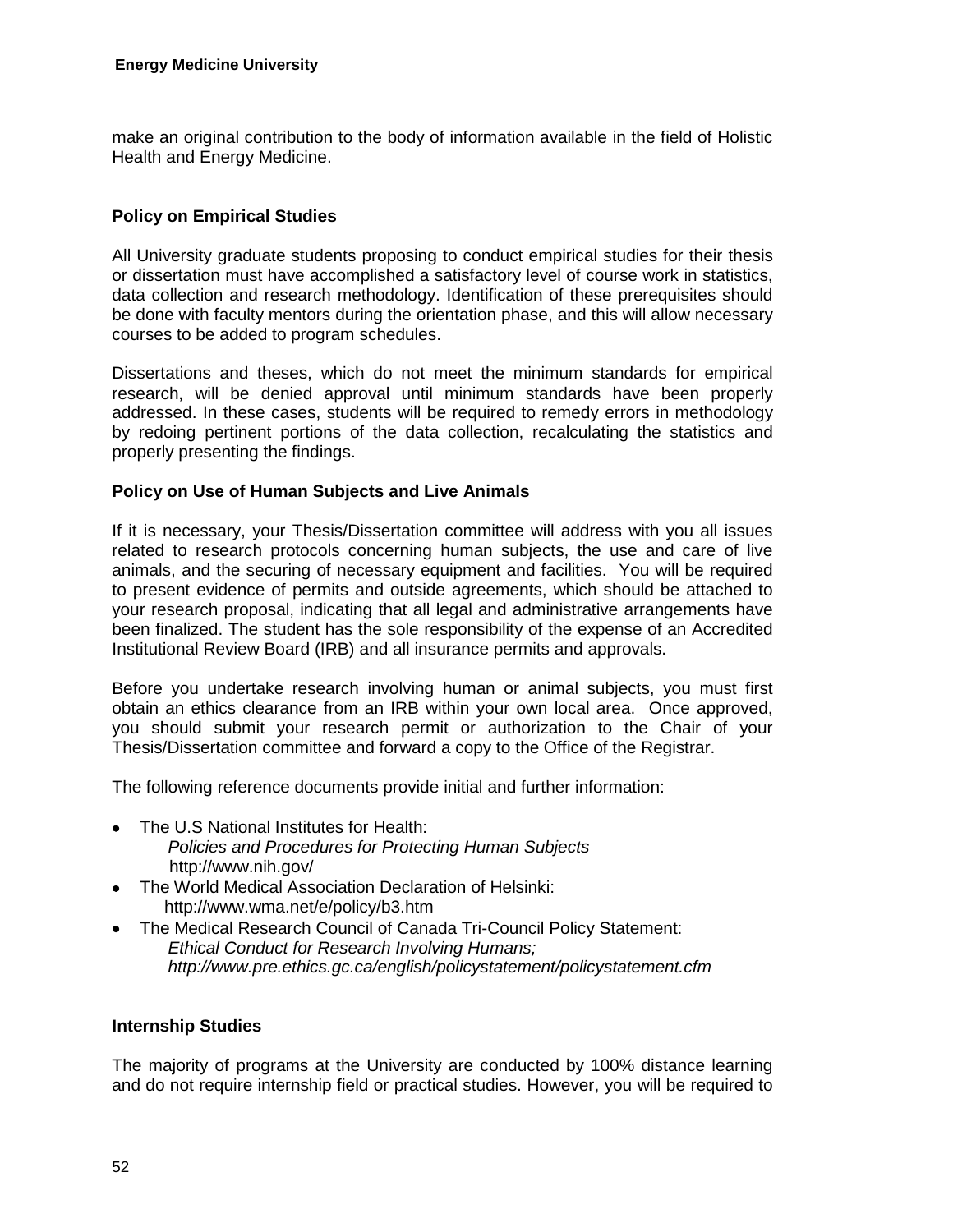include an internship field study as part you your degree program. The Energy Medicine Internship course fulfills this requirement.

The inclusion of internship field studies in the curriculum is essential to the completeness and integrity of the program. Enrollment in an internship field studies course is dependent upon the student obtaining prior comprehensive insurance coverage, which protects the student, members of the Graduate Committee, the University and any outside persons or institutions from liability claims. The insurance must be arranged by the student at the student's own expense.

Insurance documentation must be approved and signed by the student's Committee Chair, and then a copy forwarded to the University Registrar for approval by the Administration. This must be done at least 30 days prior to the internship field studies course commencement date. Further details on Internship Field Studies guidelines are included in the course syllabus.

## **Narrowing Research Topics**

If you find it difficult to narrow the research focus of your thesis or dissertation, you have a variety of options to explore:

1. Reflect upon your long-term career goals and select a research focus, which securely establishes you within your profession. Determine the projects that will ultimately profit you the most and try to develop your own "corner on the market" by specializing in an academic area of interest within a society or profession. You could also prepare an abstract of your research proposal and skeletal outline of your proposed documents, and submit these to faculty instructors whose course or concentrations have inspired your research and personal colleagues for feedback.

2. You could reflect upon your philosophy of life and cultural values, and prioritize your research interests and ideas on that basis. You could establish your research solidly upon personal or social causes. Initially, you might find personal reflection your best guide with this option, but later you will want to discuss your ideas with friends and colleagues and reflect upon their recommendations.

3. You could choose a research focus based squarely upon your academic achievements, selecting a topical area within which you have excelled and in which you remain committed and comfortable. If you feel driven by an academic specialization and get along well with co-workers in that field, it is feasible that your enthusiasm will carry you through to successful conclusions. Peer counseling sometimes will help clarify these ideas.

4. Investigate college literature on thesis and dissertation writing for help in narrowing your focus. Much has been written on this topic. A local bookstore or library will have a variety of books to choose from.

5. Determine your focus by exploring lists of initial ideas to select trial topics and then attempt to construct trial drafts of the introductory chapter for review and comment by your committee members. Many times, by putting down your initial ideas in this manner, you are able to uncover your focus from among lists of original ideas. As well,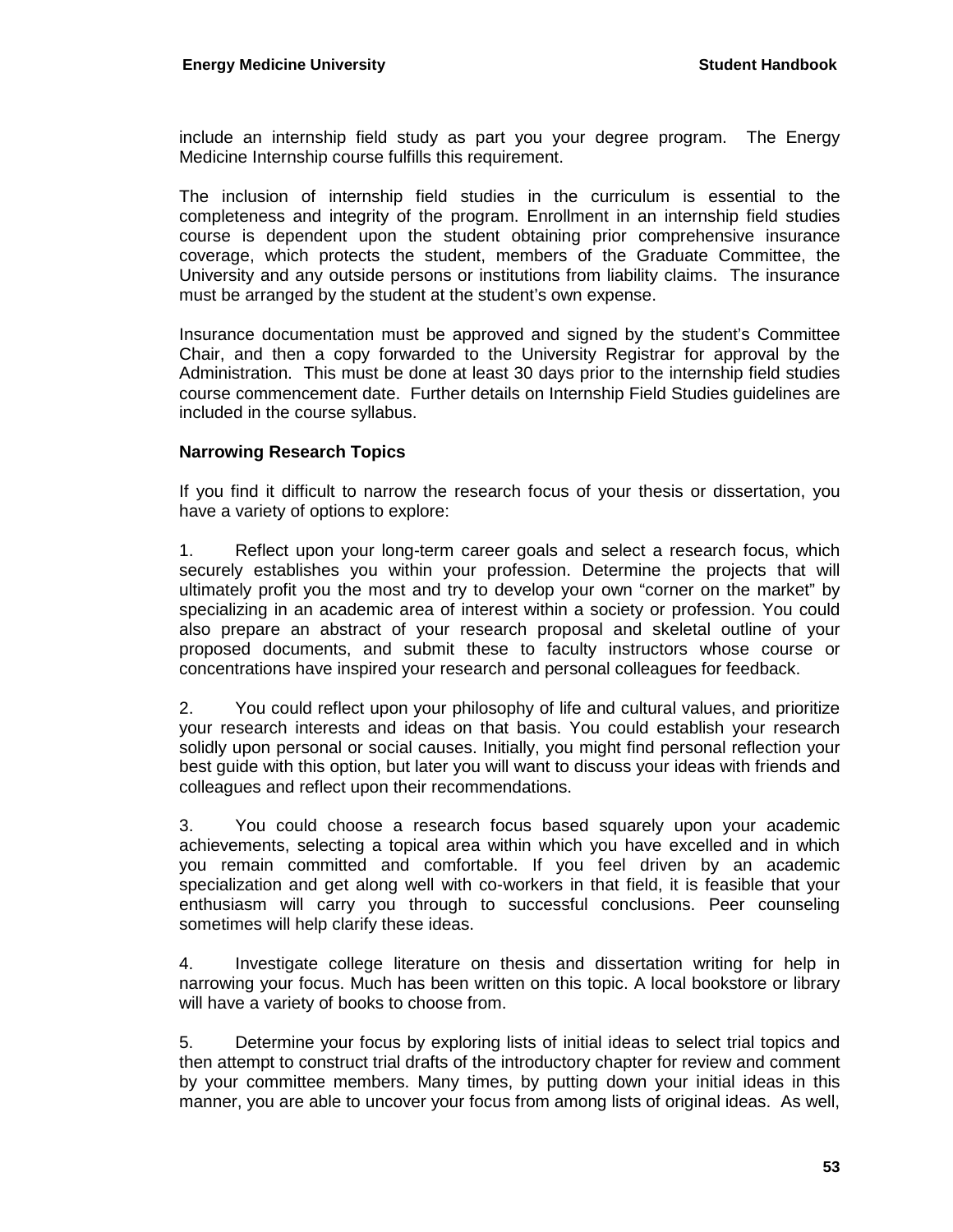the Dean of Academics will review ideas and assign primary research questions, helping to sufficiently narrow the topics.

#### **The Final Project Proposal**

You should not begin formal work on your final project until approval of the project proposal has been received in writing from your committee Chair. You are advised to carefully review with your committee members their expectations for the preparation of the thesis or dissertation manuscript. You should also obtain an approved style manual before commencing the research proposal process.

The actual format and content of project proposals are assigned by your Chair in writing and are usually dictated by the traditions, standards and expectations of your degree field. At the Masters level, the minimum proposal must include the tentative title of the project, a compelling statement justifying the importance of the project, an explanation of the primary research questions, an extensive discussion of the methodology and research instruments and identification of the style manual to be used to guide the preparation of the manuscript. At the Doctoral level, the Dissertation Proposal must contain the required material for Chapters 1, 2, and 3. Please refer to Section 11 of this Handbook.

Once the Committee has given final approval for your research proposal, you will then be authorized to conduct the project and to prepare the first draft of your manuscript according to the approved research proposal.

#### **The Annotated Bibliography**

A required element of the proposal package is an annotated bibliography. The bibliography need include only those citations, which represent the foundational works underlying the theoretical argument being presented in the manuscript. The annotations are usually a one-paragraph statement covering the content of the literature, its importance to the Holistic Health field and its contribution to the research study or major project.

#### **Manuscript Outline**

For the Masters thesis, you are asked to prepare an outline of your thesis or dissertation argument in the form of an extended outline which mirrors what will actually be presented in the document, chapter by chapter, section by section, issue by issue. This will serve to strengthen the scholarly presentation, allowing committee members to more easily determine any weaknesses in your academic argument. Substantive discussion should be carried out before any actual writing begins. For the Doctoral Dissertation please refer to the guidelines in Section 11.

To learn more about effective academic argument and referencing, you are advised to inspect a number of theses, dissertations and journal articles within your academic field. You should model your work after what is found to be effective within the work of others. If you are vague about any point of protocol, state your questions in writing and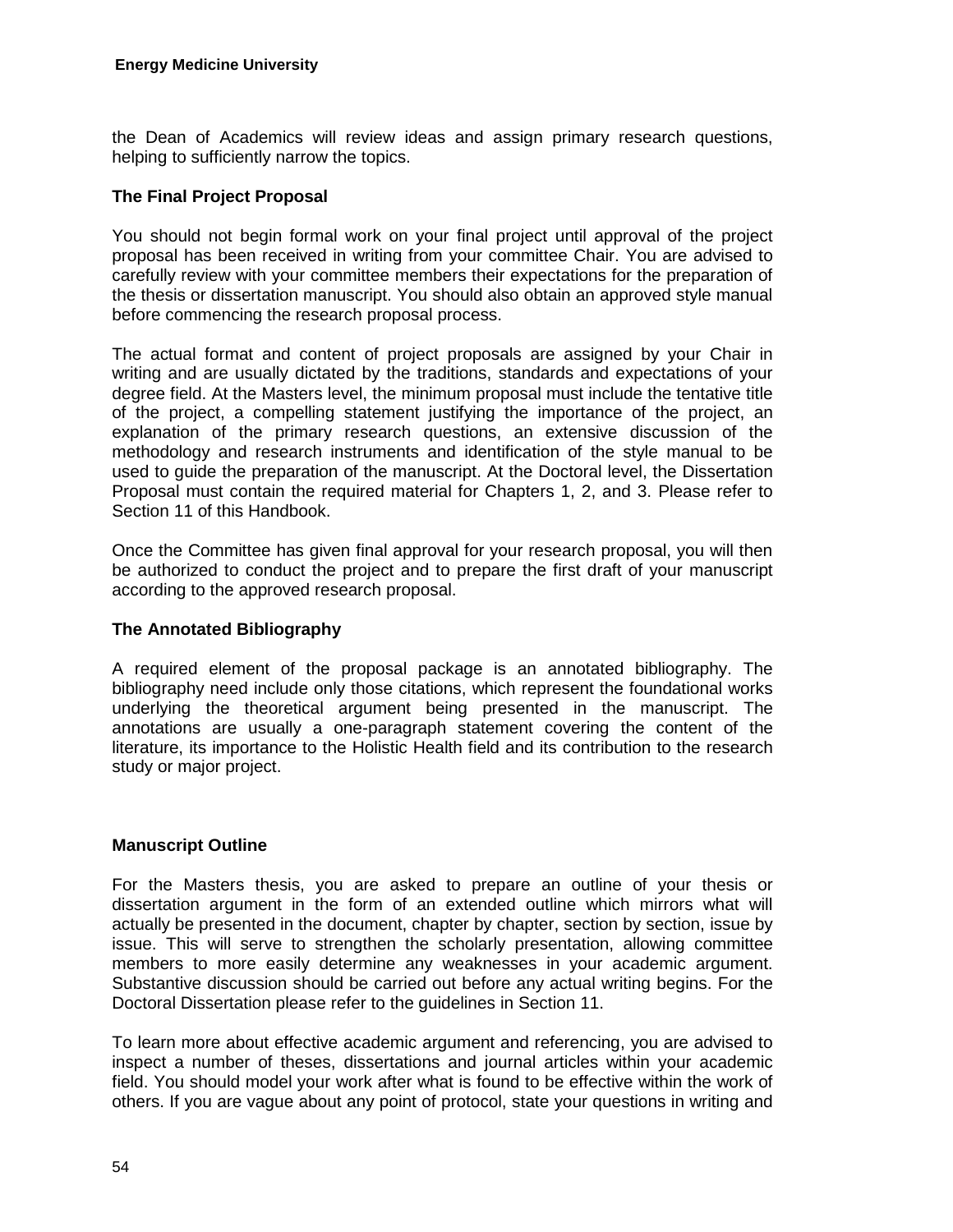ask your committee members for references. It is helpful to remember that most students will benefit greatly from having their manuscript outline critiqued early in the research stage of their program.

## **SECTION 9: TYPES & GUIDELINES FOR FINAL PROJECTS**

This section describes the three main project areas available at Energy Medicine University: traditional academic theses and dissertations, joint research projects and the project in lieu of a thesis. This section also examines the University's policies and guidelines for the preparation and our requirements for the presentation of your manuscript.

All students must complete a semester enrollment form for each semester even if the student is enrolling in a continuation of a course. This "Course Continuation" incurs a tuition fees. Please refer to the tuition payment plan page on the Student Only page or ask the Registrar for tuition fee details on Course Continuations. All Thesis and Dissertation students remain enrolled every semester during the preparation of their manuscripts, throughout the examination process and for their Oral Defense. Throughout the writing of your manuscript, the Registrar will continue to email you reminders for you to complete your mid-term and final-term evaluation forms.

Early planning will assist you in the selection of your coursework and will facilitate your smooth progress through your research and the recording of your findings. We encourage you to maintain contact with your committee members and the Administration of the University to receive as much assistance as possible.

## **TRADITIONAL THESES AND DISSERTATIONS**

Following successful completion of coursework and the Admission to Candidacy Examination, the Committee Chair will guide graduate students through the thesis or dissertation proposal process and the preparation of their manuscripts. The final project is the cornerstone of graduate degree work. It may take any of several forms. For the Doctoral Dissertation, quantitative, qualitative, or mixed research, and for Masters Thesis, quantitative, qualitative, or mixed research, participatory action research, or a major project demonstrating excellence, depending upon the field of study and the expectations of faculty, and it must represent the student's original work. At the Master level, it is the demonstration of the mastery of a body of knowledge in the field of Energy Medicine. At the Doctoral level, the Dissertation is a scholarly and original contribution to the field of Energy Medicine.

Theses and dissertations allow students a controlled opportunity to demonstrate excellence in the discipline of the Holistic Health/Energy Medicine degree, present an opportunity to make an original contribution to the field and provide a uniform process through which to determine that students have met minimum standards of competence. Whether students do a traditional or nontraditional study, whether it is research or a project in lieu of research, University standards must be kept in focus. Faculty and committee members must be able to clearly determine that each student has met all of the minimum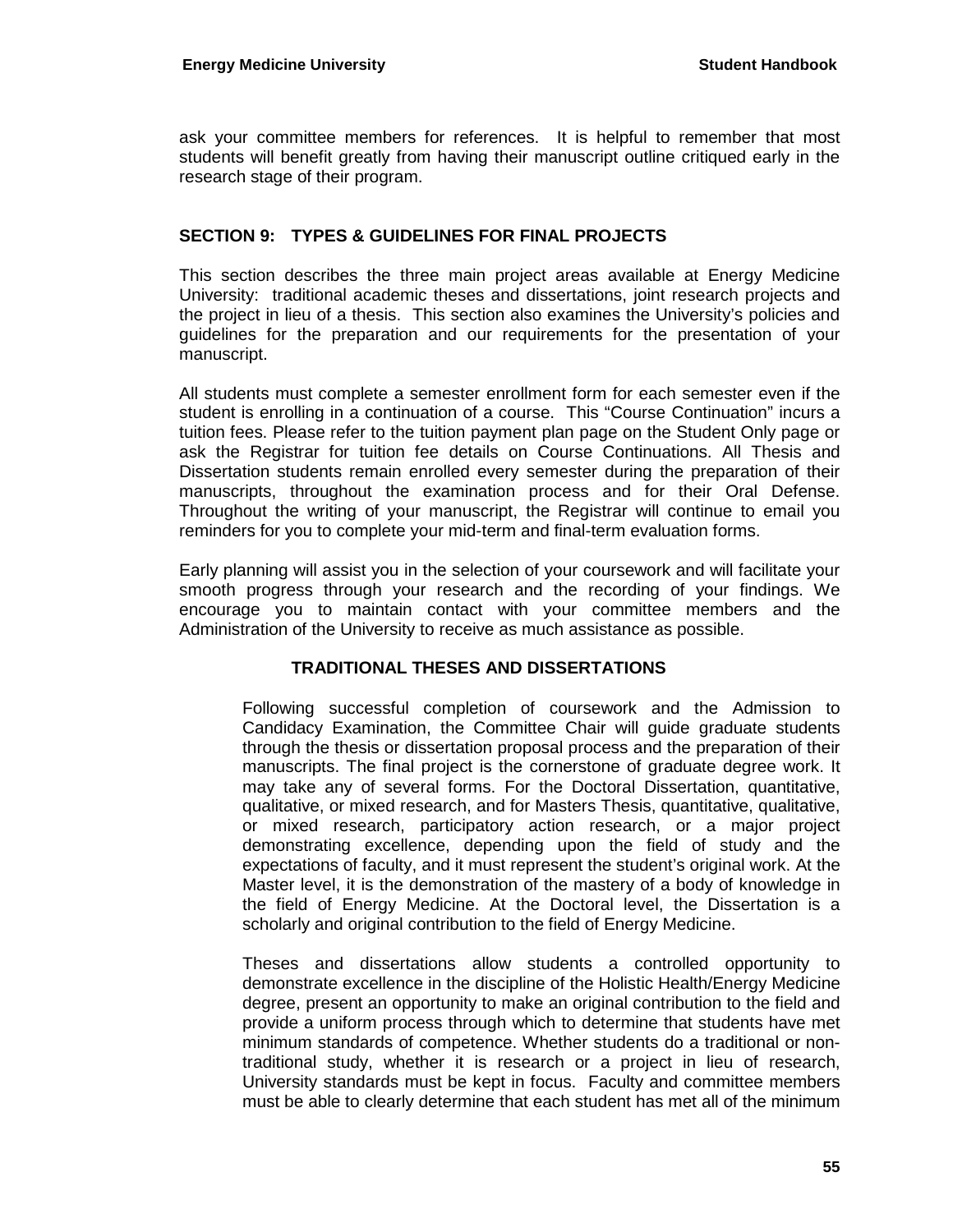standards through a demonstration of scholarly excellence and/or an original contribution to the academic field of Holistic Health/Energy Medicine.

In many cases, it will be possible to begin exploring possibilities with your instructors from the start of your program, especially those who inspire your learning, so that your coursework might effectively serve as preparation for your final project. Certain coursework will often be applicable in the preparation of your final project, such as completing bibliographic readings and gaining clarity on research methodologies. Careful planning during your early semesters will pay dividends throughout your program.

## **Length of Theses and Dissertations**

For students whose programs have included structured coursework, the final project may take the form of a standard traditional academic Masters thesis of 75 pages or more type written double-spaced pages or a Doctoral Dissertation of 150 pages or more double-spaced, typewritten pages.

## **Conducting the Research Project**

Once the committee has approved the project proposal, you may initiate the research project. It is vital to the effective conduct of the final project to follow the procedures approved in your research proposal. It is strongly recommended that you acquire and take guidance from appropriate research guidebooks. This includes the methodologies related to development of data gathering instruments, useful scales for use on questionnaires, classification of qualitative data, regression analysis and other statistical tests, analysis of data and effective presentation of findings in charts, graphs and tables. Many other aspects of the program can be helped by a careful review of available literature on research techniques.

## **Preparing Your Manuscript**

The preparation of the manuscript should be guided by the manuscript outline from your approved research proposal and conform to an approved style manual approved by the University or selected in collaboration with your Chair. Most style manuals have complete guidelines for the preparation of the manuscript, chapter by chapter and include guidelines concerning format, margins, pagination, and fonts, paper quality and countless other issues. For the Thesis and Doctoral Dissertation, the American Psychological Association (APA) style is required.

Scholarly writing requires that the entire manuscript be written in the third person, using phrases such as "according to ", "in X's book she writes". The use first person singular, and first person plural is not acceptable, and any reference to personal experience is not allowed in a Doctoral Dissertation. You are cautioned to make extensive notations concerning the literature that has informed every aspect of your manuscript, and to make every effort to present correct and complete citations and references to the scholarly literature.

We have found that most students benefit greatly from having their manuscript outlines critiqued by professors or committee members early in the research stage of their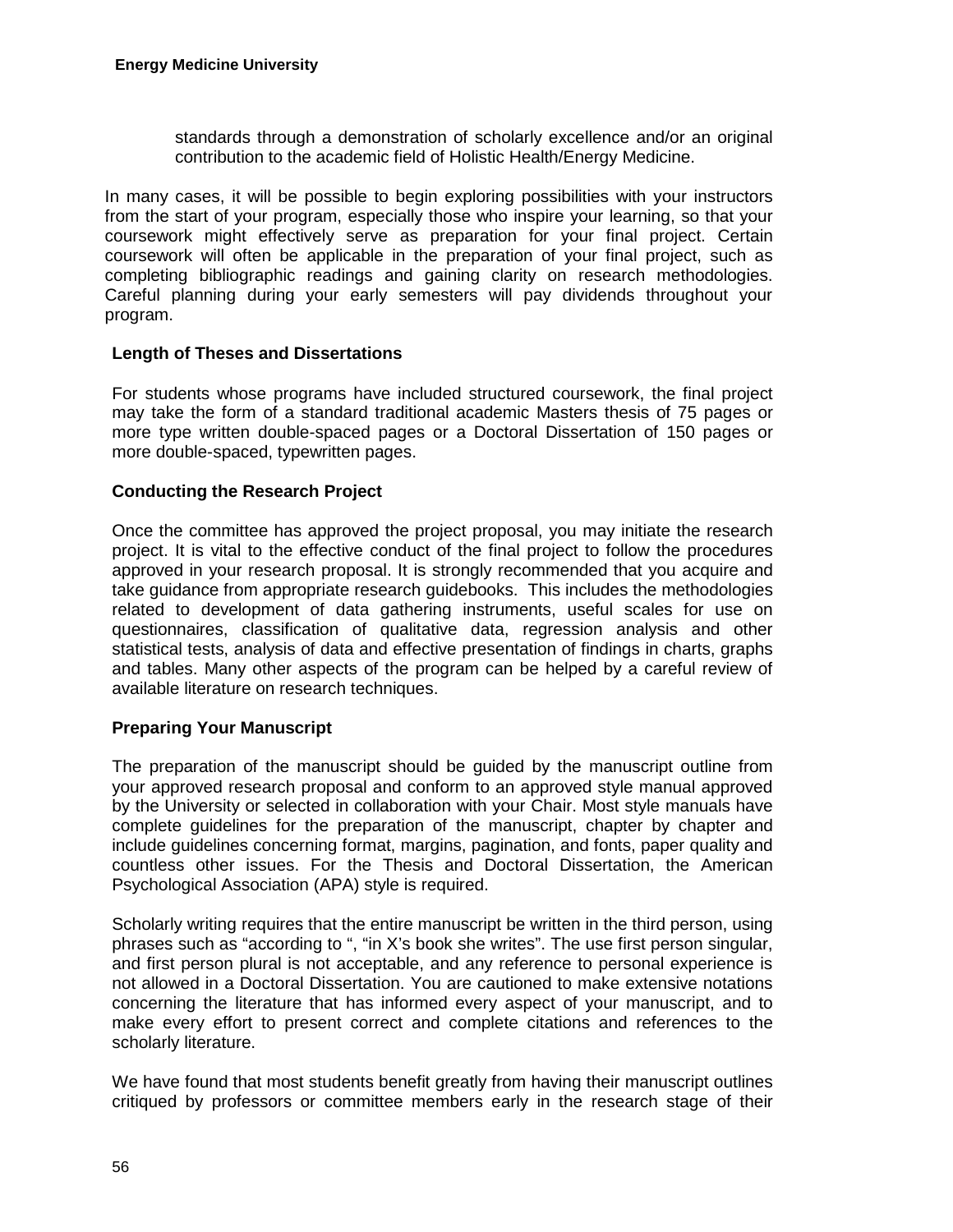program. We recommend that, to learn more about effective academic argument and referencing, it is a good practice to inspect a number of theses, dissertations and journal articles within your academic field. You should model your work after what is found to be effective within the work of others. If you are vague about any point of protocol, you should state your questions in writing and ask your Chair for references.

## **Preliminary Pages of Masters Thesis or Manuscript**

For the Masters Thesis, the preliminary pages are the title page, copyright notice, table of contents, acknowledgements, list of figures, list of tables, abstract, preface and other special sections. Page numbering, the order of these pages and information pertinent to the style and structure of the manuscript are outlined in the approved style manuals. For the Doctoral Dissertation please refer to Section 11.

## **Abstract of Thesis or Dissertation**

The abstract is a very clear and concise summary of the thesis or dissertation and is to be submitted at the same time as the finished work. It should be no longer than 300 words.

## **Typical Chapter Headings**

A typical traditional thesis is divided into five chapters as described below. Although these general guidelines are also valid for a Doctoral Dissertation, please refer to Section 11 for more specific requirements.

## **Introduction**

In the introductory chapter, you should describe the importance and justification for the research. Draw upon demographic statistics, words of experts and point out the meaningfulness of the research to the subculture or academic field it inspects. Clarify the specific problems being addressed in the research and explain the issues in detail. If is advised that you structure your introductions so they build toward a statement of the three main research questions or objectives of your project. Later, you will be addressing these questions or topics through your review of literature and data gathering.

#### **Review of Literature**

In this chapter, discuss the literature, which has informed your research, and explain the thinking of the experts in their fields of investigation, identifying the major relevant positions within the literature, both pro and con. This chapter should present a scholarly discussion of the literature or carry on an academic argument, which justifies some major elements behind the intent of your research. The review of literature has an essential relevant connection with the data gathering and should be used to generate and justify the content of data gathering instruments. In this chapter the three focus questions or objectives derived in the introduction are to be explored thoroughly in light of the currently published research and theoretical literature, which inform the discipline.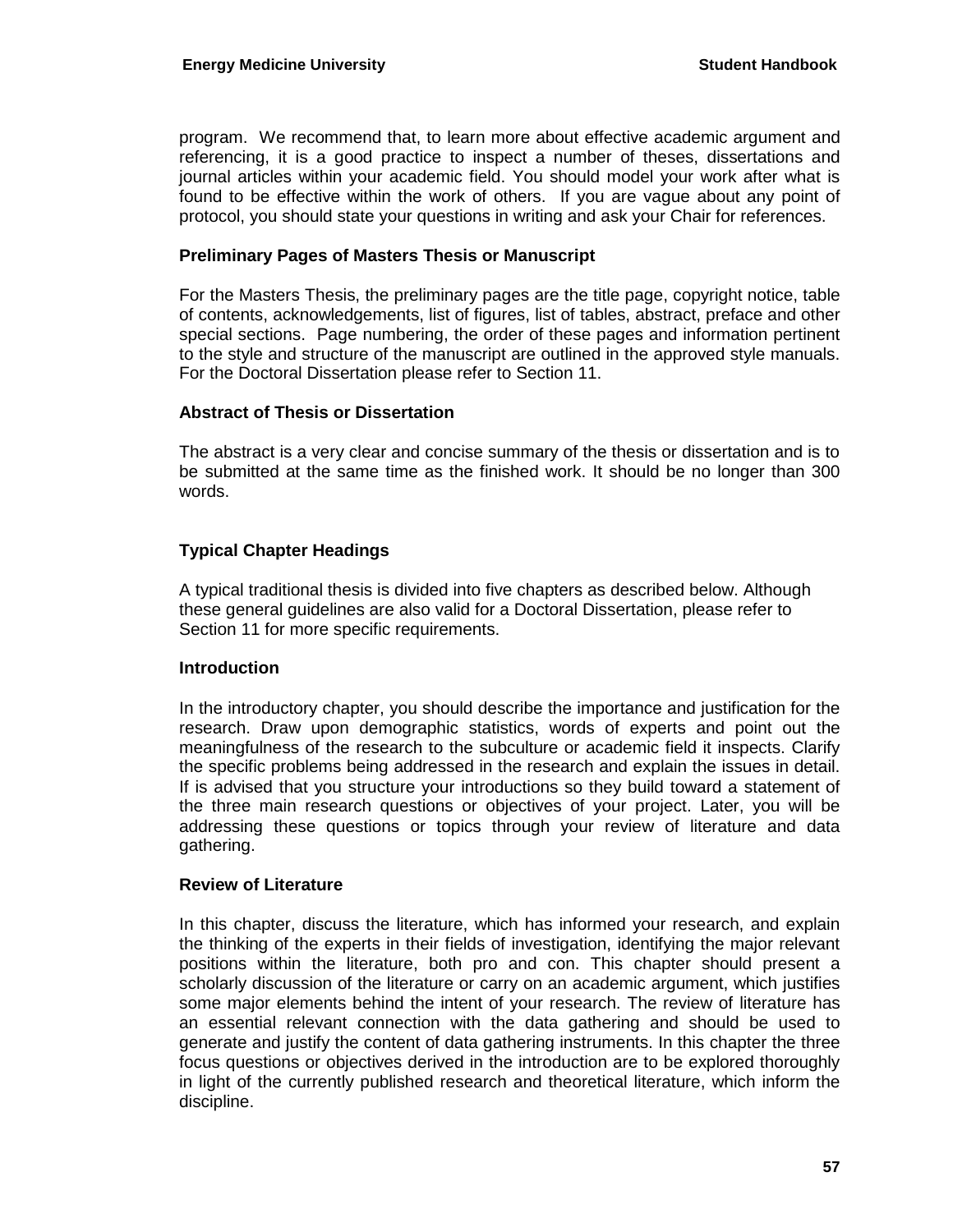## **Procedures**

This chapter describes what you have done to address the problems you identified. Clarify the processes you have followed in conducting the research, from conception to completion. Explain the planning process, the initial exercises and the research activities related to finalizing the end product of the research. Detail your research methodologies, tests and data gathering devices. If a trial run or field test was initiated, outline the procedures and the outcomes. Clarify the participation and input of outside contributors, the role of assistants or partners in the process and the role of significant colleagues.

## **Findings**

This chapter is used to present the results of the research studies, or the results of the qualitative investigations or surveys of literature. The findings, or results, are to be presented by reporting in a manner that is void of editorializing. It is best if results are presented using charts, graphs and tables, as appropriate, to summarize information concerning the test sample, the raw data and statistics.

## **Summary, Conclusions and Recommendations**

This chapter is reserved for interpretation, summarization, drawing conclusions and making suggestions for further research or reflection. It is vital that you approach this chapter in a personalized manner. In this section you should draw meaningful conclusions and make professionally mature recommendations. You should confine your summary, conclusions and recommendations to the findings and the literature, and not overstep the bound of what truly is observed in the data.

#### **Introduction**

In introductory chapter, you should describe the academic area of specialty within the field of Holistic Health/Energy Medicine, which was addressed, draw upon the demographic statistics or statements from popular media and discuss the project's meaningfulness to the culture or importance within the academic discipline. You also need to clarify the specific problems you have addressed in your project and explain these issues in detail. Structure your introduction so that you build from a statement of and justification for the project toward a statement of the three main objectives of the project. Deciding on the three main topical areas of investigation will be made easier if you clarify why the particular project was undertaken. Justify it as an effective method of addressing the problem or achieving the desired solution.

#### **Review of Literature**

Moving beyond the introduction, you must begin exploration of what the literature states about the three main areas of focus within the project. Discuss the literature as it informs your work and explain the thinking of the experts. Identify the major relevant positions within the literature, both pro and con, exploring where your work rests in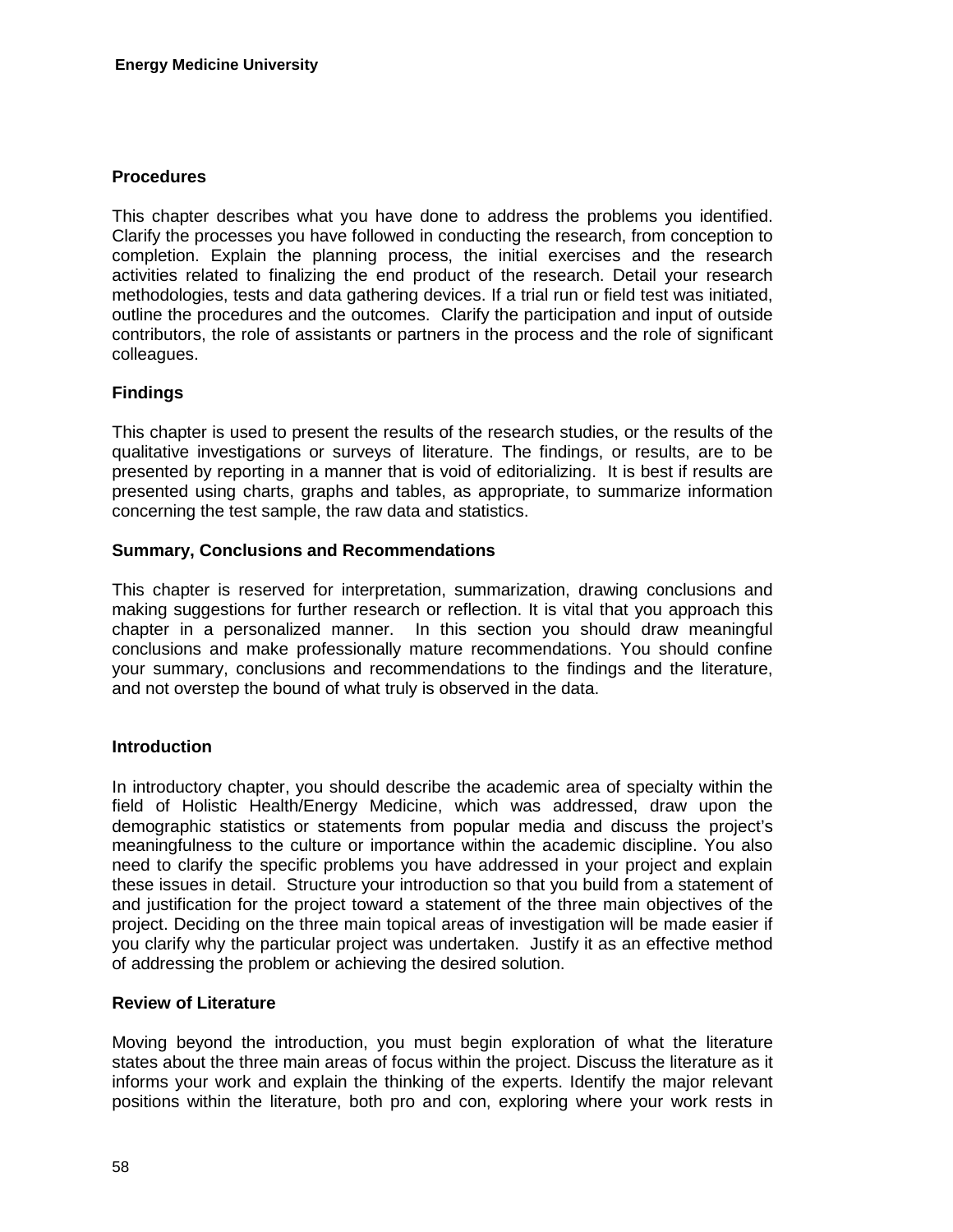regard to all other work undertaken in the field. You should present either a scholarly discussion of the literature or carry on an academic argument, which justifies some major elements behind the intent of the project. This chapter is not intended to merely be a series of book reports strung together, but should move in a logical fashion toward a conclusion, and follow the expectations of faculty with regard to argument and referencing of the literature.

#### **Procedures**

In this chapter, you need to describe what was done to address the problem. Clarify the process followed from conception to completion in conducting the project and explain the planning processes, the initial exercises and the research activities related to finalizing the end product of your project. You must explain the usefulness of your project, how it was tested or used and, if trial runs or field tests were initiated, explain the processes and the outcomes. You should also clarify the role in the processes of significant colleagues and contributors.

#### **Results/Findings/Summary**

Outline the project outputs or finished products, including photographs, videos, CDs, or other media or diagrams, as needed. If books or manuals are produced, you should describe the content of each section or chapter. Explain to what degree your project is successful or not, reflecting upon the three main objectives of the project as stated in the Introduction to your write-up. You should also explain what effects or potential effects the completion of the project has had or will have on the field of Holistic Health/Energy Medicine within the academic discipline, workplaces, communities, or societies. You need to explain any problems encountered and discuss procedures, which should be done differently in the future.

## **Project Conclusions and Recommendations**

Use this chapter to clarify what has been learned from the project and how that will further the knowledge in the field, benefit your professional development and bring about change in the culture or the occupation. You should be clear as to what other conclusions can be drawn from the projects and what recommendations can validly be derived from those conclusions.

## **Project Appendix**

Include in the Appendix the project outcome, re-creations of any written materials, information and literature related to the projects, or references to any supplemental materials (video or audio, copies of original works of art, books and so on) which will be submitted for placement in the University archival library.

## **Project Bibliography**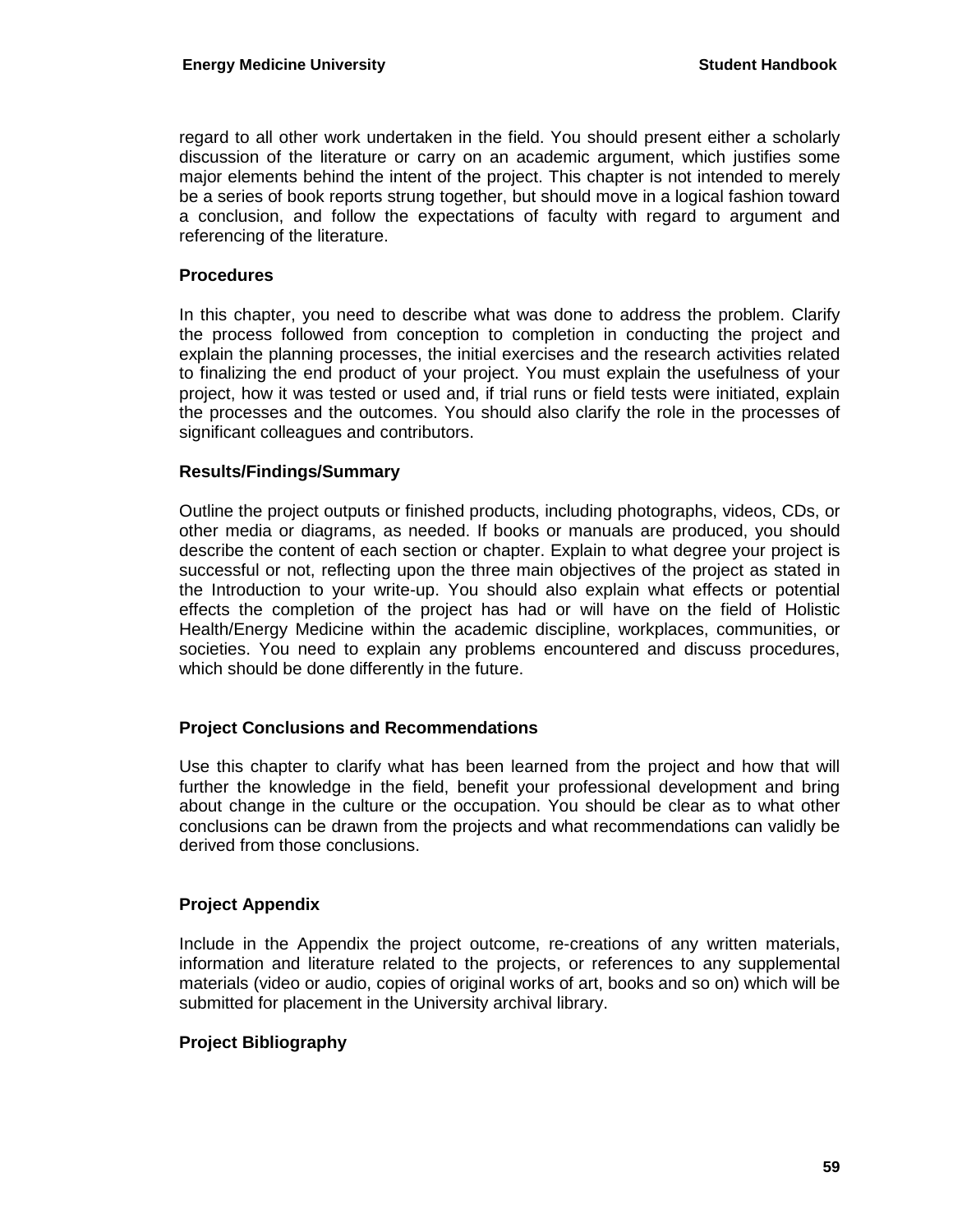You are required to submit proper bibliographies of all sources cited in the review of literature and elsewhere in the formal write-up. This should be separate from any bibliographic references already incorporated within the project documents.

## **Scholarly Arguments and Referencing the Literature**

Fundamental to an acceptable dissertation or thesis is a thorough review of the literature, correct referencing and proper citations. This is also true of manuscripts related to projects in lieu of theses and dissertations. While it is essential that the manuscript be edited throughout and constructed in an acceptable format, argument and referencing is a more important matter and you should be totally familiar with referencing procedures. To strengthen the review of literature and theory, you are asked to reflect upon the following guidelines before beginning construction of your final manuscript:

## **Judge Your Own Understanding**

In all instances, even those that appear to be common knowledge, you should ask yourself where you became informed of the information being presented. It is bordering upon plagiarism to exclude a reference if the information presented is not clearly common knowledge. Only those individuals who are well founded professionally and have long experience using the terminology should take liberties in absenting citations for material they believe to be in the realm of common knowledge.

## **Ground Your Work**

You are required to reference more than one source and more than one author for each point within your academic argument or scholarly discussion other than your own observations and writings. A minimum of three references is a good standard at each step of the academic argument. Back up all of the authoritative statements, conclusions, instructions and directions with citations and referencing of the current academic literature from the past five years before drawing upon theoretical and research literature from earlier dates. Committee members will expect students to include the most recent literature from their manuscripts.

## **Establish Your Words**

Write entirely in the third person, using phrases like "according to" and "in Eric Ericson's book, Identity: Youth and Crisis, he writes". Avoid unfounded value judgments of any author's work or theories. Your task is to cite the literature that informs and supports your thesis, and do not editorialize. Your opinions are not appropriate supportive material for your thesis or dissertation and you should avoid propagandizing by including all relevant opposing points of view. For a Doctoral Dissertation, you are required to support your thesis and address the opposing views with specific peer-reviewed references.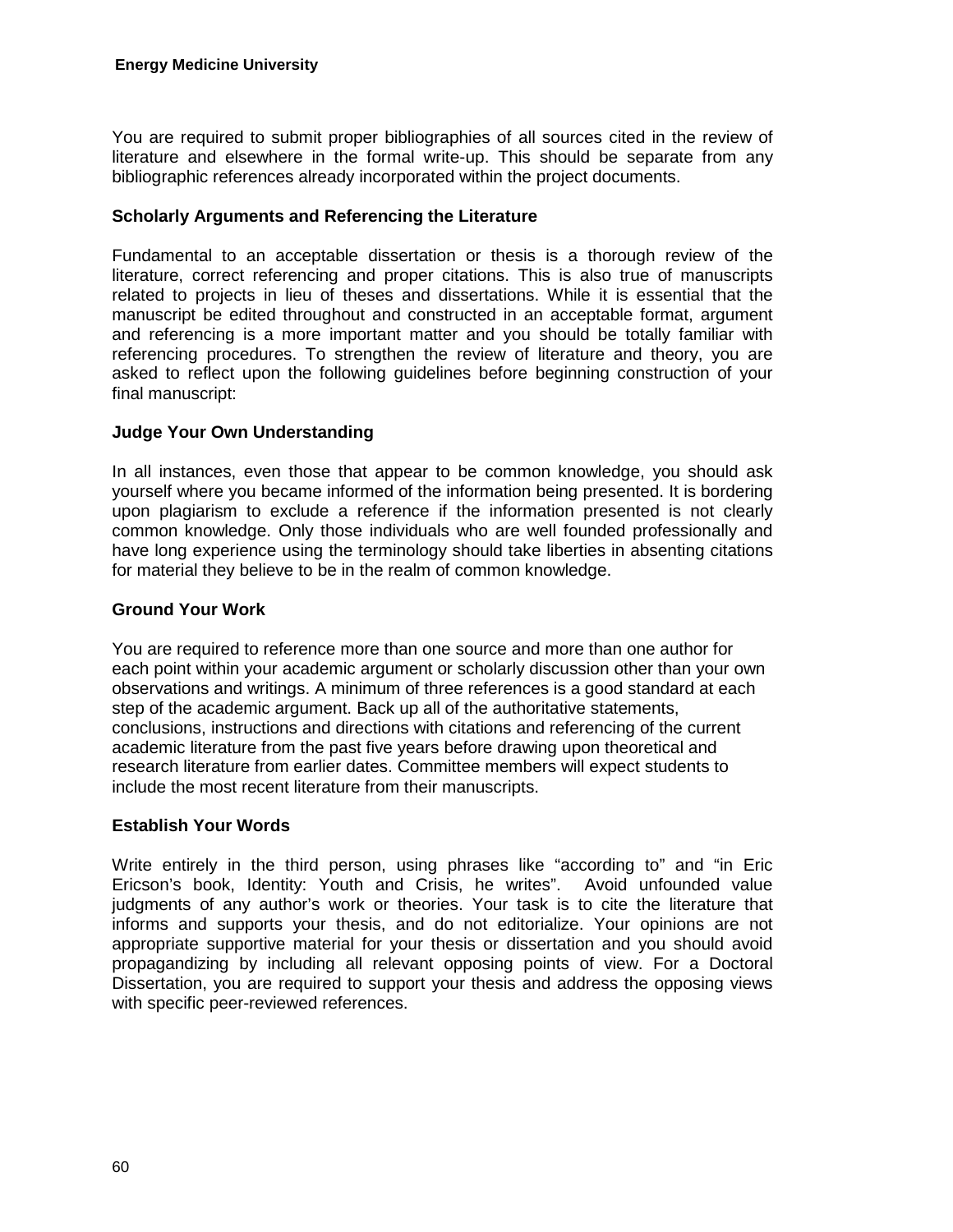## **Be Thorough**

Cite the literature completely as it relates to your research. The Review of Literature that immediately follows the Introduction should bring into play all-important aspects of the academic literature, which informs the discussion encircling your research topic and thesis. If you exclude important references, even those of differing perspectives, it will weaken your academic arguments. It is much more effective to present an opposing point of view and demonstrate its weakness than it is to ignore it. In some cases, more than one chapter is needed to cite the literature and in each case you should determine the appropriate manner in which to distribute the evidence.

## **Investigate the Fine Points**

You are expected to investigate the fine points of the literature before putting total credence in the works cited. Before assuming that materials are of value to the academic argument, it is essential to inspect the citations within the referenced works and thoroughly evaluate the effectiveness of the research methodology and the limitations of the findings. It is imperative to at least read critiques of each author's work.

## **Borrow from Peers**

You will find it essential to read through other theses and dissertations in your degree field, studying the work of others to learn effective academic argument and the rules of referencing. You should do this prior to attempting to construct the initial draft of your manuscript. Also, inspect a number of journals within your Concentration field and model your work after what is effective within the work of others. If a point of protocol is vague, seek help from your committee Chair.

## **Give Yourself Credit Only Where It is Substantiated**

When information presented is taken from your own activities or observations, it must be stated as such. In all other cases, indicate where and how you became informed of the facts. For example, you might state as follows: "In this researcher's work with cancer specialists at SFU Medical School, it was observed that inadequate funding led to an inability to obtain leading edge technology, slowing the research process". It would be appropriate to continue this reasoning throughout. At the Doctoral Dissertation level, only published peer-reviewed authored references are allowed.

## **GUIDELINES FOR FINAL MANUSCRIPT PRESENTATION**

#### **Peer Review**

Before you submit a first draft for initial review by your committee members, it is strongly recommended that you submit the draft to peer review. You should present the manuscript (in its entirety or in sections, whichever the Chair prefers) to at least two outside individuals who will read the document and make substantial written recommendations concerning the clarity and content of the argument and the presentation of your manuscript. The individuals selected for peer review should be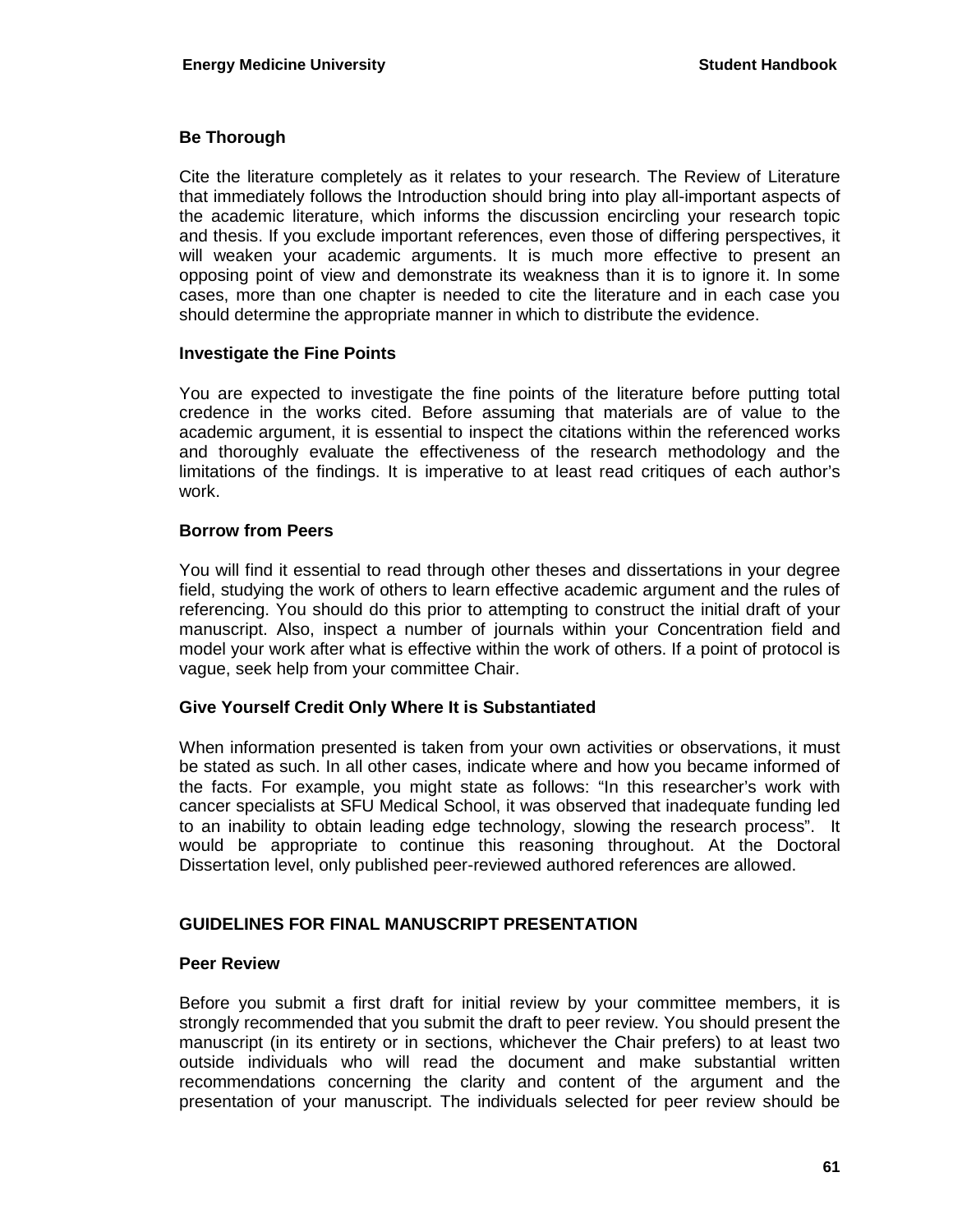familiar with the field and trained in English language usage. Peer reviewers should "red line" the document, pointing out typographical errors, misspellings and grammatical errors, by written notations on the draft manuscript. You may contact the University for referrals to Alumni if you do not have any suitable contacts. All peer review activities will need to be carried out at your own expense.

#### **Review of First Draft**

During the process of the actual review of the first draft of the thesis or dissertation, some committee members wish to have the document prepared and submitted in sections. Others choose to wait and review the entire document as a first draft. In any case, you should be clear about what your committee members expect before any writing begins.

#### **Professional Editing**

If, after making the changes that emerge from the peer review process, it is clear to you and your committee Chair that the document needs more extensive editing, you should submit the manuscript to a professional editor for "red lining". Some students may be required to seek outside editorial services or obtain the services of translators to assure proper English usage, if their committee members find this necessary. There are software programs available for this purpose. Many times an English teacher from a local school or college can be employed. For the Doctoral Dissertation most students seek the help of a professional APA editor and a statistician for analysis of quantitative research findings. Their service will be at the student's expense.

## **The Final Stages of the Project**

The Chair of your Committee will do a preliminary review and commentary and will provide you with recommendations. You should then effectively address the concerns of your Committee Chair and submit a corrected draft of your manuscript.

## **EMU and Committee Members Copies of Manuscripts**

Your completed manuscript is our evidence of your accomplishments so it is the responsibility of every student to provide one professionally bound copy and one unbound copy (or two bound copies) for the Energy Medicine University library. We will be unable to issue your diploma and transcript until we have received this. If you require additional personal copies, many binderies reduce the costs once the initial set up has been prepared.

Creating and sending copies of thesis and dissertation manuscripts to committee members is your responsibility. It is customary to permit other faculty readers or colleagues to retain the copy they receive and to deal with required corrections though errata sheets and correspondence. Many committee members request a bound copy of the thesis or dissertation, following final approval. The University has no strict policy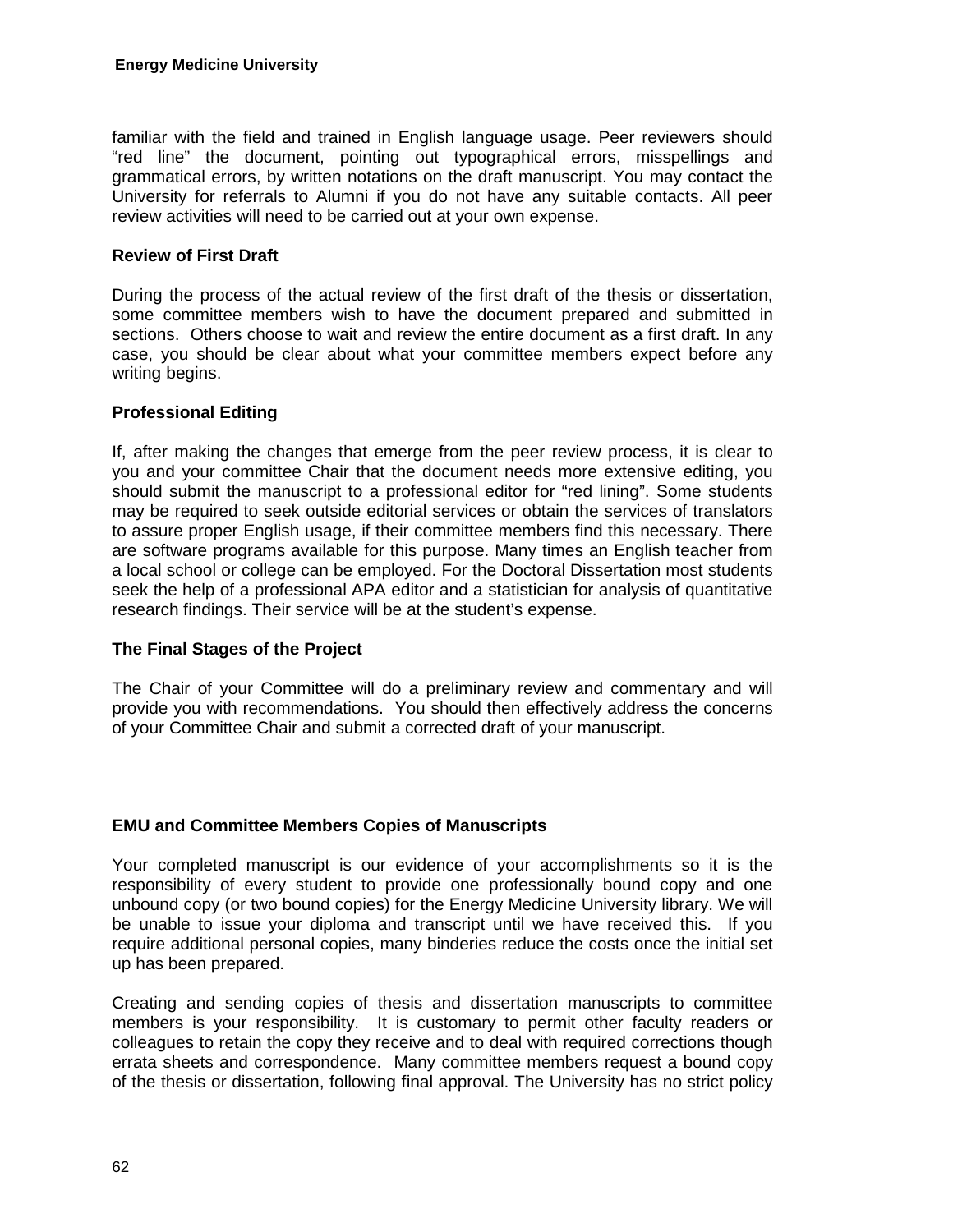regarding provision of bound copies to Committee members, except we ask that you abide by the expectations of each member of your Committee.

Although in most cases no problems arise in the final stage of degree program, accidents, disasters and instances of lost mail can occur. It is a good idea to keep extra hard copies of any portion of your thesis or dissertation which has been mailed to faculty and to keep at least two extra disk copies of any computerized work, one to back up current work, and one at a remote site to insure against unforeseen circumstances.

## **ORAL REVIEW OF THESIS and DEFENSE OF DISSERTATION**

Upon completion of the manuscript the student will undertake the Oral review of Thesis or Dissertation. Although members of Administration do not take part in the formal Oral Review, they should be aware of the student's progress through the process. This is a very stressful time for the students and faculty and administration should be available to give students support and encouragement.

California Code of Regulations Procedure for Oral Review of Dissertation Qualifying Exam: Title 5. Education Division 7.5. Private Postsecondary Education

The formal evaluation procedures shall provide the committee as a whole with the opportunity to jointly examine the candidate.

If the candidate is not physically present and the evaluation must take place by telephone or other means of electronic communication, one of the following shall apply:

- (A) One faculty member on the student's doctoral committee from the main location (i.e., the state in which the program is licensed or otherwise officially approved) must be present at the location where the doctoral student is examined.
- (B) A proctor, selected and approved by the doctoral committee, shall sit as an observer with the student at the distant location and verify, under penalty of perjury under the laws of the State of California, the identity of the student and the facts that the student received no prompting by anyone and did not have access to unallowed materials during the evaluation process.

#### **Scheduling the Oral Defense Examination**

As soon as you receive authority for the Oral Defense from the Committee Chair, you should prepare and distribute complete copies of the draft manuscript to all members of your Committee. Then you should work with the Committee Chair to determine a suitable date and time for the Oral Defense. If you are completing a coursework degree, you should allow at least four weeks from the date the manuscript is provided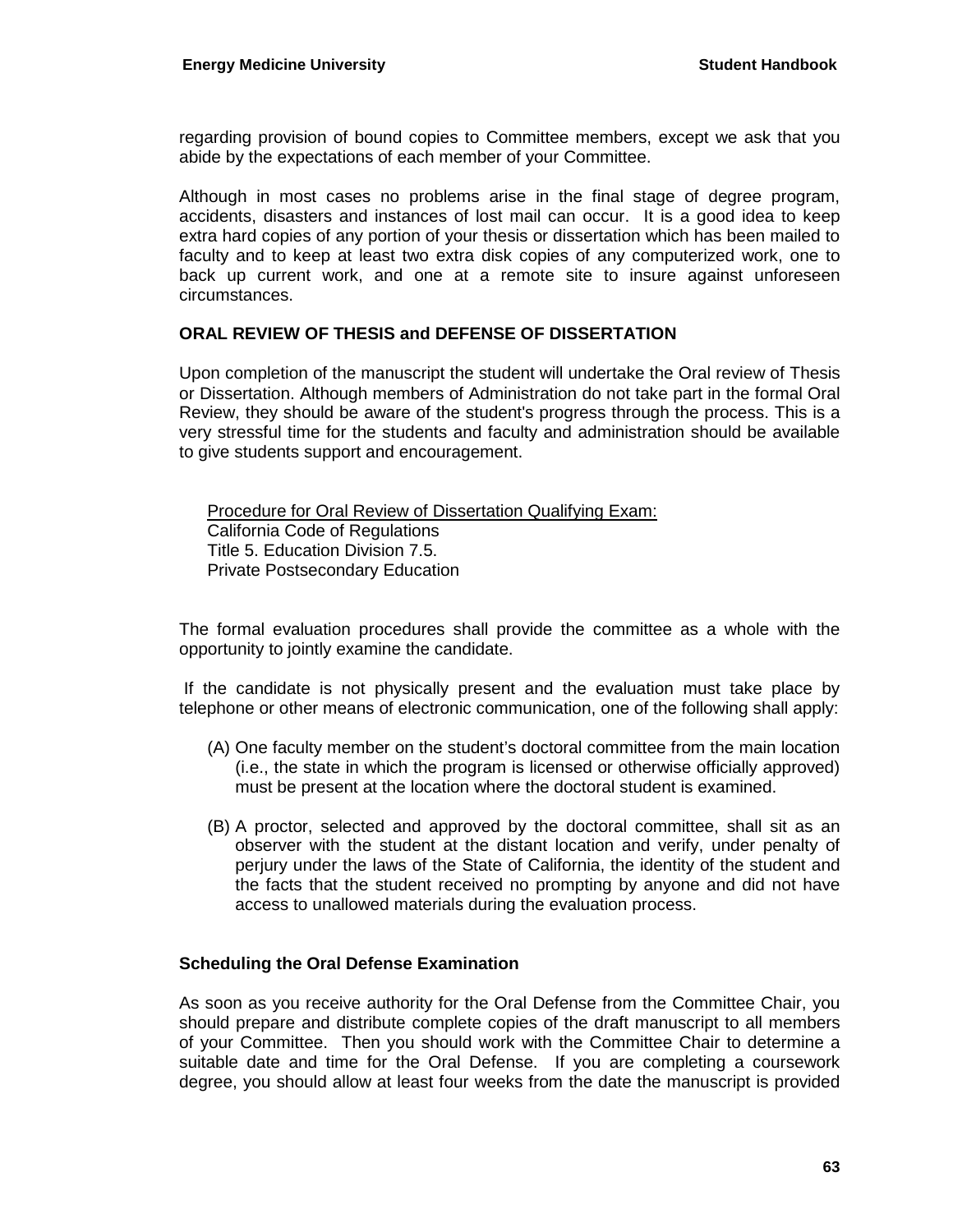for review to the Committee members. If you are a PhD by research candidate, you should allow twelve weeks.

The Committee Chair will communicate the details of the Oral Defense to you and all Committee members in writing by email at least three weeks prior to the event. You should make the actual arrangements, under the direction of Committee Chair, and schedule the conference particulars with the telecommunications company. The Oral Defense must be recorded, and the recording must be forwarded to Administration before you can graduate and receive a diploma.

## **The Examination**

At the appointed time on the date of the Oral Defense you should initiate the electronic conference connection with the telecommunications company bringing on line your Committee.

During the Oral Defense, Committee members will present at least three focus questions relative to your manuscript in an order determined by the Chair who should assure that the important issues are covered in an expedient manner. The presentation of each of the focus questions should take approximately one minute. You will be asked to reply to each question, limiting the response to a five-minute period. Then, regarding their focus question, Committee members will have an opportunity to provide a follow-up question to you. Follow-up questions should take one minute for presentation. You should reply to each follow-up question in order, limiting each reply to three minutes. The process of presenting the remaining focus questions will proceed in this same manner with a maximum time of 15 minutes being allotted to cover each focus question, respectively.

## **Committee Assessment**

At the completion of the Oral Defense, the student will depart the conference, allowing the Committee members a brief time for follow-up discussion before closing. The final grade for the oral defense shall be determined by consensus or vote of the committee. When the student returns to the conference they will be informed of the committee's decision.

There is only a pass or fail grade for the Oral Defense. In the case of opposing opinions on the Committee, the Office of the President will provide mediation services, so a final decision can be reached.

## **In the Case of a Failure**

Should you fail the Oral Defense, the Chair of your Committee will assign corrective actions that must be satisfactorily completed before you receive final approval leading to the awarding of the degree. If your corrections have been substantial, the Chair may require you to again undertake the full process of the Oral Defense, at your expense.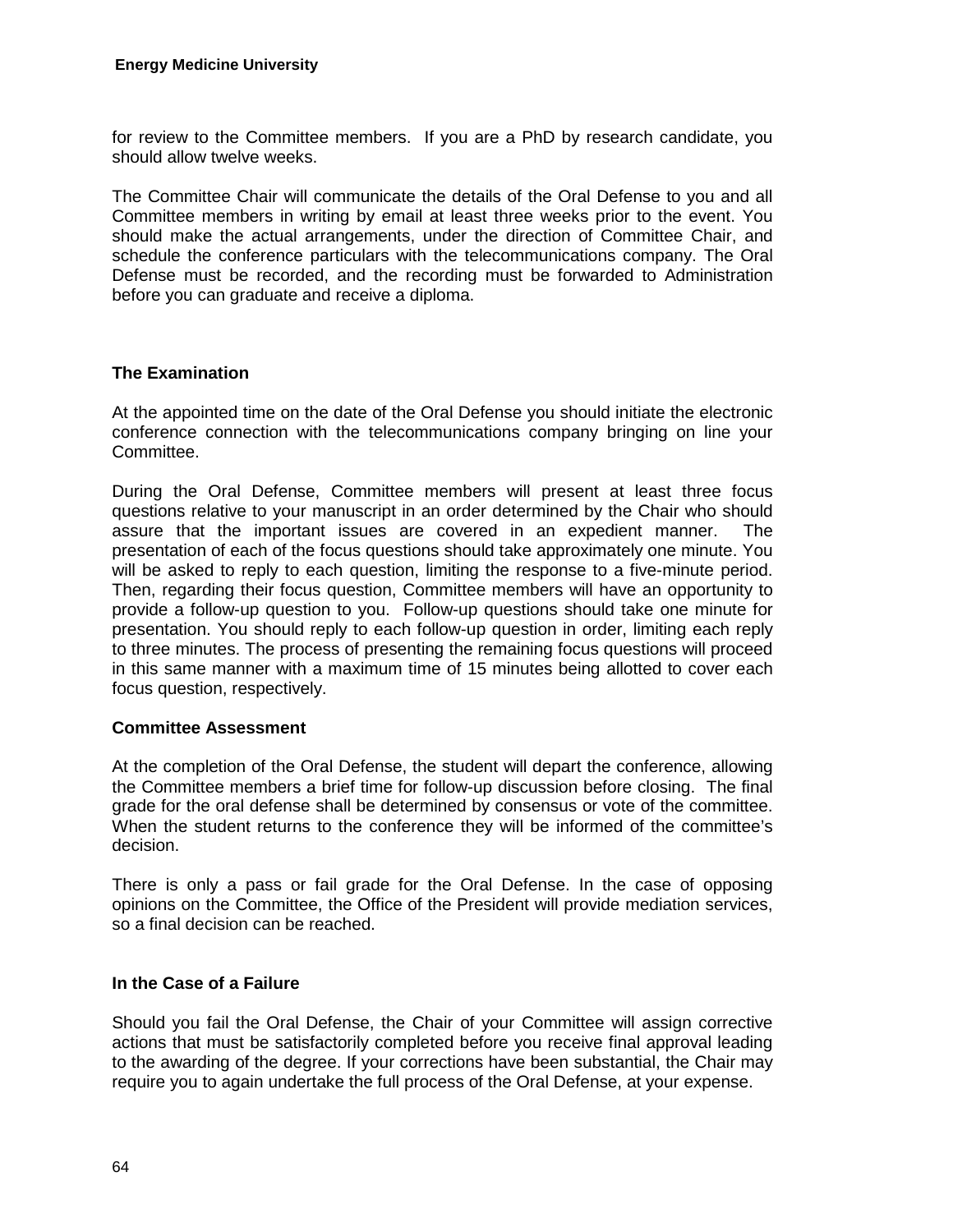#### **Final Approval**

The Degree Program Completion form is completed by the Chair following the commentary and recommendations of the Committee. The Program Completion form is then forwarded to the Office of the Registrar and the Chair recommends that the degree be awarded, and if so with distinction.

The Dean of Academics:

- Reviews the completeness of the student's record.
- Verifies that the final manuscript has been sent to the University.

• Once satisfied that all elements are in order the Dean of Academics signs and dates the final approval. At this stage the Dean of Academics will determine whether the degree is to be awarded with distinction, taking into account the final evaluation report of the committee members.

• The Dean of Academics submits the degree completion affidavit to the Registrar for recording in the student's record. A copy of the final approval will be delivered to the student.

Once final approval is awarded, the student must send one bound copy with the signature page and one unbound (or bound) copy of the manuscript without the signature page to the University for library archival.

All binding is to be organized by the student at the student's expense.

The student must make arrangements directly with members of the Graduate Committee to provide them with bound copies of the final manuscript.

## **SECTION 11 – THE DOCTORAL PROGRAM**

## *INTRODUCTION*

The Doctoral Degree commands respect and attention because it is a degree that is earned through hard work and tenacity. A Doctoral Degree is different from other degrees. It is an honor that is earned through a challenging process of learning how to become a scholar. The successful Oral Defense and the achievement of a scholarly Dissertation is the demonstration that you have earned the title of Doctor.

The first consideration is to ask yourself if the scholarly journey to a Doctoral Degree is for you. It is not an easy process and in general over half of doctoral students in the US drop out. Answer honestly this critical question: "Why do I want to embark in a doctoral program?" If your answer is: "I want the degree", then this program is probably not for you.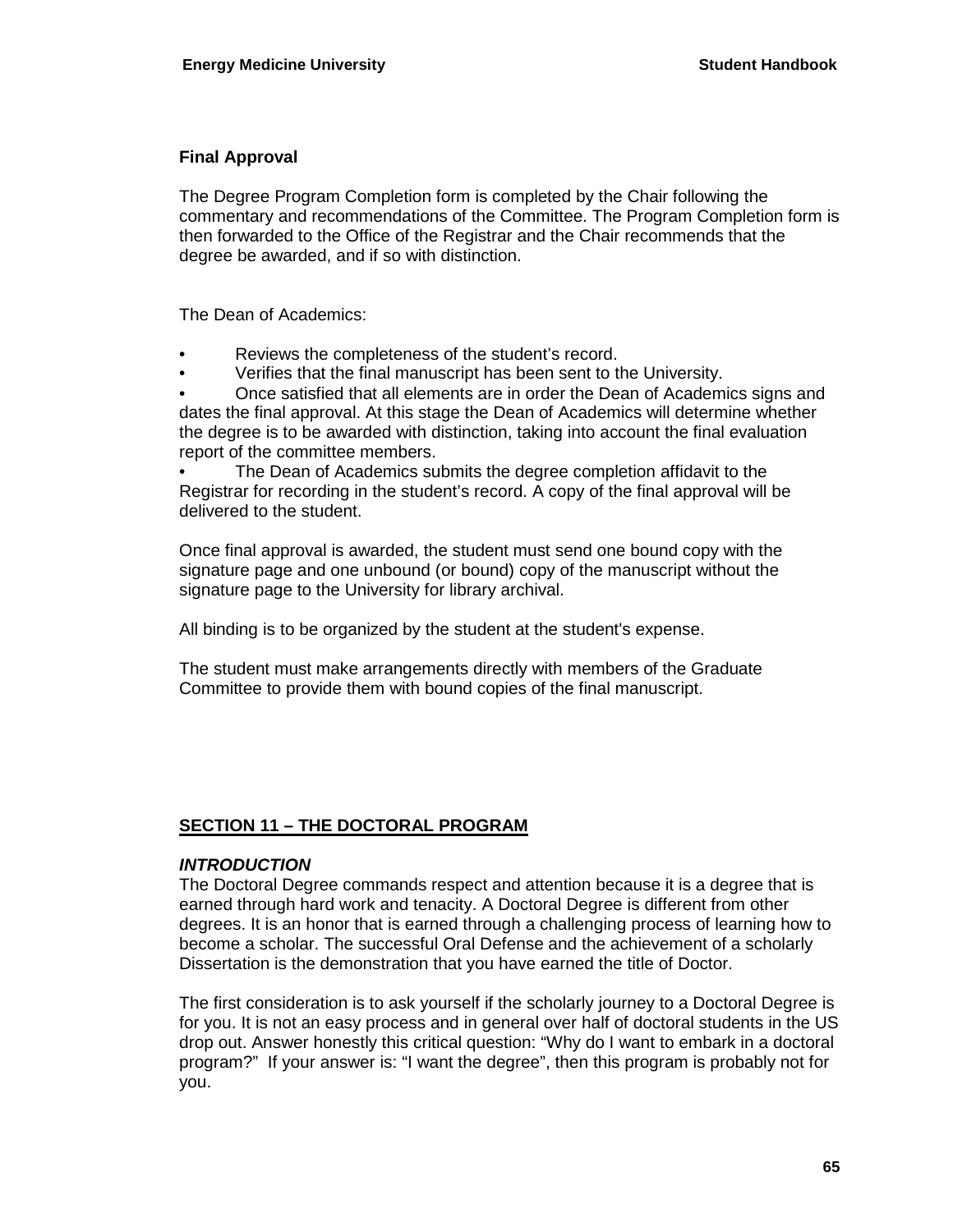If you have a thirst to deepen your knowledge, if you have a passion for a specific topic, if you are searching for a transformational experience, and if you would like to earn the honor of receiving the highest academic degree, then the Doctoral journey will be a wonderful and rewarding journey.

The respect that accompanies the title of Doctor is earned by pushing oneself well beyond one's expectations and boundaries of learning, researching, and thinking. It is also about having the discipline to follow rigorous guidelines, learning the meaning of humility, respect, and pursuing your passion in the world of academia.

The tenacity needed to complete the degree requirements will be fueled by your passion and the fulfilling experience of earning your Doctoral Degree will prepare you for continuous learning in a scholarly manner.

# *THE COMPONENTS OF THE DISSERATION PROCESS*

## *Select a Topic*

Unlike a Master's thesis, a Doctoral Dissertation must identify a specific problem and attempt to answer it by creating a well-defined research plan with the view of creating new knowledge. The Dissertation is a well-defined, and in-depth research paper - not the analysis of an experiment, and not the development of a project. The Dissertation drills into a very narrow aspect of a topic. Once you have received your Doctoral Degree then you will be able to intelligently conduct experiments and develop new products or services as you wish.

The Dissertation is a lengthy (200 to 350 pages) scholarly manuscript that defends a thesis with evidence that supports the thesis but that also offers the opposing viewpoint. The student collects evidence through his/her research to defend the thesis.

The topic of a Dissertation must be original and contribute to the general body of knowledge. Students choose an area that is of great interest to them but they also need to find committee members who are interested. It is also recommended that students first look at completed Dissertations to get an idea of the focus and depth of those selected topics. Once a topic is selected, students need to verify the viability with their Advisor and Committee Members.

# *The Problem Statement*

Once a topic is selected and approved by the Committee Chair, the student will need to configure a concise Problem Statement with the help of the Committee Chair. This will be the root of the dissertation and from which Research Questions will be derived. Remember, a doctoral dissertation addresses a specific topic that presents a problem to be researched. The final wording of the Problem Statement demands critical thinking and a precise use of words so that it expresses the problem concisely in only a few sentences.

# *The Proposal*

There are five chapters in a Doctoral Dissertation. Each one has a specific outline that must be followed. The Proposal will address items in Sections A through C that represent Chapters 1, 2, and 3. Since Chapter 4 presents the collection of the research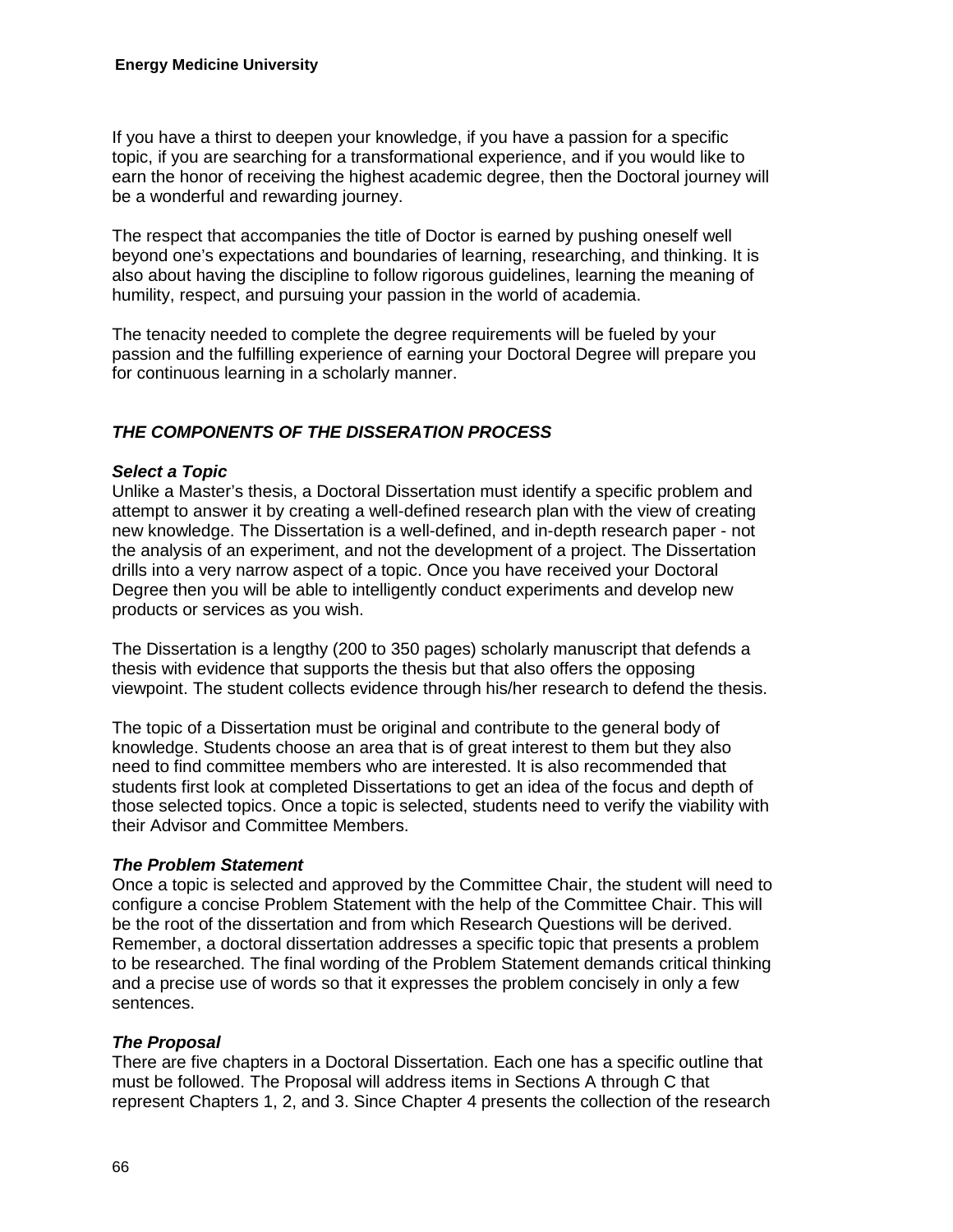data and Chapter 5 is the conclusion, only Chapters  $1 - 3$  need to be addressed in the proposal. This ensures that the student is completely ready to implement the research process and collect the data for analysis and conclusion.

## **A/ Introduction, Background, Problem Statement – Chapter 1**

- 1. Introduction to the study
- 2. Background of the problem
- 3. Statement of the problem
- 4. Purpose of the study
- 5. Rationale or theoretical basis for the study
- 6. Hypotheses or question to be answered
- 7. Importance or significance of the study
- 8. Definition of terms (operational definitions)
- 9. Assumptions and limitations of the study
- 10. Organization of the remainder of the study

## **B/ Literature Review - Chapter Two**

- 1. Introduction and organizational structure of the chapter
- 2. An abbreviated review of pertinent literature, grouped around major topics or themes
- 3. Supports the need for the study, usually by organizing the research literature that is valid, thereby identifying gaps in knowledge.

## **C/ Research Design, Instruments, Data Collection Procedures - Chapter Three**

- 1. Introduction reviewing purpose of the study Research Design
	- a. Research Questions
	- b. Hypotheses
- 2. Methodology Appropriateness
- 3. Instruments
	- a. Use of Research Tools: instruments
	- b. Validity of Research Tools
- 4. Data Collection and Procedures
- 5. Sample and Population or source of data
- 6. Feasibility and Appropriateness (Research Procedures)
- 7. Limitations
	- a. Geographic Location
	- b. Assumptions
- 8. Data Analysis (How you expect to analyze the data once they are collected) a. Reliability
	- Validity
- 9. Summary

# *Selecting your Committee Members*

During the program, as you take the doctoral courses and get to know professors you will be able to assess which ones could best support you in your research and in writing your dissertation. The State Law of California stipulates that 50% of your Committee Members be from EMU. The first step is to ask them if they would be interested in either Chairing or being a Member of your Committee. Once they have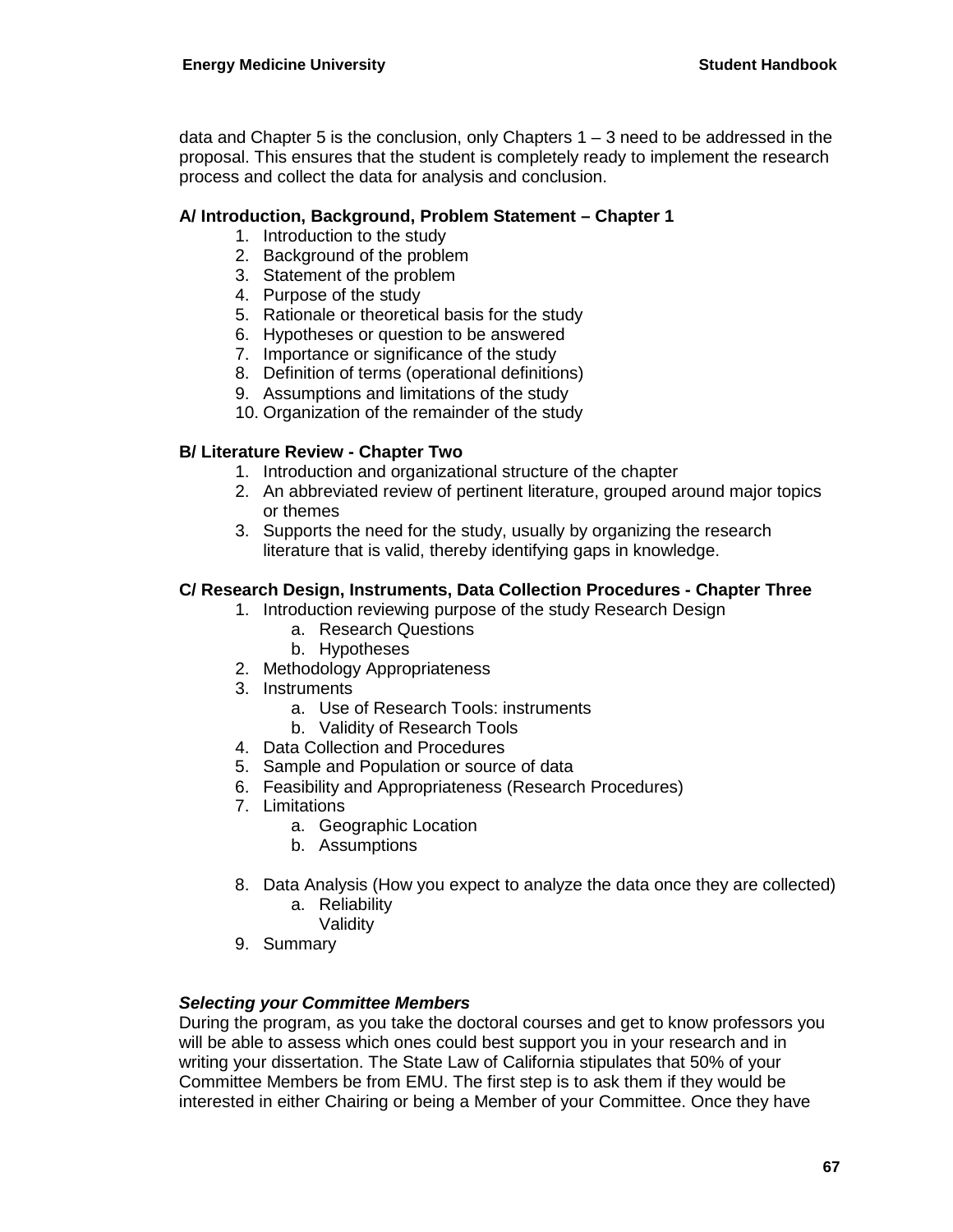accepted you will fill out a Doctoral Committee form to the Registrar who will then submit it for review and approval by the President of EMU, the Dean of Academics, and the Dean of Faculty.

The Oral Defense can be done remotely but must be recorded with a pre-approved Proctor present and submitted to the EMU Registrar for student files. More details will be provided at that time.

# *HOW TO START THE DOCTORAL PROCESS*

If you have decided that embarking on the Doctoral journey is something you want to do, the first step is to take the Dissertation Writing course. This course will cover six essential components of the Doctoral process:

1/ How to choose a Dissertation topic 2/ How to write a Problem Statement 3/ How to write Research Questions 4/ How to write in the scholarly style 5/ How to use the American Psychological Association (APA) Style Book 6/ What is expected in a Dissertation Proposal

While taking this course and after you have chosen your general area of research, you can think about selecting your Committee Chair and Committee Members. Your Committee Chair will be able to guide you as to which courses you should take and how to plan for your research. Your Committee Members will give you all the support and guidance that you need.

# **SECTION 12: END OF PROGRAM PROCEDURES**

The news of a successful Oral Examination announces a very important time for students and members of faculty because it marks the end of a substantial period of study and hard work. It is a time for celebration and congratulations. For Energy Medicine University and the members of our Administration it represents the joyful concluding of the academic program of a student, the preparation of graduation records and the start of a life-long relationship through our Alumni Network.

# **AWARDING OF TRANSCRIPTS AND DIPLOMAS**

The academic certifications of your Energy Medicine University degree program are very important documents. Your transcript will record all of your transfer credits from other educational institutions. It will also detail your coursework, grades and credit values and the title of your major project completed at Energy Medicine University. The diploma will specify the Energy Medicine degree level, include "With a Concentration In…" title, if one was taken, and your completion date.

We cannot issue diplomas or transcripts until our files contain all original relevant documentation and examination assessments from faculty, committee members and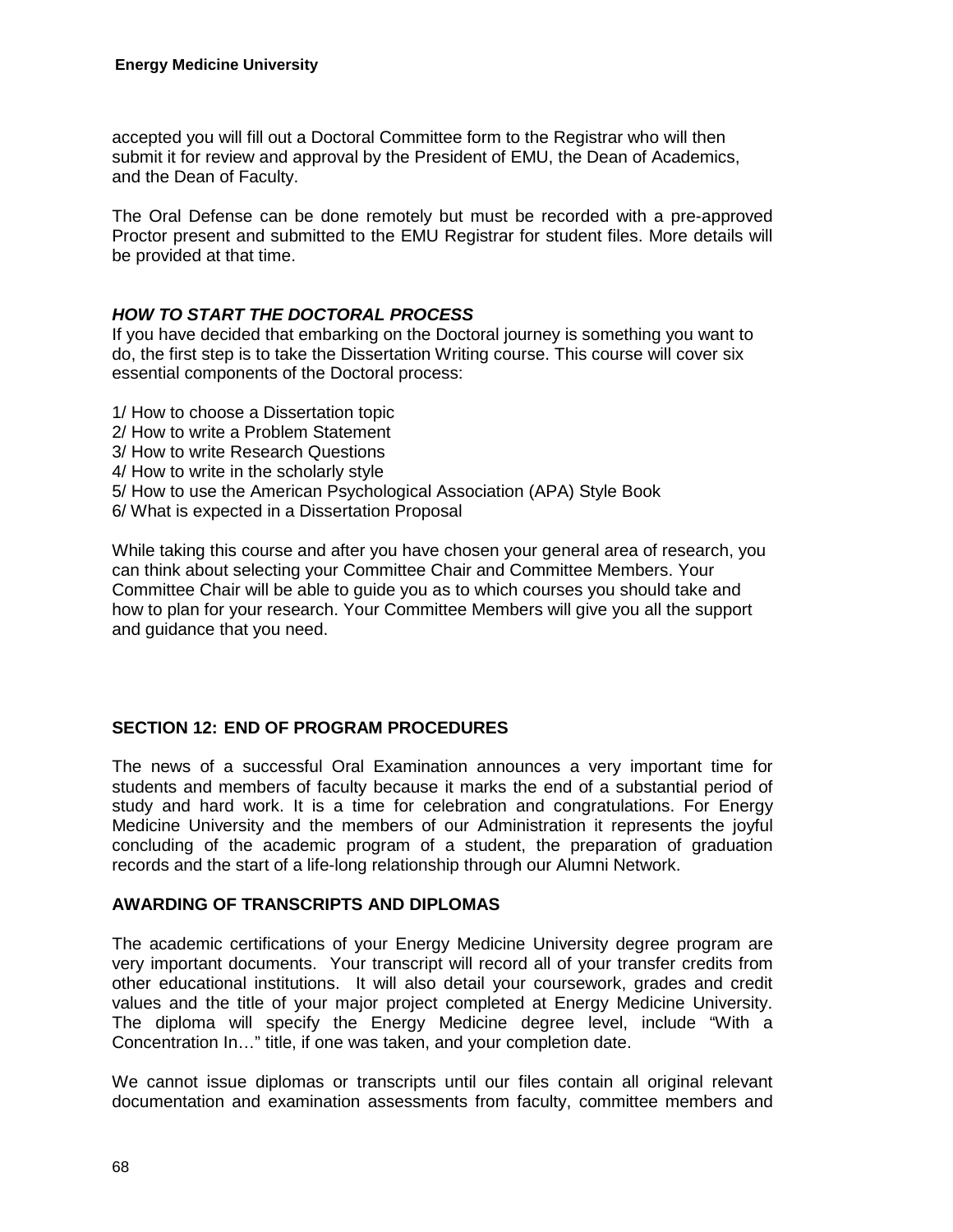instructors, including the audio recording of your Oral defense. The University must also receive one bound copy with the signature page and one unbound copy (or a second bound copy) of the final version of your manuscript. We will endeavor to deliver your documentation to you as quickly as possible.

# **Energy Medicine University Postal Address**

To ensure the safe arrival of your documents and communications, *please use our post office box only*: **EMU** 

#### **Post Office Box 564 Mill Valley, California 94942 USA**

While your file documentation is being checked for completion, the Administration will prepare a draft diploma and email to all for accuracy in the spelling of your name. Please check thoroughly all relevant details and notify the Registrar promptly by email acknowledgement of accuracy or needed corrections so that the final documentation may be prepared. You should also advise us of the address where you wish your diploma to be sent.

#### **Graduate Questionnaire**

With your draft diploma, you will receive an information form that will provide us with valuable information for benchmark and planning activities. At the conclusion of the program, we ask you to evaluate your Energy Medicine University program, the mentoring you have received from faculty, the support and service you have received from Administration, and any further recommendations you wish to offer.

As Energy Medicine University does not hold annual graduation ceremonies, our President will accept your diploma on your behalf and arrange for it to be sent to you by registered airmail. With it will go the warmest congratulations of everyone at Energy Medicine University.

The Academy of Intuition Medicine holds annual July Vocational Diploma graduation ceremonies. If you are able to partake in our sister school Academy campus graduation ceremony you will participate in that ceremony as a University graduate and be able to receive your degree diploma from the hands of the President.

### **SECTION 13: JOINING THE ALUMNI**

We maintain records of our graduates and endeavor to share in their achievements through a life long relationship. We ask graduates to keep us informed of their whereabouts and, as time progresses, to send us news of their personal and professional achievements. Employment changes, promotions, speaking engagements, entrepreneurial adventures and family developments are important to us. Energy Medicine University is committed to keeping its graduates as an integral part of our university community.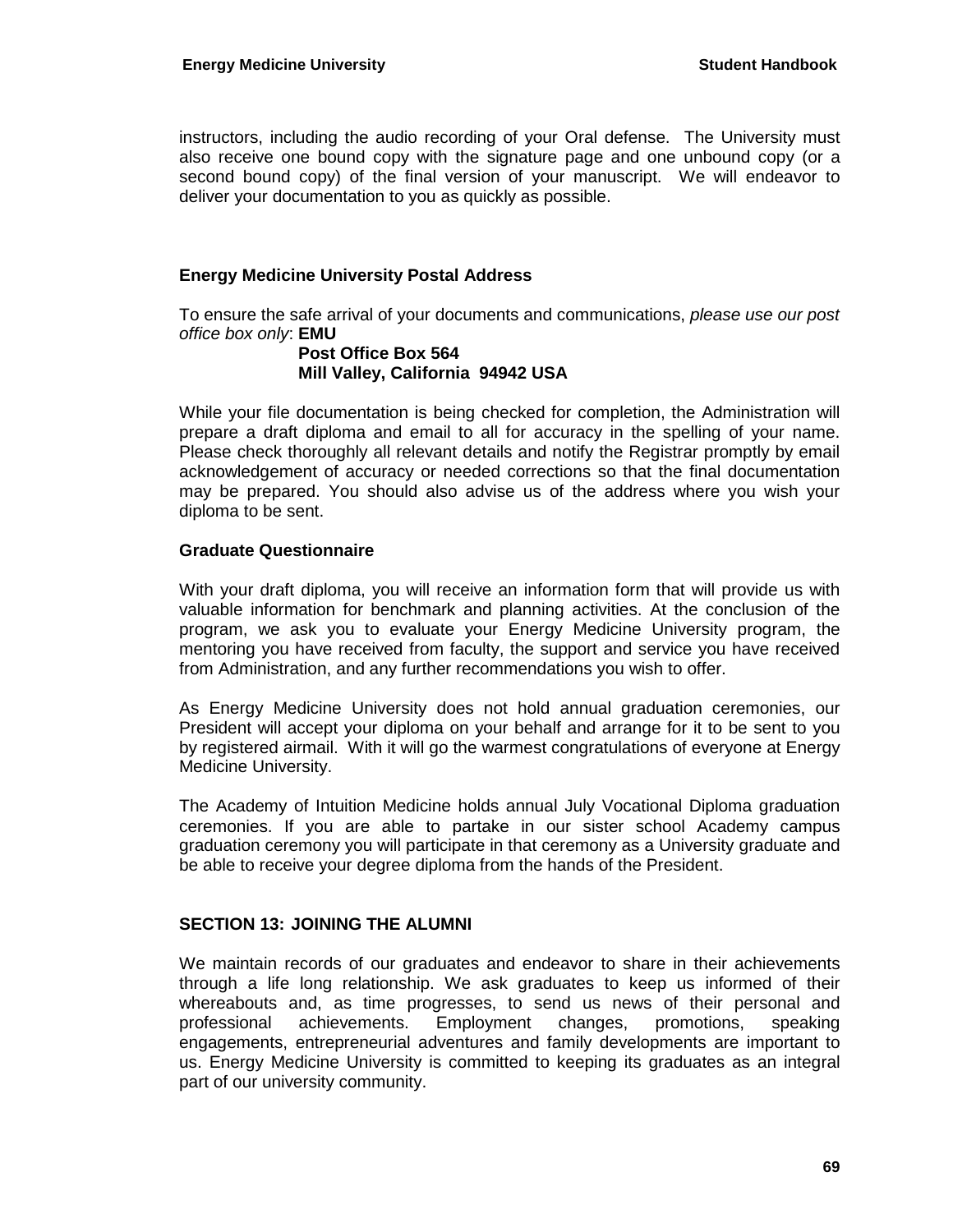Members of our alumni are the best ambassadors as they share their experiences with family, friends and professional associates. Because of our global institution alumni come from a wide variety of cultural backgrounds and academic endeavors, our alumni form a very dynamic and talented group. All share a common goal for the pursuit of excellence in the field of Holistic Health and Energy Medicine and in their professional lives and a dedication to the betterment of the human condition.

# **Join Our Alumni Network Directory**

You will receive a form inviting you to join our alumni network. This form gathers personal and professional information from graduates who wish to network with other Energy Medicine University graduates. As the information is e-published, only graduates who have given written consent may be included in this Electronic Directory. Membership is voluntary, so please inform the Registrar if you wish to join.

This network communication directory is an international on-line directory of graduates who wish to communicate with other members of our alumni for professional development, business networking and social and travel contacts. This directory will be updated annually and be available to all those who participate in it. Through this e-directory you will have access to the profiles of a University graduates. Please contact the Registrar for further details.

#### **Peer Advisory Network**

You will be invited you to join our Peer Advisory Network. This network is comprised of graduates who offer to help and counsel new students and inquirers about studying at the University. This is a voluntary organization and your name will not be provided unless you have returned the signed form to the Office of the Registrar. Members of our faculty and administration are very grateful for this valuable service.

# **Testimonial Service**

At any time after your graduation, if requested, the Office of the Registrar will provide you with a letter of recommendation that could be used in your Curriculum Vita. Please contact us for details of this service.

# **E-Newsletter**

The University publishes an electronic newsletter via our Internet blogs and websites. We encourage news from students and graduates so that the community can share in your accomplishments. Employment changes, promotions, speaking engagements, entrepreneurial adventures and family developments are important to us. This information is invaluable in building the University community and in monitoring the success of our graduates. Please send us details of your book publications, new enterprises or interesting items you would like to share with others in this E-Newsletter.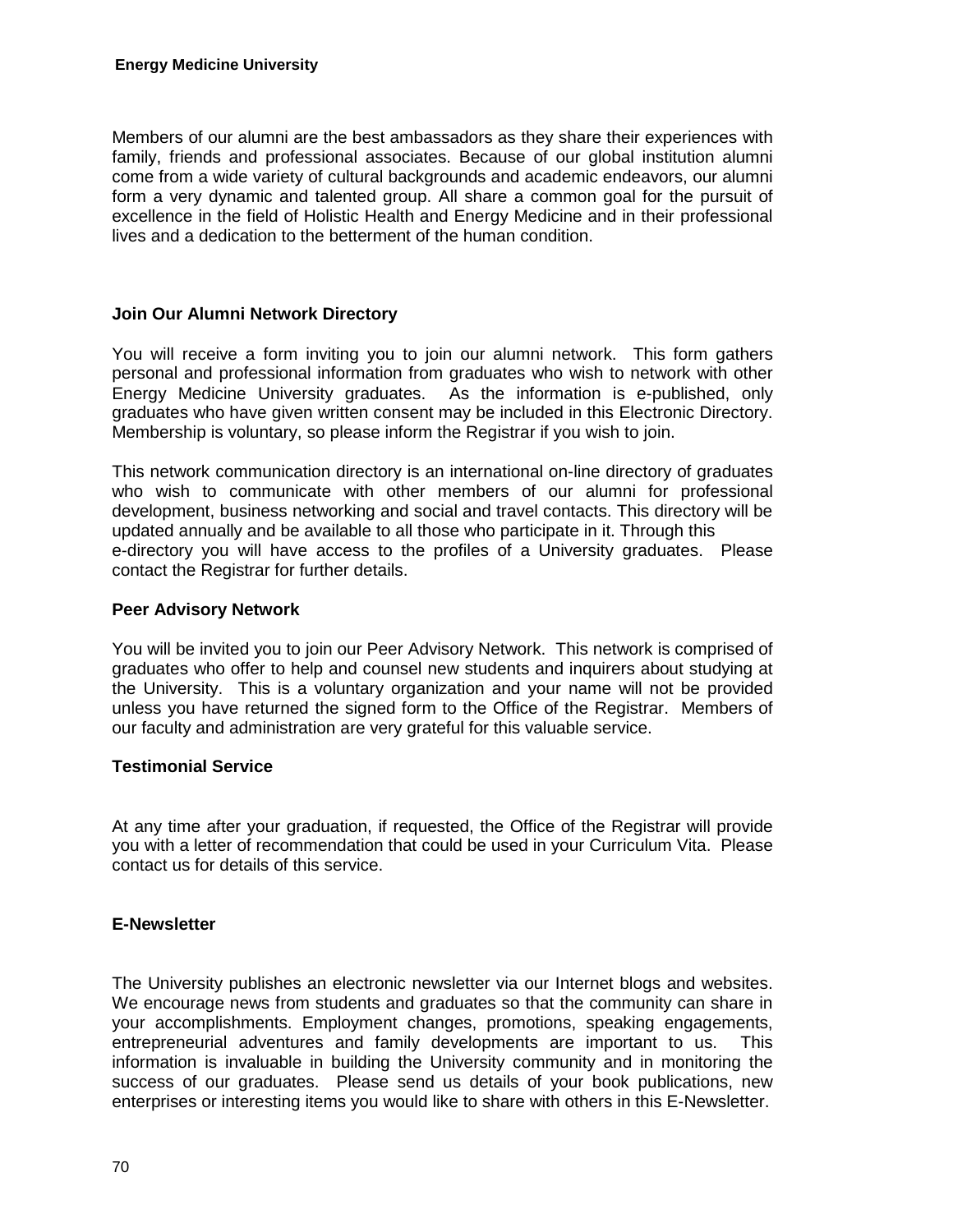#### **GRADUATION CEREMONIES**

As Energy Medicine University we do not have a formal graduation date each year. Our graduates come from many countries, so the University does not hold annual graduations. If at a future date a campus graduation is convened the following details on regalia, hoods and caps apply. As well, graduates who have already received their diplomas are presented with a Certificate of Attendance.

# **REGALIA**

#### **Gowns**

Because of the international body of our graduates, the university permits a choice of either American or British (Cambridge) styled gowns. In both instances, both degree levels these follow traditional designs and can be ordered or hired from any regalia manufacturer, or from any large university shop.

At all levels gowns are black. Gowns for the Master levels are untrimmed. At the Doctoral level, the gown is faced down the front with black velvet and three bars of black velvet cross each sleeve. However, according to tradition, these velvet trimmings may be in the color of the discipline. In the British system, Doctoral gowns may be either black or red, with gold trims.

#### **Hoods**

Hoods follow the traditional designs for each system. Colors follow the Standard Intercollegiate Faculty Code.

The University hood is lined with green silk edged with gold, faced with red silk.

At the Master level: A hood of black fabric lined with green silk edged with gold (half an inch on each side), faced with three inches of red silk.

At the Doctoral level: A hood of black fabric lined with green silk edged with gold (half an inch each side), faced with four inches of red silk.

#### **Caps**

- Masters: A black cloth mortar board with black tassels.
- Doctors: A black six cornered velvet bonnet with a gold cord and tassels.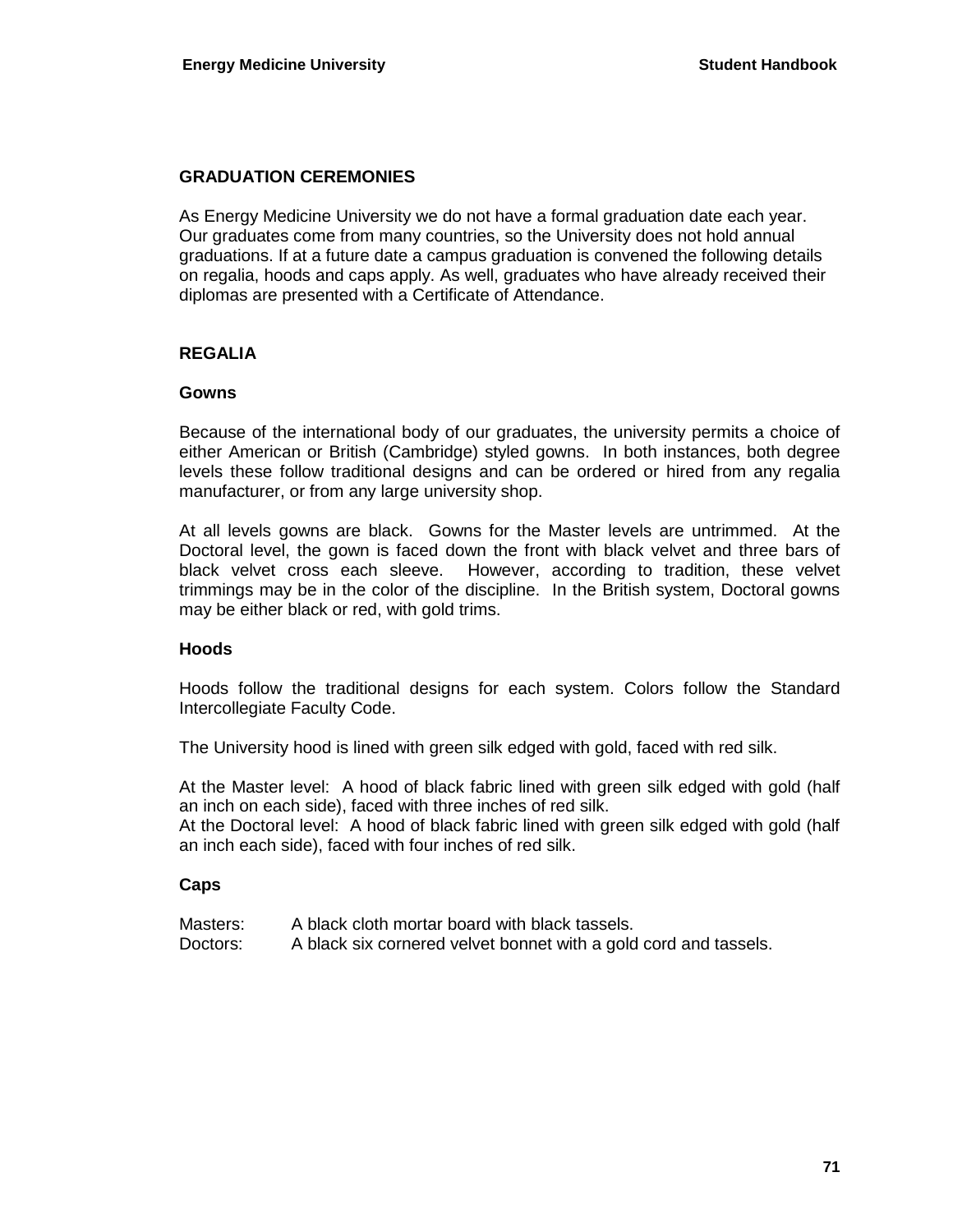# Energy Medicine University Student Handbook

# Signature Form

Energy Medicine University Postal Mailing: PO Box 564, Mill Valley, California 94942 USA

I have read a copy of the University Student Handbook. I give EMU permission to verify my records and information for entrance into the program.

Print Name:

Signature: with the state of the state of the state of the state of the state of the state of the state of the state of the state of the state of the state of the state of the state of the state of the state of the state o

Date: